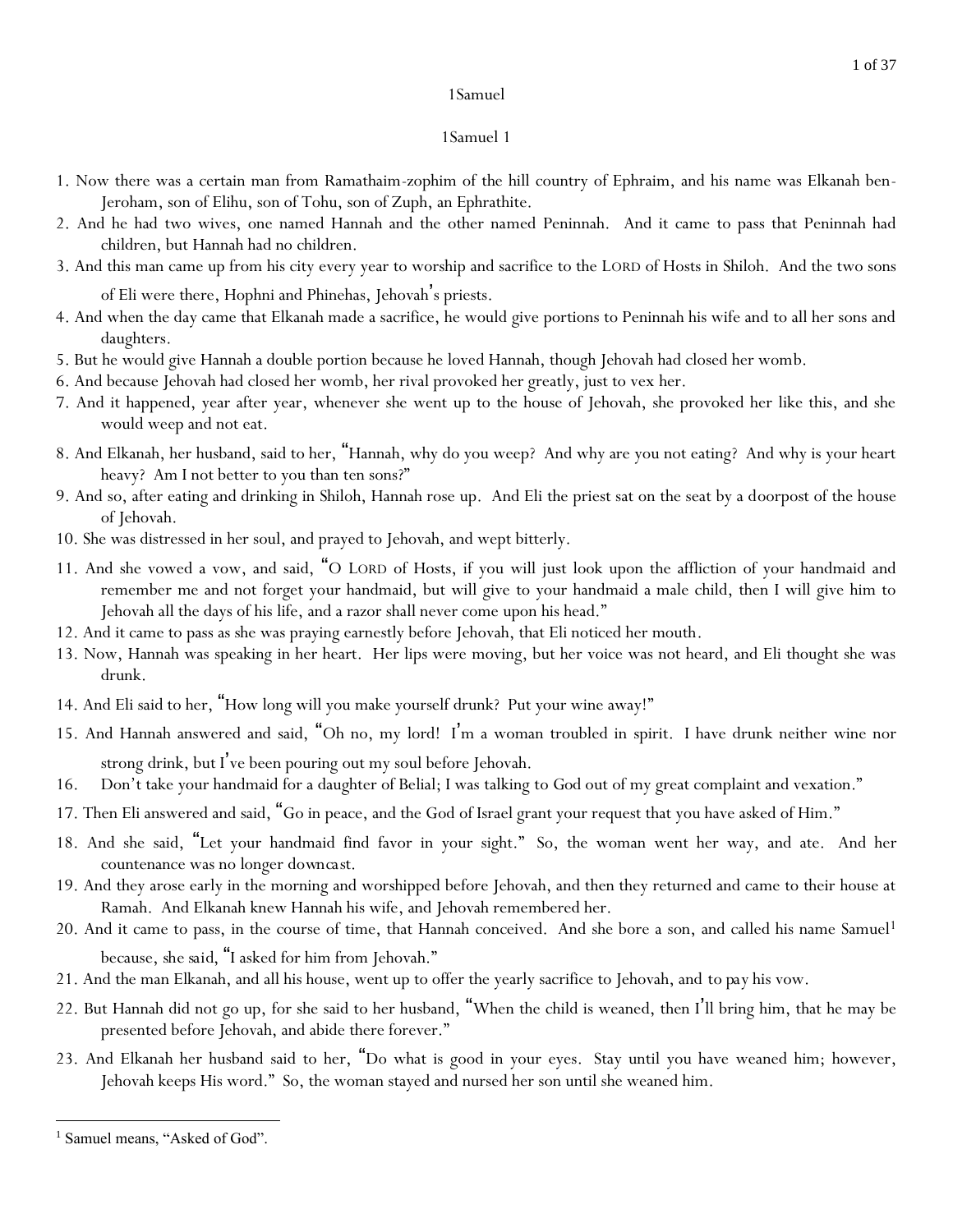- 24. Then, when she had weaned him, she took him up with her, along with three bullocks, an ephah of flour, and a skin of wine, and she brought him to the house of the LORD at Shiloh. And the child was young.
- 25. And they slaughtered the bullock and brought the child to Eli.
- 26. And she said, "If you please, my lord! As your soul lives, my lord, I am the woman who was standing here beside you, praying to Jehovah.
- 27. For this child I prayed, and Jehovah granted me my request that I asked of Him.
- 28. Therefore, I am lending him to Jehovah; as long as he lives, he is lent to Jehovah." And he worshipped Jehovah there.

- ¶1. And Hannah prayed and said, "My heart exults in the LORD! My horn is raised up in Jehovah! My mouth opens wide over my enemies because I am happy in your salvation!
- 2. There is none holy like Jehovah, for there is none besides you, and there is no Rock like our God!
- 3. Speak no more so very proudly, letting arrogance come out of *y*our mouths, for Jehovah is a knowing God, and by Him actions are weighed.
- 4. The bows of the mighty are shattered, and the feeble are girded with strength.
- 5. They that were full have hired themselves out for bread, and they that were hungry have ceased *to hunger*. The barren woman has borne seven, while the one with many sons has dried up.
- 6. Jehovah kills and restores to life; He brings down to sheol and raises up.
- 7. Jehovah makes poor and makes rich; He abases and exalts.
- 8. He lifts the poor up from the dust and raises the beggar up from the trash heap to make them to sit with nobles and to inherit a seat of honor. The pillars of the earth are Jehovah's, and He has set the world upon them.
- 9. He will keep the feet of His saints, but the wicked will be silenced in darkness, for no man prevails by strength.
- 10. They that strive against Jehovah will be shattered; He will thunder against them out of heaven. Jehovah will judge the ends of the earth, for He will give strength to His King and lift up the horn of His anointed one."
- ¶11. And Elkanah went to Ramah to his house, but the child ministered to Jehovah in the presence of Eli the priest.
- 12. Now the sons of Eli were sons of Belial; they did not know the LORD.
- 13. And the custom of the priests with the people was that when any man slaughtered a sacrifice, the priest's servant would come, while the meat was boiling, with a three-pronged meat-hook in his hand.
- 14. And he would thrust it into the pan, or the kettle, or the caldron, or the pot, and all that the meat-hook brought up, the priest took for himself. Thus they did to all Israel who came there to Shiloh.
- 15. Also, before they burned the fat, the priest's servant would come and say to the man who was sacrificing, "Provide meat for the priest to roast! He will not accept boiled meat from you, only raw."
- 16. And if the man said to him, "Make sure to burn the fat first, and then take for yourself as much as you want." Then he

would say, "No, you will give it now! And if not, I will take it by force."

- 17. And so, the sin of the young men was very great before the LORD, for men abhorred the offering of Jehovah.
- 18. But Samuel, as a boy, ministered before Jehovah, girded with a linen ephod.
- 19. And his mother would make for him a little robe and bring it up to him from year to year when she went up with her husband to offer the yearly sacrifice.
- 20. And Eli blessed Elkanah and his wife, and said, "Jehovah give you seed by this woman because of the loan which he made to Jehovah." Then, they went to his place.
- 21. And Jehovah did visit Hannah, and she conceived, and bore three sons and two daughters. And the boy Samuel grew up in the presence of the LORD.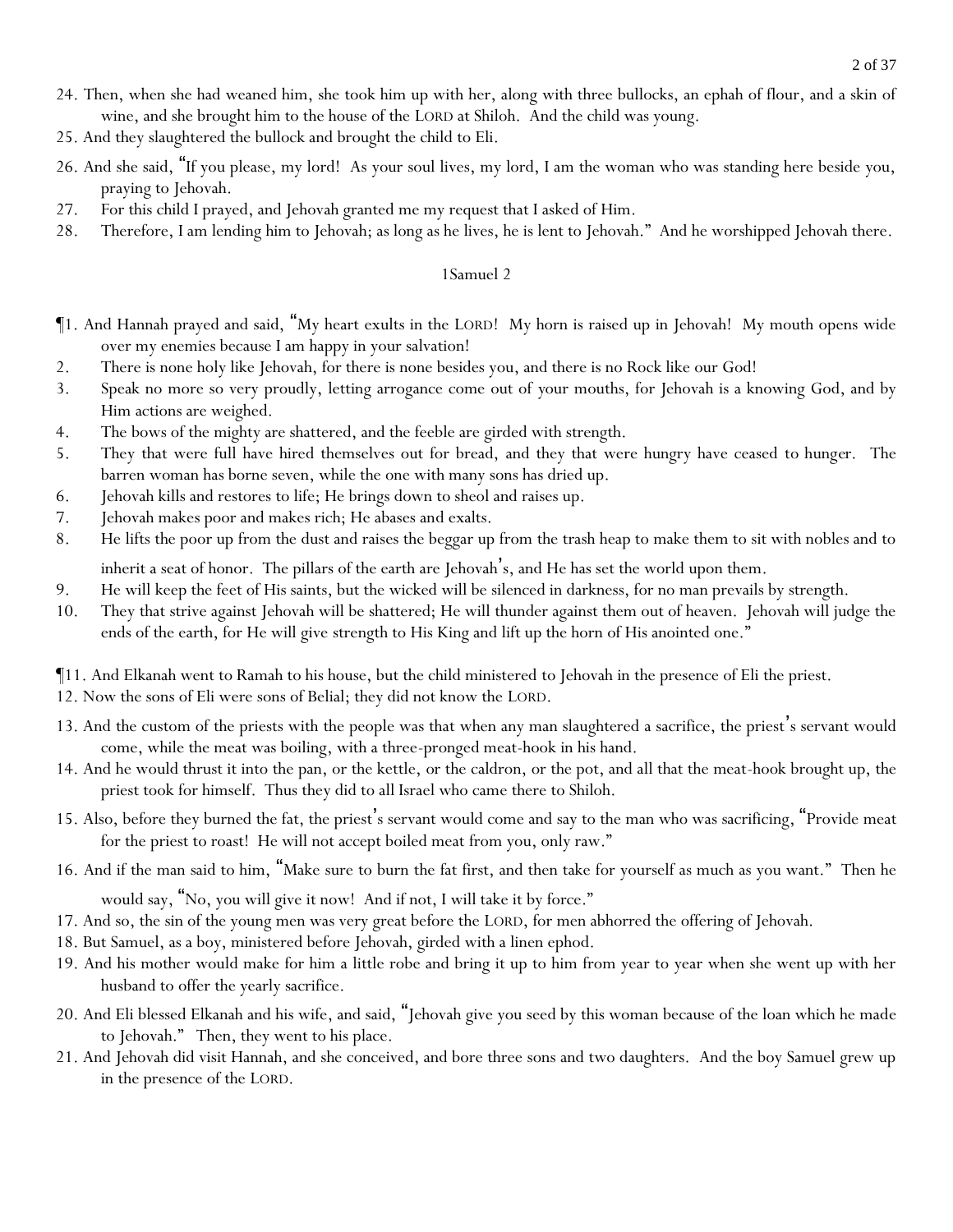3 of 37

- ¶22. Now Eli was very old, and he had heard all that his sons did to all Israel, and how that they lay with the women who served at the door of the tent of meeting.
- 23. And he said to them, "Why are *y*ou doing such things as these? I hear from all these people of *y*our evil deeds.
- 24. No, my sons! The report that I hear is not good. *Y*ou make Jehovah's people to transgress.
- 25. If a man sin against a man, a ruler will judge him, but if a man sins against Jehovah, who will advocate for him?" But
	- they did not listen to their father's voice, for it pleased Jehovah to kill them.
- 26. But the child Samuel continued to grow in stature, and he had favor with both Jehovah and men.
- ¶27. And a man of God came to Eli, and said to him, "Thus says Jehovah: Did I reveal myself plainly to the house of your father when they were in Egypt, subject to the house of Pharaoh,
- 28. and did I choose him out of all the tribes of Israel to be my priest, to go up to my altar, to offer up incense, *and* to bear an ephod before me? And I gave to your father's house all the offerings of the children of Israel made by fire.
- 29. Why do *y*ou men kick at my sacrifice and my offering which I have commanded in my dwelling-place? And you honor your sons above me, to make *y*ourselves fat with the best of every offering of my people Israel!
- 30. Therefore, Jehovah, God of Israel, declares: I indeed said, 'Your house and your father's house will stand before me forever.' But now Jehovah says, 'Be it far from me! For those who honor me will I honor, and those who despise me shall be cursed.'
- 31. Behold, the days are coming when I will cut off your arm, even the arm of your father's house, so that there will not be an old man in your house.
- 32. And *in my* dwelling-place, you will see a rival with all the good that *God* has bestowed upon Israel. And there shall not be an old man in your house forever!
- 33. And the man of yours that I do not cut off from my altar will be to consume your eyes and to grieve your soul, and all the progeny of your house shall die as *young* men.
- 34. And this will be the sign to you, which shall come upon your two sons, on Hophni and Phinehas: they will both die in one day.
- 35. And I will raise up for myself a faithful priest who will do according to what is in my heart and in my soul, and I will build him a faithful house, and he will continue before my anointed one forever.
- 36. And it shall come to pass that all who are left in your house will come and bow down to him for a piece of silver and a loaf of bread, and he will say, 'Attach me, I beg you, to one of the priests offices, that I may eat a morsel of bread.'"

- ¶1. Now, the child Samuel ministered to Jehovah before Eli. And the word of the LORD was rare in those days; there was no frequent vision.
- 2. And it came to pass during those days that Eli lay down in his place, and his eyes had begun to grow dim; he could not see.
- 3. Now, the lamp of God had not yet gone out, and Samuel was lying down in the sanctuary of Jehovah, where the ark of God was.
- 4. And Jehovah called to Samuel, and he said, "Here am I."
- 5. And he ran to Eli and said, "Here am I, because you called me." And he said, "I did not call. Go back and lie down." And he went and lay down.
- ¶6. And Jehovah called yet again, "Samuel!" And Samuel arose and went to Eli and said, "Here am I, because you called me." And he said, "I did not call you, my son. Go back and lie down."
- 7. Now, Samuel did not yet know Jehovah; the word of the LORD was not yet revealed to him.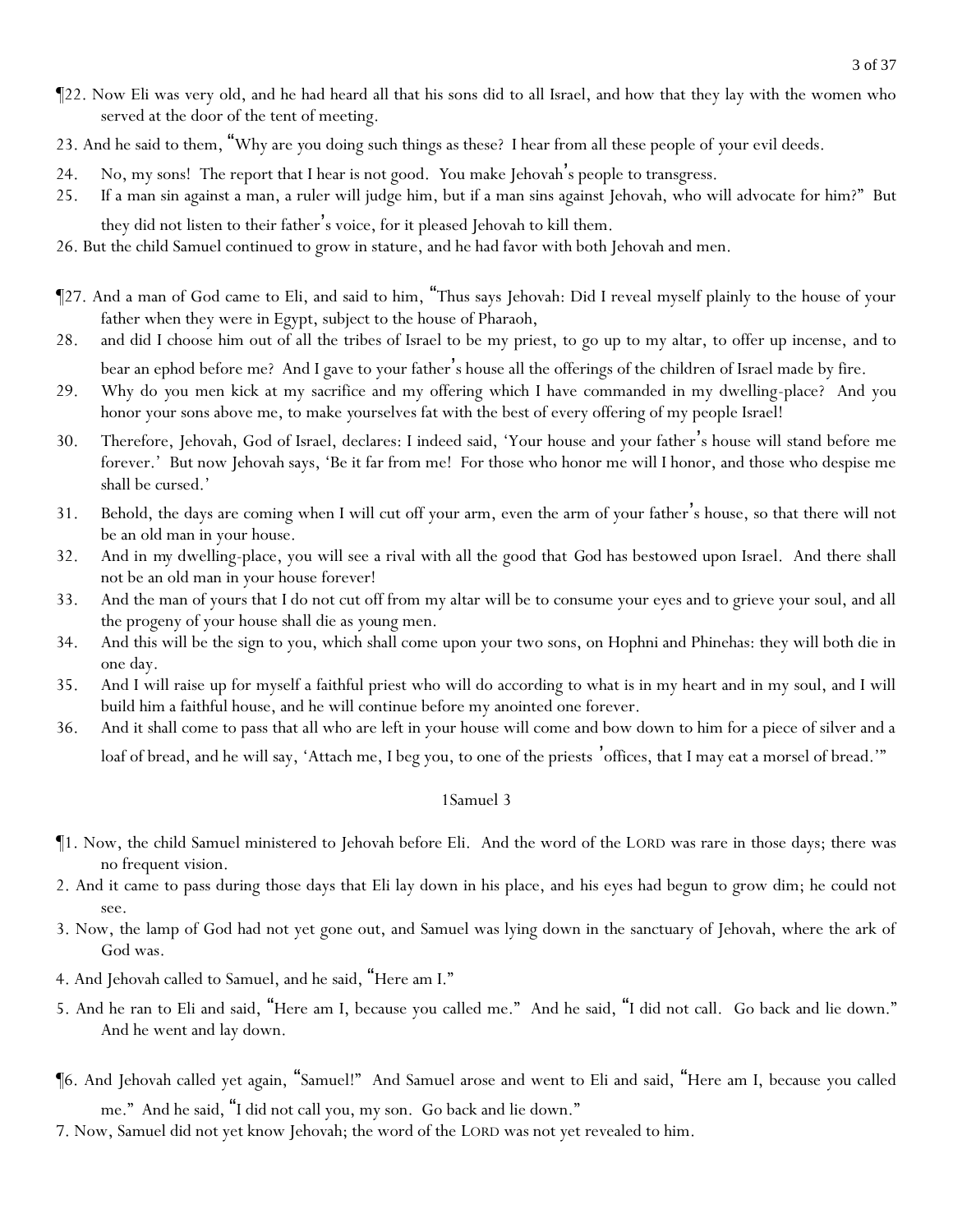- 8. And again Jehovah called Samuel for the third time. And he arose and went to Eli and said, "Here am I, because you called me." And Eli perceived that Jehovah was calling the child.
- 9. And Eli said to Samuel, "Go, lie down. And it shall be that if He calls you, then you say, 'Speak, Jehovah, for your servant is listening.'" And Samuel went and lay down in his place.
- 10. And Jehovah came, and stood, and called as at the other times, "Samuel! Samuel!" Then Samuel said, "Speak, for your servant is listening."
- ¶11. And Jehovah said to Samuel, "Behold, I am about to do a thing in Israel, at the which both ears of everyone who hears of it shall tingle.
- 12. In that day, I will perform against Eli all that I have spoken concerning his house, from start to finish.
- 13. For I have told him that I will execute everlasting judgment upon his house because of the iniquity which he knows, namely, his sons have been making themselves vile and he has not stopped them.
- 14. And therefore, I have sworn to the house of Eli *that I will da mn myself <sup>2</sup>* if the iniquity of Eli's house will ever be atoned for by sacrifice or offering."
- 15. And Samuel lay down until the morning, and then he opened the doors of the house of the LORD. And Samuel was afraid to tell Eli the vision.
- 16. And Eli called Samuel, and said, "Samuel, my son." And he said, "Here am I."
- 17. And he said, "What is it that He said to you? Now, do not hide it from me. God do so to you, and more so, if you hide anything from me of all that He said to you."
- 18. And Samuel told him every word and hid nothing from him. And he said, "It is Jehovah. Let Him do what is good in His eyes."
- 19. And Samuel grew, and Jehovah was with him, and He did not let any of his words fall to the ground.
- 20. And all Israel, from Dan to Beersheba, knew that Samuel was established as a prophet of Jehovah.
- 21. And Jehovah appeared again in Shiloh, for Jehovah revealed Himself to Samuel in Shiloh by the word of the LORD.

- ¶1. And the word of Samuel came to all Israel. And Israel went out to meet the Philistines in battle, and they camped at Ebenezer. And the Philistines camped by Aphek.
- 2. And the Philistines drew up in battle-order to meet Israel, and when the battle ended, Israel was smitten before the Philistines. And they slew about four thousand men on the field of battle.
- 3. Then the people came into the camp, and the elders of Israel said, "Why has Jehovah smitten us this day before the

Philistines? Let's bring the ark of the covenant of Jehovah to us from Shiloh, that it may come into our midst and deliver us from the hand of our enemies."

- 4. And the people sent to Shiloh, and they brought from there the ark of the covenant of the LORD of Hosts, who dwells *between* the cherubim. And the two sons of Eli, Hophni and Phinehas, were there with the ark of the covenant of God.
- 5. And it came to pass when the ark of the covenant of Jehovah came into the camp, all of Israel shouted with such a great shout that the earth was shaken.
- 6. When the Philistines heard the sound of the shout, they said, "What is the noise of this great shout in the camp of the Hebrews?" Then they learned that the ark of Jehovah had come into the camp.

<sup>&</sup>lt;sup>2 2</sup> Literally, only " – if the iniquity of Eli's house  $\ldots$  " The curse intended with this oath is so horrific – calling for one's own death and damnation – that it is not even uttered.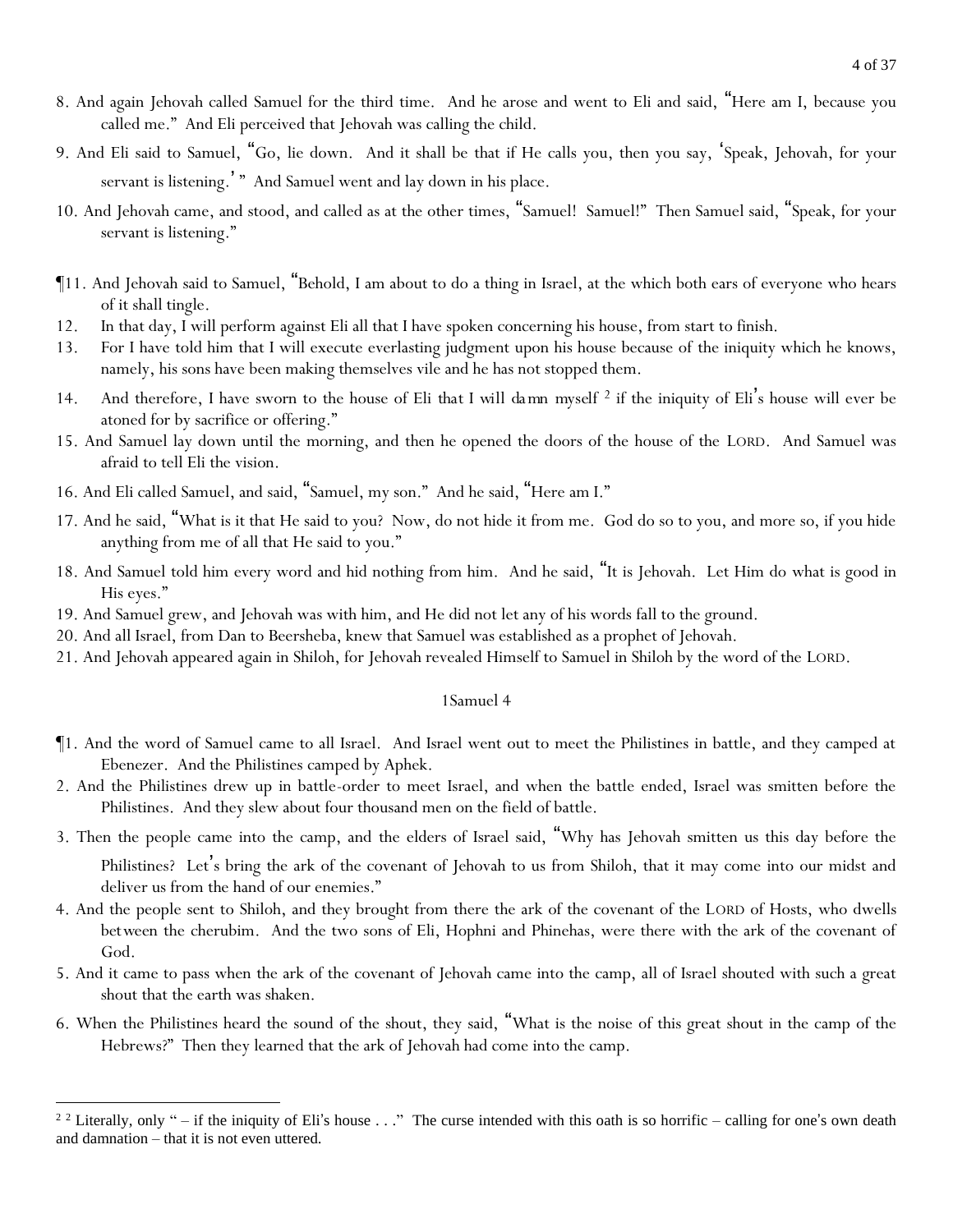- 7. And the Philistines were afraid, for they said, "A god has come into the camp!" And they said, "Woe to us! Nothing like this has ever happened!
- 8. Woe to us! Who will deliver us from the hand of these mighty gods? These are those gods who smote Egypt with complete slaughter in the wilderness!
- 9. Take heart and act like men, O Philistines! Otherwise, *y*ou will serve the Hebrews in the same way they used to serve *y*ou. Be men, and fight!"
- 10. So the Philistines fought, and Israel was smitten. Then every man fled to his tent, and there was a very great slaughter. And there fell thirty-thousand footmen from Israel.
- 11. And the ark of God was taken, and the two sons of Eli, Hophni and Phinehas, died.
- 12. And there ran a man of Benjamin from the battle line, and he came to Shiloh the same day with his garments torn and dirt on his head.
- 13. And, behold, Eli went and sat in the seat by the road, watching, for his heart trembled for the ark of God. Then the man came in to tell the city, and the whole city cried out.
- 14. When Eli heard the sound of the outcry, he said, "What is this sound of uproar?" And the man went quickly and told Eli.
- 15. Now, Eli was ninety-eight years old, and his eyes were set, so that he was no longer able to see.
- 16. And the man said to Eli, "I have come from the battle line. Indeed, I escaped from the battle line today." And he said,

"What has happened, my son?"

- 17. And the one who brought the news answered and said, "Israel has fled before the Philistines. Moreover, there has been a great slaughter among the people. And also, your two sons, Hophni and Phinehas, are dead. And the ark of God has been taken."
- ¶18. And at his mention of the ark of God, he fell from the seat backwards, away from the gate. And his neck was broken, and he died, for the man was old and very heavy. And he had judged Israel forty years.
- 19. And his daughter-in-law, Phinehas 'wife, was pregnant and about to give birth. And when she heard the report that the ark of God had been taken and that her father-in-law and her husband had died, she fell to her knees and went into labor, for her birth pangs came upon her.
- 20. And as she was dying, the women attending her said, "Don't be afraid, for you have borne a son!" But she did not respond, for she did not regard it.
- 21. But she had called the boy Ichabod,<sup>3</sup> saying, "The glory has departed from Israel," because of the ark of God being taken and because of her father-in-law and her husband.
- 22. So, she said, "The glory has departed from Israel, for the ark of God is taken."

- ¶1. And the Philistines captured the ark of God and brought it from Ebenezer to Ashdod.
- 2. And the Philistines took the ark of God and brought it to the house of Dagon, and they placed it beside Dagon.
- 3. And when the people of Ashdod arose early the next morning, behold, Dagon had fallen on his face to the ground before the ark of Jehovah. So, they took Dagon and put him back in his place.
- 4. Early the next morning when they arose, behold, Dagon had fallen on his face to the ground again before the ark of Jehovah, and the head of Dagon and the palms of both his hands were on the threshold, cut off. Only the fish part was left of him.
- 5. That is why, even to this day, neither the priests of Dagon nor any who enter into Dagon's house step on the threshold of Dagon in Ashdod.

<sup>&</sup>lt;sup>3</sup> Ichabod means, "without glory".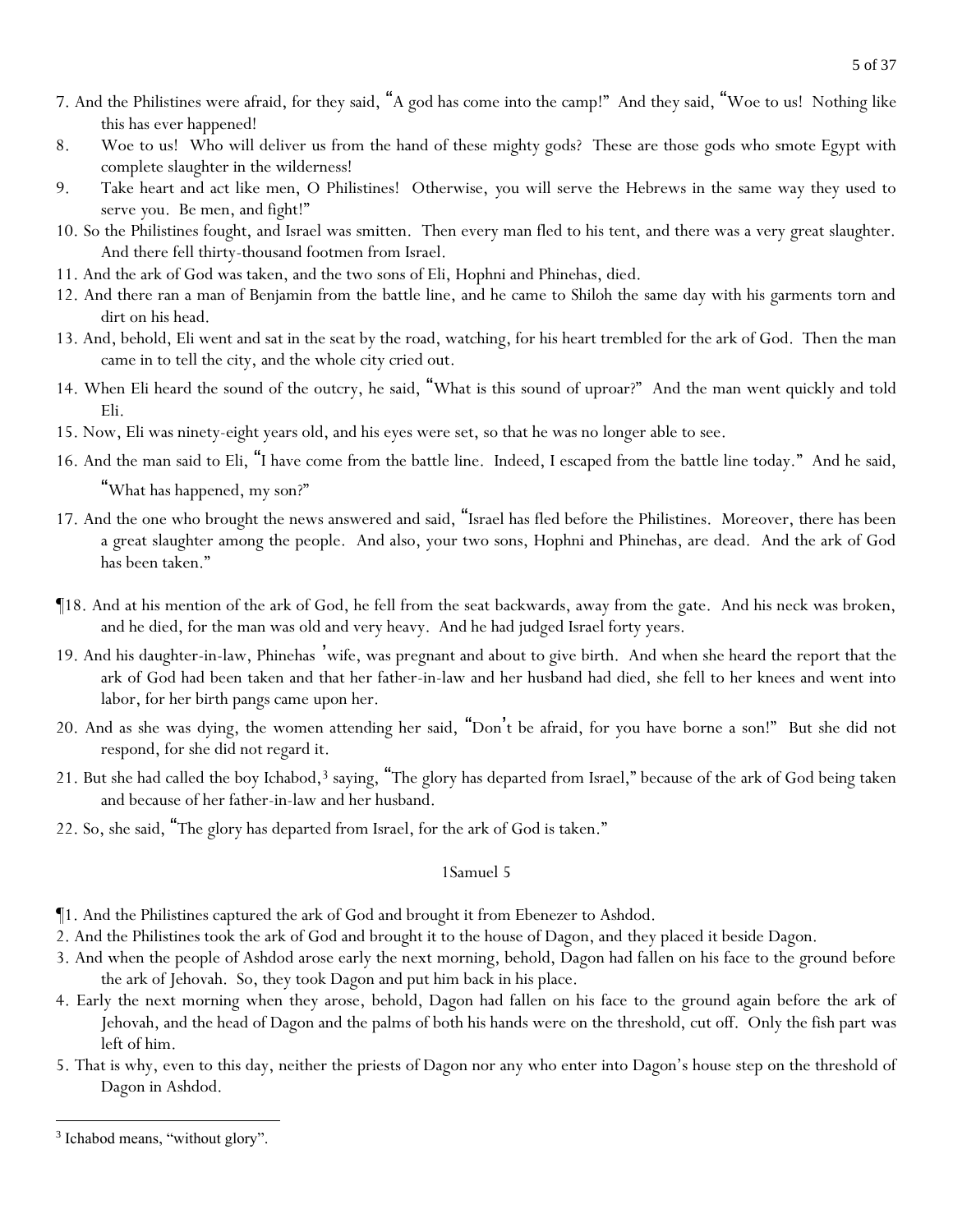- 6. And the hand of Jehovah was heavy upon the people of Ashdod, and He devastated them and struck them with hemorrhoids, both Ashdod and its territories.
- 7. And when the men of Ashdod saw that it was thus, they said, "The ark of Israel's God cannot remain with us because His hand is heavy upon us and on Dagon our god."
- 8. So, they sent and gathered all the lords of the Philistines to them and said, "What shall we do with the ark of Israel's God?" And they said, "Let Gath fetch the ark of the God of Israel." And they fetched the ark of the God of Israel.
- 9. And it came to pass after they fetched it that the hand of Jehovah was against the city with very great destruction. And He struck the men of the city, both small and great, so that hemorrhoids broke out among them.
- 10. So, they sent the ark of God to Ekron. And it came to pass as the ark of God was coming to Ekron, the people of Ekron cried out, saying, "They have brought the ark of Israel's God around to us, to kill us and our people!"
- 11. And they sent and gathered all the lords of the Philistines, and they said, "Send the ark of Israel's God away, and let it return to its place so it will not kill us and our people!" For there was deadly destruction throughout the city. The hand of God was very heavy there.
- 12. And the men who did not die were struck with hemorrhoids, and the cry of the city went up to heaven.

- 1. And the ark of Jehovah was in the land of the Philistines seven months.
- 2. And the Philistines called for the priests and for those who practiced divination, saying, "What shall we do with the ark of Jehovah? Tell us how we should send it to its place."
- 3. And they said, "When *y*ou send the ark of Israel's God, do not send it with nothing, but *y*ou shall surely return Him a guilt-offering. Then *y*ou will be healed, and it will be known to *y*ou why His hand has not turned from *y*ou."
- 4. And they asked, "What is the guilt-offering that we shall return to Him?" And they said, "Five gold hemorrhoids, and five gold mice, *according to* the number of the lords of the Philistines, even *y*our lords, for the one plague *was* on them all.
- 5. Therefore, make images of *y*our hemorrhoids and images of *y*our mice that are ruining the land, and give glory to the God of Israel. Perhaps He will lighten His hand from off *y*ou, and from *y*our gods, and from *y*our land.
- 6. Now, why harden *y*our heart as the Egyptians and Pharaoh hardened their hearts? When He dealt harshly with them, did they not send them away, and they went?
- 7. So now, take and prepare a new cart and two milking cows that have never had a yoke put on them, and harness the cows to the cart, but take their calves home, away from them.
- 8. And take the ark of Jehovah and set it on the cart, and place the gold objects that *y*ou are returning to Him as a guiltoffering in a coffer beside it, and send it away and let it go.
- 9. Then watch. If it goes up the way to its own territory, to Beth-shemesh, He did this great harm to us. But if not, then we shall know that His hand did not strike us; it was by chance that it happened to us."
- 10. And the men did so, and they took two milking cows, and they harnessed them to the cart, but their calves they penned up at home.
- 11. And they placed the ark of Jehovah on the cart, and the coffer, and the gold mice, and the images of their hemorrhoids.
- 12. And the cows went directly by the way of the road to Beth-shemesh. They went along together on the highway, bellowing, but they did not turn aside to the right or the left, and the lords of the Philistines walked behind them as far as the border of Beth-shemesh.
- 13. And they of Beth-shemesh were reaping the wheat harvest in the valley, and they lifted up their eyes and saw the ark, and they rejoiced to see it.
- 14. And the cart came to the field of Joshua the Beth-shemeshite, and it stopped there, where there was a large rock. And they cut up the wood of the cart, and they offered the cows as a burnt offering to Jehovah.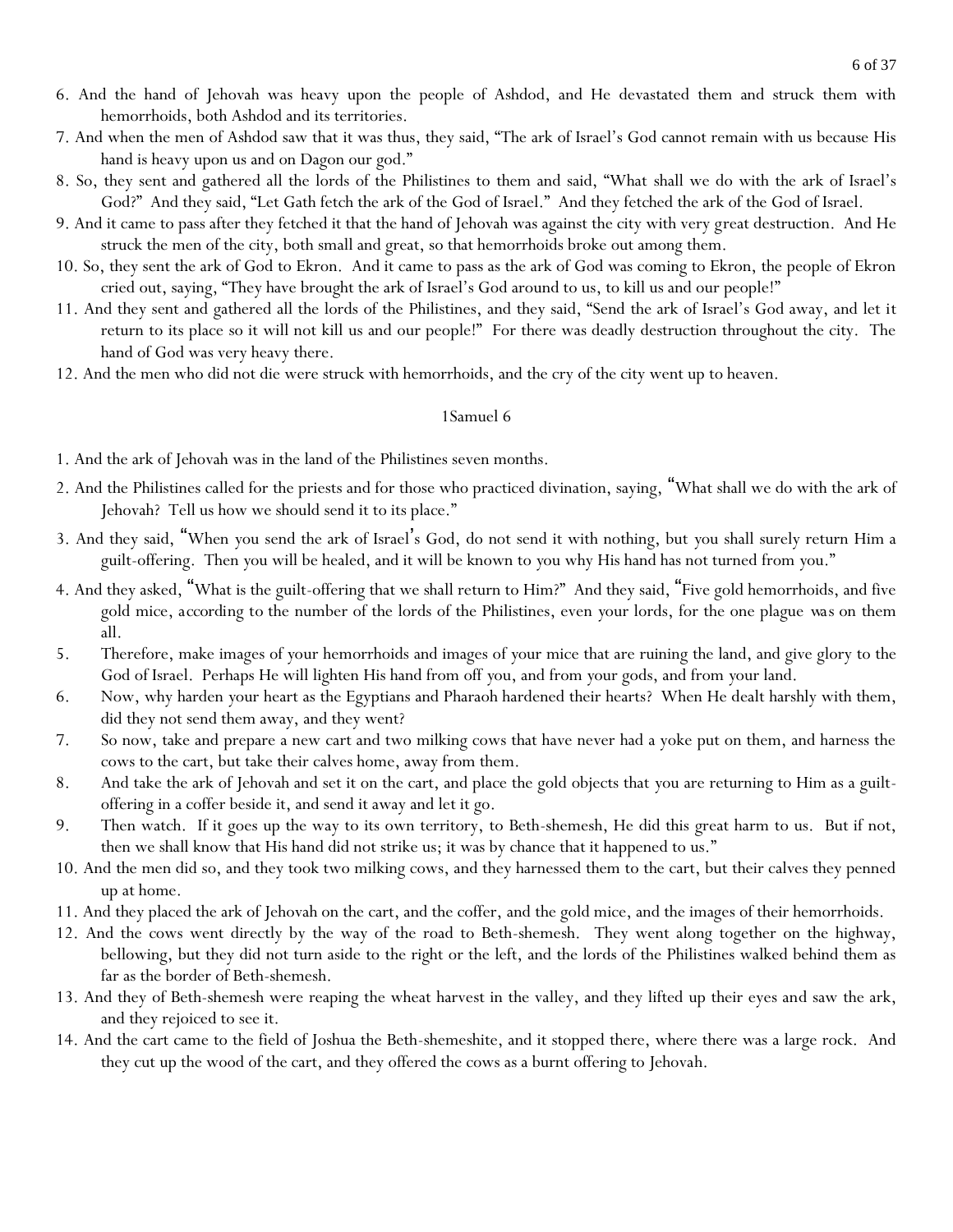- ¶15. And the Levites took down the ark of Jehovah and the coffer that was with it, in which were the gold objects, and put them on the large rock. And the men of Beth-shemesh offered burnt offerings and sacrificed sacrifices that day to Jehovah.
- 16. And the five lords of the Philistines watched, and then they returned to Ekron the same day.
- ¶17. And these are the gold hemorrhoids that the Philistines returned as a guilt-offering to Jehovah: one for Ashdod, one for Gaza, one for Ashkelon, one for Gath, one for Ekron.
- 18. And the gold mice, according to the number of all the cities of the Philistines belonging to the five lords, from the fortified city to the country village, even to the large *rock* of Abel on which they set the ark of Jehovah, *which rock* is in the field of Joshua the Beth-shemeshite until this day.
- 19. And because they looked into the ark of Jehovah, He struck some of the men of Beth-shemesh, and He struck among the people fifty-thousand and seventy men. And the people mourned because Jehovah had dealt the people a great blow.
- 20. And the men of Beth-shemesh said, "Who is able to stand before Jehovah, this holy God? And to whom shall it go up from us?"
- 21. And they sent messengers to those living at Kirjath-Jearim, saying, "The Philistines have returned the ark of Jehovah. Come down! Take it up to *y*ou."

- ¶1. And men of Kirjath-Jearim came and took up the ark of Jehovah and brought it to the house of Abinadab on the hill, and they sanctified his son Eleazar to keep the ark of Jehovah.
- 2. And so it was, from the day the ark was lodged in Kirjath-Jearim, much time passed. And after twenty years, all the house of Israel lamented after Jehovah.
- 3. And Samuel spoke to all the house of Israel saying, "If *y*ou are returning to Jehovah with all *y*our heart, put away the foreign gods and goddesses from among *y*ou, and fix *y*our heart on Jehovah, and serve Him only. Then He will deliver *y*ou from the hand of the Philistines."
- 4. And the children of Israel put away the Baals and Ashtareths, and served Jehovah only.
- 5. Then Samuel said, "Assemble all of Israel to Mizpah, and I will pray to Jehovah for *y*ou."
- 6. So they assembled at Mizpah, and drew water and poured it out before Jehovah, and they fasted that day. And they said there, "We have sinned against Jehovah." And Samuel judged the children of Israel at Mizpah.
- ¶7. Now when the Philistines heard that the children of Israel were assembled at Mizpah, the lords of the Philistines went up against Israel. And when the children of Israel heard it, they were afraid of the Philistines.
- 8. And the children of Israel said to Samuel, "Don't stop crying out to Jehovah our God for us, that He save us from the hand of the Philistines!"
- 9. So, Samuel took a nursing lamb and offered the whole thing as a burnt offering to Jehovah. And Samuel cried out to Jehovah on Israel's behalf, and Jehovah answered him.
- 10. And as Samuel was offering up the burnt offering, the Philistines drew near to fight against Israel. But Jehovah thundered with a great sound on that day upon the Philistines and confounded them, and they were defeated before Israel.
- 11. And the men of Israel went out from Mizpah and pursued the Philistines, and smote them, as far as below Beth-car.
- 12. Then Samuel took a stone and set it between Mizpah and Shen, and he called its name Ebenezer,<sup>4</sup> saying, "To this point, Jehovah helped us."

<sup>4</sup> Ebenezer means "stone of help".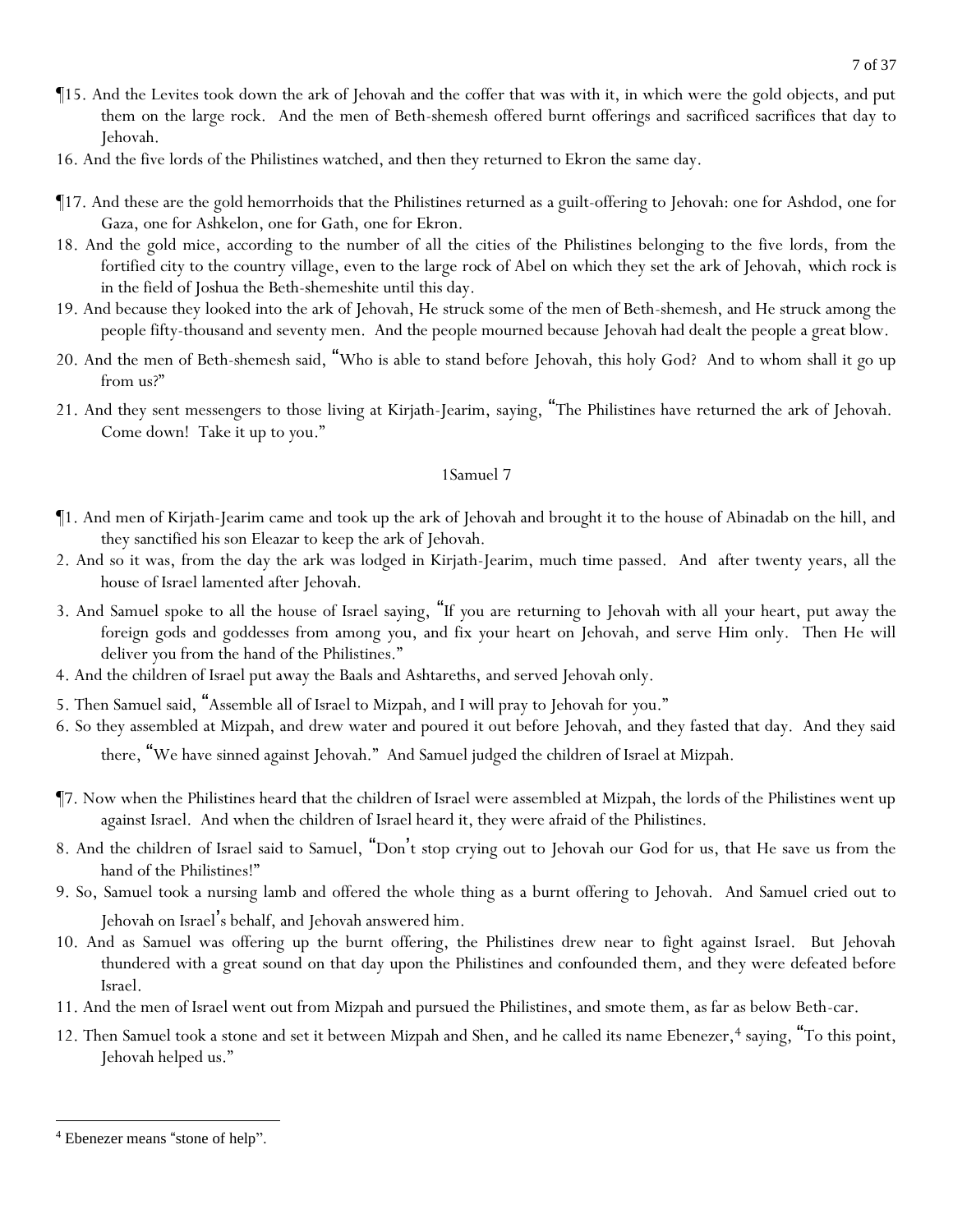- 13. And the Philistines were subdued and came no more into the territory of Israel. And the hand of Jehovah was against the Philistines all the days of Samuel.
- 14. And the cities that the Philistines had taken from Israel returned to Israel, from Ekron even to Gath, and so, Israel delivered their territory from the hand of the Philistines. There was also peace between Israel and the Amorites.
- 15. And Samuel judged Israel all the days of his life.
- 16. And he traveled from year to year on a circuit to Bethel, and Gilgal, and Mizpah, and he judged Israel in all those places.
- 17. And his return was to Ramah because his home was there. And there he judged Israel, and there he built an altar to Jehovah.

- ¶1. And it came to pass when Samuel was old that he made his sons judges over Israel.
- 2. And the name of his firstborn son was Joel, and the name of his second, Abiah. They were judges in Beersheba.
- 3. But his sons did not walk in his ways, but turned aside after unjust gain; they took bribes and perverted justice.
- ¶4. Then all the elders of Israel gathered together and came to Samuel at Ramah,
- 5. and they said to him, "Behold, you are old, and your sons do not walk in your ways. Appoint a king for us, right now, to judge us like all the nations."
- 6. But when they said, "Give us a king to judge us," the thing was evil in Samuel's eyes. And Samuel prayed to Jehovah.
- 7. And Jehovah said to Samuel, "Listen to the voice of the people in all that they say to you, for they have not rejected you, but they have rejected me, that I should not reign over them.
- 8. According to all the works which they have done since the day I brought them up out of Egypt, even to this day, in that they have forsaken me and served other gods, so have they also done to you.
- 9. So, listen now to their voice. Howbeit, solemnly warn them and declare to them the prerogatives of the king who will reign over them."
- ¶10. And Samuel spoke all the words of Jehovah to the people who asked of him a king.
- 11. And he said, "This will be the prerogative of the king who will reign over *y*ou: he will take *y*our sons for himself and assign them to his chariots and to be his horsemen, and they will run before his chariot.
- 12. And he shall appoint for himself rulers of thousands and rulers of fifties, and *some* to plow his ground and to reap his harvest, and *some* to make his weapons for war and weapons for his chariots.
- 13. And he will take *y*our daughters to be spice-mixers, and cooks, and bakers.
- 14. And he will take the best of *y*our fields, and *y*our vineyards, and *y*our olive-yards, and give them to his servants.
- 15. And of *y*our seed and *y*our vineyards, he will take a tenth and give it to his officials and to his servants.
- 16. And *y*our menservants and *y*our maidservants, and *y*our best cattle<sup>5</sup> and *y*our asses, he will take and use for his work.
- 17. He will confiscate a tenth of *y*our flocks, and *y*ou, *y*ourselves, will be his slaves!
- 18. And in that day, *y*ou will cry out because of *y*our king that *y*ou chose for *y*ourselves; but Jehovah will not answer *y*ou in that day."
- 19. But the people refused to give heed to the voice of Samuel, and they said, "No! But a king shall be over us,
- 20. so that we may be like all the nations. And our king will judge us, and go out before us, and fight our battles."
- 21. And Samuel listened to all the words of the people, and then he spoke them in the ears of Jehovah.
- 22. And Jehovah said to Samuel, "Listen to their voice, and make them a king." Samuel then said to the men of Israel, "Go, every man, to his city."

<sup>&</sup>lt;sup>5</sup> The Septuagint reading. The Hebrew text says, "young men".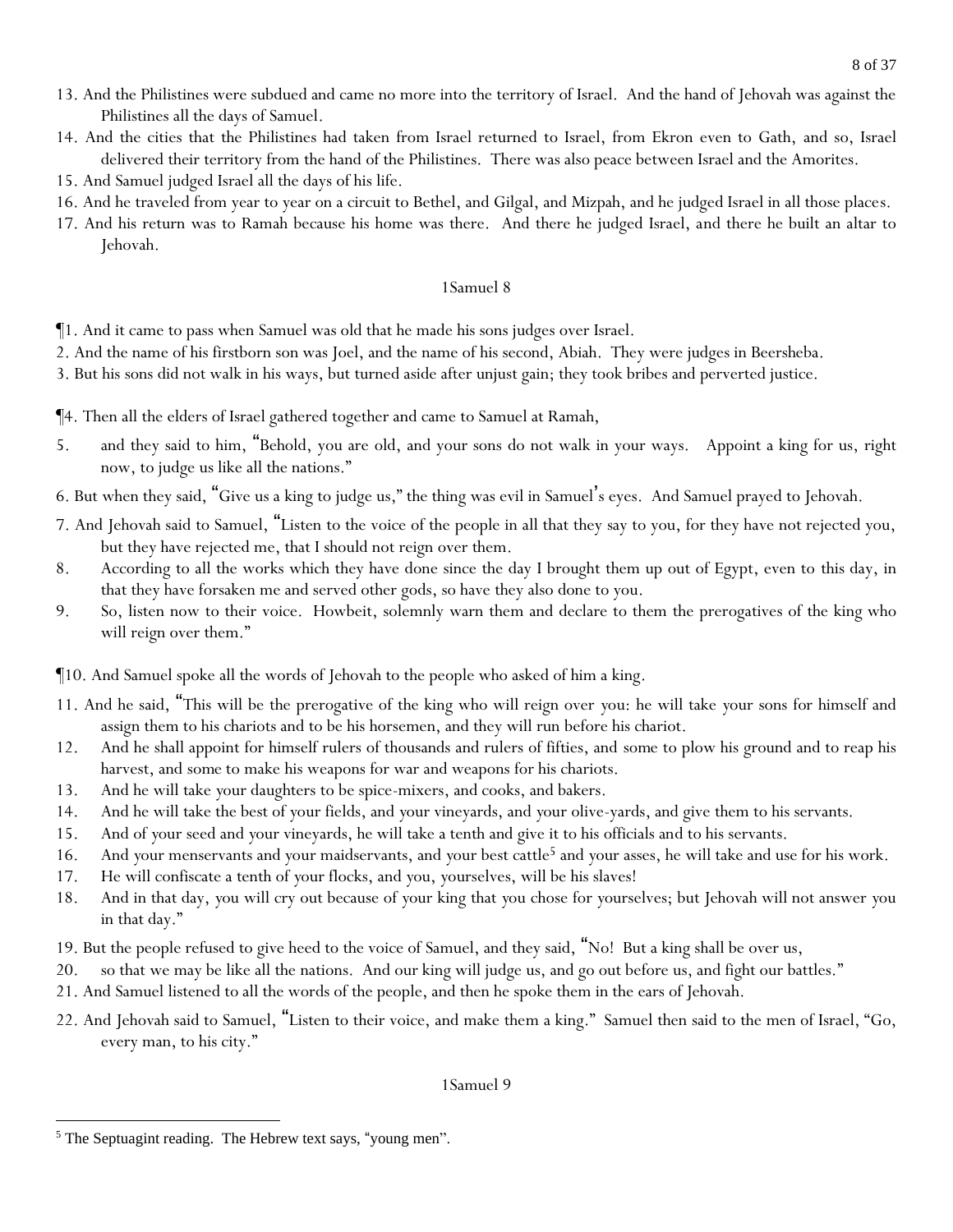- ¶1. Now there was a man of Benjamin and his name was Kish ben-Abiel, son of Zeror, son of Becorath, son of Aphiah, son of a man of Benjamin, a mighty man of valor.
- 2. And he had a son whose name was Saul, a choice and impressive young man, and there was not a man among the sons of Israel better than he. From his shoulders up, he was taller than any of the people.
- 3. And the she-asses of Kish, Saul's father, had wandered away. So, Kish said to Saul his son, "Take with you, I pray, one of the servants, and arise. Go look for the she-asses."
- 4. And he passed through the hill country of Ephraim, and he passed through the region of Shalishah, but they did not find them. Then, they passed through the region of Shaalim, but they were not there. And he passed through the land southward, and they did not find them.
- 5. They came to the region of Zuph, and Saul said to his servant who was with him, "Come, and let's go back, lest my father stop worrying about the she-asses and start worrying about us."
- 6. But he said to him, "Behold, now! A man of God is in this city, and the man is held in honor. All that he says certainly comes to pass. Let's go there now. It may be that he'll make our way known to us, which *way* we should take."
- 7. Then Saul said to his servant, "But, behold, if we go, then what shall we bring to the man? The bread is gone from our sacks, and there's no gift to bring to a man of God. What do we have?"
- 8. And the servant again answered Saul and said, "Behold, I have a fourth part of a shekel of silver with me, and I'll give it to the man of God, and he'll tell us our way."
- 9. (Formerly in Israel, when a man went to inquire of God, he would say, "Come, and let us go to the seer," for today's "prophet" used to be called a "seer".)
- 10. Then Saul said to his servant, "What you say is good. Come on, let's go." And they went into the city where the man of God was.
- 11. As they were going up the ascent to the city, they met young women coming out to draw water and said to them, "Is the seer in this place?"
- 12. And they answered them and said, "Behold, he's ahead of you. Hurry up now, for he has come to the city today because the people have a sacrifice today in the high place.
- 13. Just as *y*ou enter the city, *y*ou'll find him before he goes up to the high place to eat, for the people won't eat until he comes because he must consecrate the sacrifice. After that, those who are called will eat. So go up now because this is the time *y*ou'll find him."
- 14. And so, they went on up to the city, and as they were entering the city, behold, Samuel was coming out to invite them to go up to the high place.
- ¶15. Now a day before Saul's coming, Jehovah had spoken in Samuel's ear, saying,
- 16. "At this time tomorrow, I will send to you a man from the territory of Benjamin, and you shall anoint him as ruler over my people Israel, and he shall deliver my people from the hand of the Philistines, for I have considered my people because their cry has come to me."
- 17. And Samuel looked at Saul, and Jehovah told him, "Behold, the man of whom I spoke to you! This man shall govern my people."
- 18. And Saul approached Samuel inside the gate and said, "Tell me, please, where *is* the house of the seer?"
- 19. And Samuel answered Saul and said, "I am the seer. Go up before me to the high place and *y*ou shall eat with me today, and in the morning, I will send you away, and all that is in your heart I will tell you.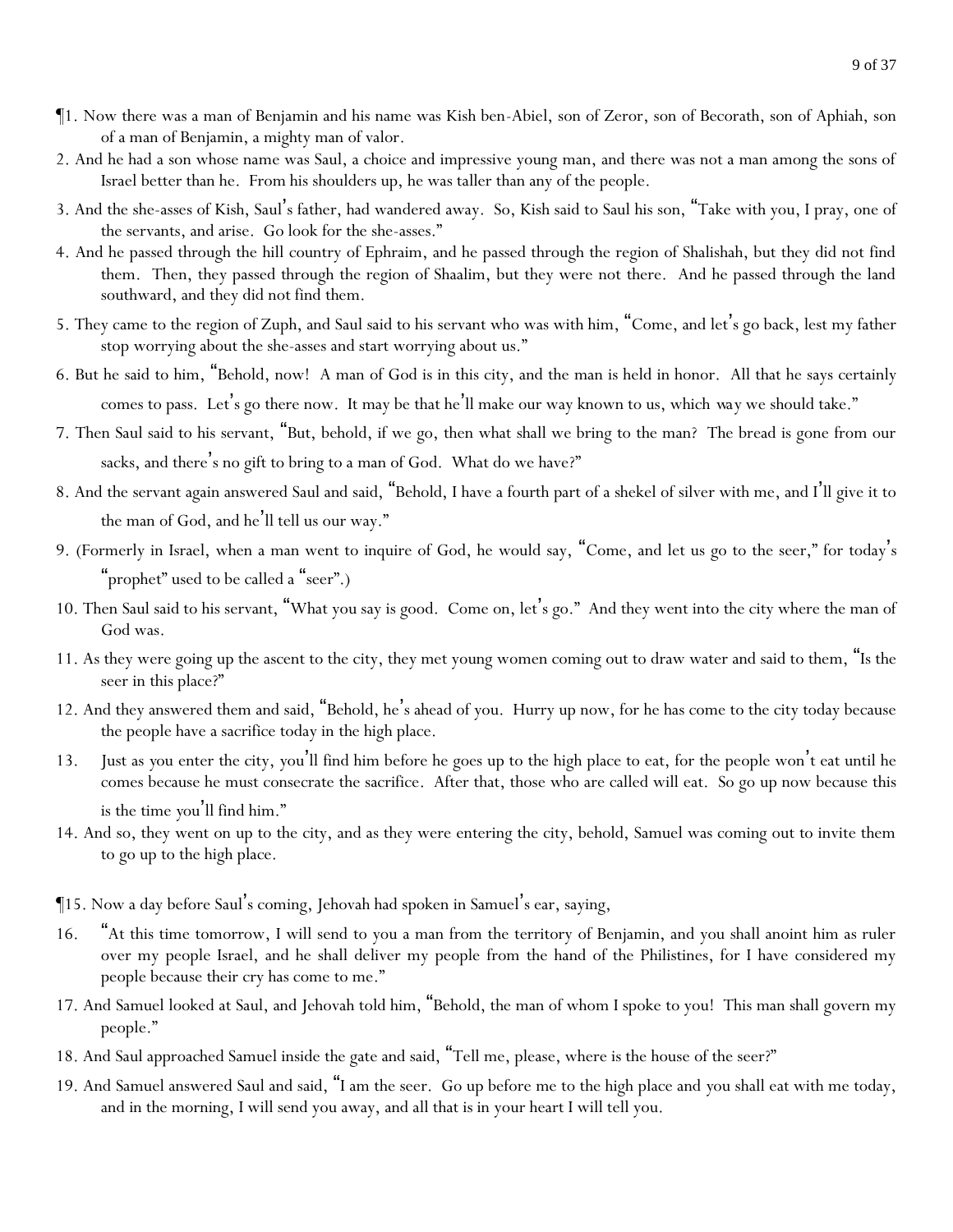- 20. And as for your she-asses that went astray three days ago, do not set your mind on them, for they have been found. And to whom is all the desire of Israel? Is it not to you and to all your father's house?"
- 21. And Saul answered and said, "Am I not a Benjaminite, from the smallest of the tribes of Israel? And my family the least of all the families of the tribe of Benjamin? Why, then, do you speak to me like this?"
- ¶22. But Samuel took Saul and his servant, and he brought them to the hall, and he gave them a place at the head of those who had been called, and there were about thirty men.
- 23. And Samuel said to the cook, "Bring the portion that I gave you, of which I said to you, 'Keep it with you.'"
- 24. And the cook took up the thigh and what was on it, and set it before Saul. Then *Samuel* said, "Behold, that which was reserved is set before you! Eat, for it was kept for you until the appointed time," adding, "I have called the people." So, Saul ate with Samuel that day.
- 25. And they came down from the high place to the city, and he spoke with Saul on the roof.
- 26. And they rose early, and it came to pass at the break of dawn that Samuel called Saul on the roof, saying, "Rise up, and I will send you away." And Saul rose up, and the two of them went out, he and Samuel, into the street.
- 27. As they went down to the outskirts of the city, Samuel said to Saul, "Tell the young man to go ahead of us and pass on, but you stay awhile, and I will tell you the word of God."

- ¶1. Then Samuel took a flask of oil and poured *it* on his head, and he kissed him and said, "Has not Jehovah anointed you as ruler over His inheritance?
- 2. When you depart from me today, you will find two men by Rachel's tomb in the territory of Benjamin, at Zelzah, and they will say to you, 'The she-asses that you went to look for have been found, and behold, your father is no longer concerned for the she-asses, but he is worried about *y*ou, saying, "What shall I do about my son?" '
- 3. And then you will go on farther from there and come to the oak of Tabor, and three men who are going up to God at Bethel will find you there, one carrying three kids, and one carrying three loaves of bread, and the other carrying a skin of wine.
- 4. And they will ask you of your well-being and give you two loaves of bread, and you shall take them from their hand.
- 5. After that, you shall come to the hill of God<sup>6</sup>, where there is a garrison of the Philistines, and it shall come to pass when you arrive at the city that you will meet a band of prophets coming down from the high place prophesying, with a lute, and a tambourine, and a pipe, and a lyre ahead of them.
- 6. And the Spirit of Jehovah will come upon you mightily, and you will prophesy with them, and you will be turned into a different man.
- 7. And it shall be that when these signs happen to you, do as you will, whatever your hand finds, for God is with you.
- 8. Then you shall go down before me to Gilgal, and behold, I will come down to you to offer burnt offerings *and* to sacrifice peace-offerings. You must wait seven days until I come to you, and I will make known to you what you shall do."
- 9. And it came to pass when he turned his back to go from Samuel that God turned his heart into a different *one*. And all these signs happened that day.
- ¶10. And they came to the hill, and behold, a band of prophets met him, and the Spirit of God came upon him mightily, and he prophesied among them.

<sup>6</sup> Or Gibeah of God.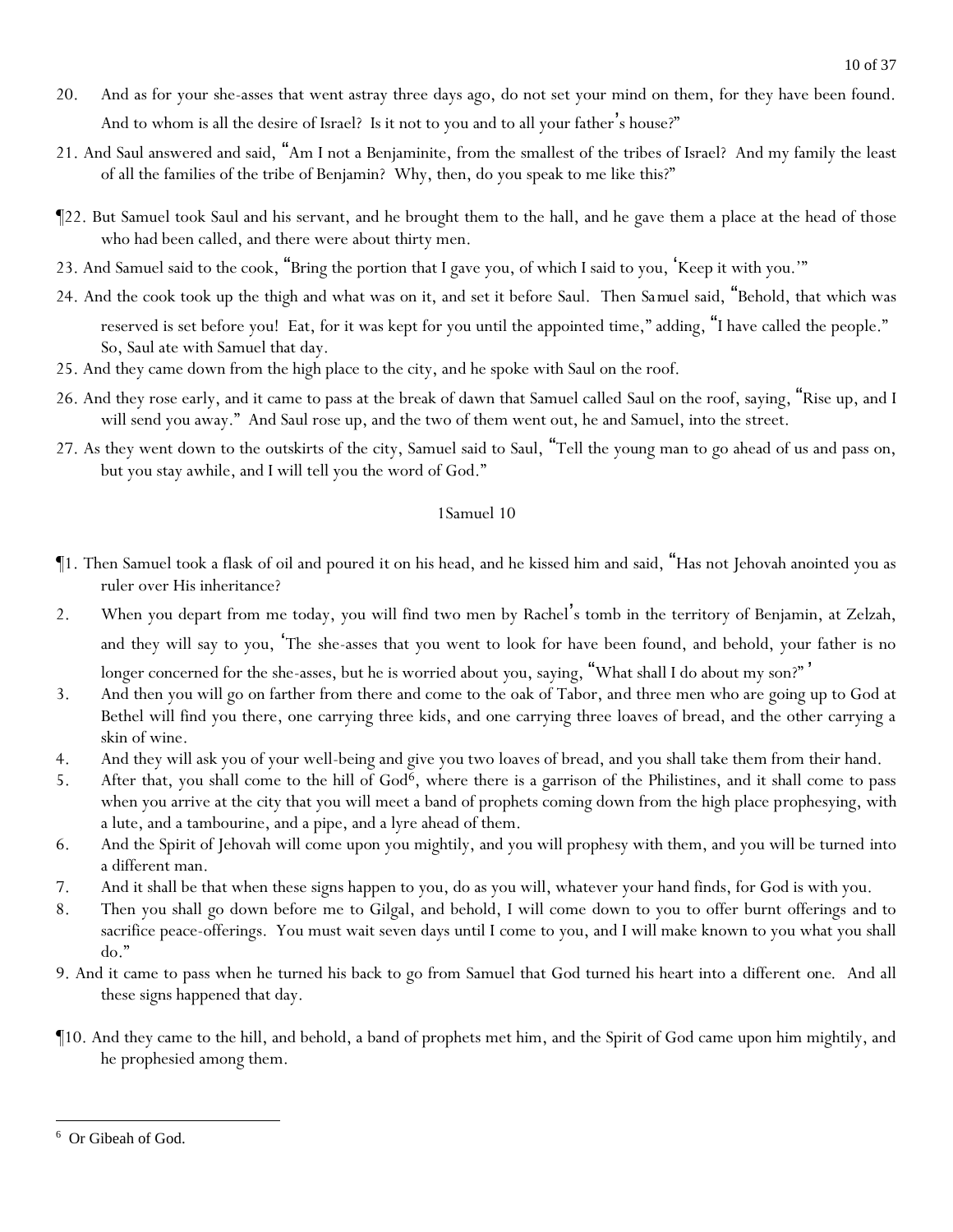- 11. And it came to pass when all who knew him before saw that, behold, he was prophesying with prophets. Then the people said, each to his neighbor, "What is this that has happened to the son of Kish? Is Saul also among the prophets?"
- 12. And a man from there answered and said, "And who is their father?" Therefore, it became a saying, "Is Saul also among the prophets?"
- 13. And he finished prophesying and went to the high place.
- 14. And Saul's uncle said to him and to his servant, "Where did you go?" And he said, "To look for the she-asses, and then, when we saw that they were not *to be found*, we went to Samuel."
- 15. Then Saul's uncle said, "Tell me, I pray, what did Samuel say to *y*ou?"
- 16. And Saul said to his uncle, "He told us plainly that the she-asses had been found." But *of* the matter of the kingdom of which Samuel had spoken, he did not tell him.
- ¶17. And Samuel summoned the people to Jehovah at Mizpah,
- 18. and he said to the children of Israel, "Thus says Jehovah, God of Israel: I brought Israel up from Egypt, and I delivered *y*ou from the hand of the Egyptians and from the hand of all the kingdoms that were oppressing *y*ou.
- 19. And *y*ou, this day, have rejected *y*our God, who delivered *y*ou from all *y*our troubles and *y*our distresses. And *y*ou have said to Him, 'No! Set a king over us.' So now, present *y*ourselves before Jehovah by *y*our tribes and by *y*our families."
- 20. And Samuel brought all the tribes of Israel near, and the tribe of Benjamin was taken.
- 21. Then he brought the tribe of Benjamin by its families, and the family of Matri was taken, and Saul, the son of Kish was taken, and they looked for him, but he could not be found.
- 22. And they inquired again of Jehovah, "Has the man come here yet?" And Jehovah said, "Behold, he has hidden himself among the baggage."
- 23. And they ran, and they brought him from there, and he stood in the midst of the people, and from his shoulders up, he was taller than any of the people.
- 24. And Samuel said to all the people, "Do *y*ou see him whom Jehovah has chosen, that there is no one like him among all the people?" And all the people shouted and said, "Long live the king!"
- ¶25. Then Samuel told the people the prerogative of kingship, and he wrote it in a book and placed it before Jehovah. And Samuel sent all the people away, each to his home.
- 26. And Saul also went to his home at Gibeah, and valiant men went with him whose hearts God had touched.
- 27. But sons of Belial said, "How can this man save us?" And they despised him and did not bring him a gift. But he held his peace.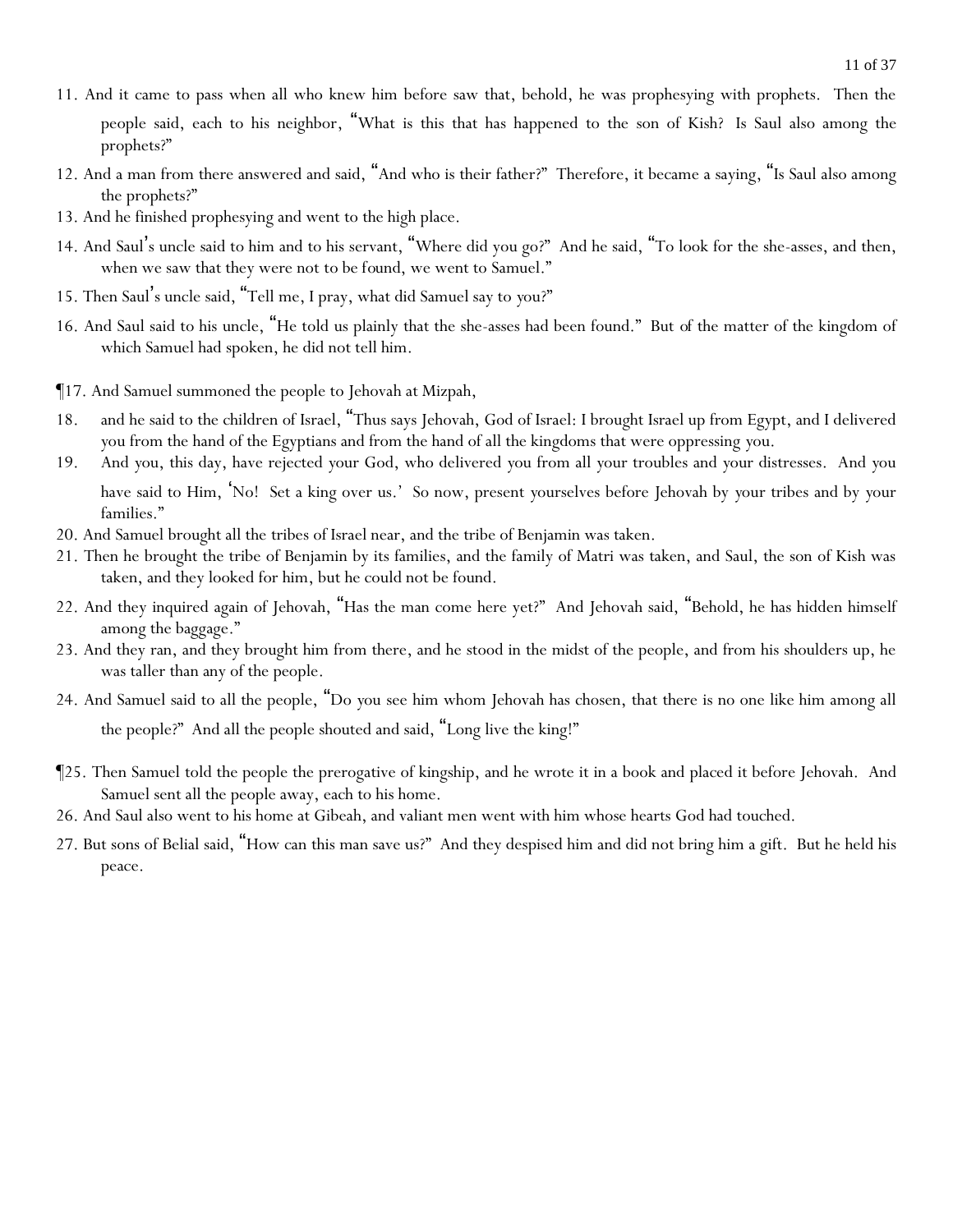- ¶1. Then Nahash the Ammonite went up and besieged Jabesh-Gilead, and all the men of Jabesh said to Nahash, "Make a covenant with us, and we will serve you."
- 2. But Nahash the Ammonite said to them, "By this will I make *a covenant* with *y*ou, by gouging out all *y*our right eyes, and I will make it a reproach on all Israel."
- 3. And the elders of Jabesh said to him, "Leave us alone for seven days and let us send messengers to all the territory of Israel, and if there is no one who will deliver us, then we will come out to you."
- 4. And the messengers came to Gibeah of Saul, and they spoke the words in the ears of the people, and all the people lifted up their voice and wept.
- 5. And behold, Saul came in from the field behind the oxen, and Saul said, "What *has happened* to the people, that they are weeping?" And they repeated to him the words of the men of Jabesh.
- 6. And the Spirit of God came mightily upon Saul when he heard these words, and his anger burned fiercely.
- 7. And he took a team of oxen and cut them in pieces, and he sent them throughout the territory of Israel by the hands of

messengers, saying, "Whoever does not come out after Saul and after Samuel, thus shall it be done to his oxen." And the fear of Jehovah fell upon the people, and they came out as one man.

- 8. And he mustered them at Bezek, and there were three hundred thousand sons of Israel and thirty thousand men of Judah.
- 9. And they said to the messengers that had come, "Thus shall *y*ou say to the men of Jabesh-Gilead: 'Tomorrow, when the sun is hot, *y*ou will have deliverance.'" And the messengers went and told the men of Jabesh, and they rejoiced.
- 10. Then the men of Jabesh said, "Tomorrow we shall come out to *y*ou, and *y*ou shall do to us all that is good in *y*our eyes."
- ¶11. And it came to pass the following day that Saul formed the people into three companies, and they came into the midst of the camp during the morning watch, and they struck Ammon down until the heat of the day. And those who were left were scattered, so that no two of them were left together.
- 12. And the people said to Samuel, "Who was saying, 'Shall Saul reign over us?' Bring those men and let's kill them!"
- 13. But Saul said, "No man shall be killed this day, for today, Jehovah has wrought deliverance in Israel."

¶14. Then Samuel said to the people, "Come, and let us go to Gilgal and renew the kingdom there."

15. And all the people went to Gilgal, and there at Gilgal, they made Saul king before Jehovah. And there they sacrificed peace-offerings before Jehovah, and there, Saul and all the men of Israel rejoiced greatly.

- ¶1. And Samuel said to all Israel, "Behold, I listened to *y*our voice, to all that *y*ou said to me, and I have made a king over *y*ou.
- 2. So now, behold, the king walks before *y*ou! And as for me, I am old and white-headed, and my sons, behold, they are with *y*ou. I have walked before *y*ou from my youth until this day.
- 3. Here I am! Answer me before Jehovah and before His anointed one! Whose ox have I taken? Or whose ass have I taken? Or whom have I wronged? Or whom have I oppressed? Or from whose hand have I taken a bribe to blind me with? I will return it to *y*ou!"
- 4. And they said, "You have not wronged us, nor have you oppressed us, and you have not taken anything from the hand of anyone."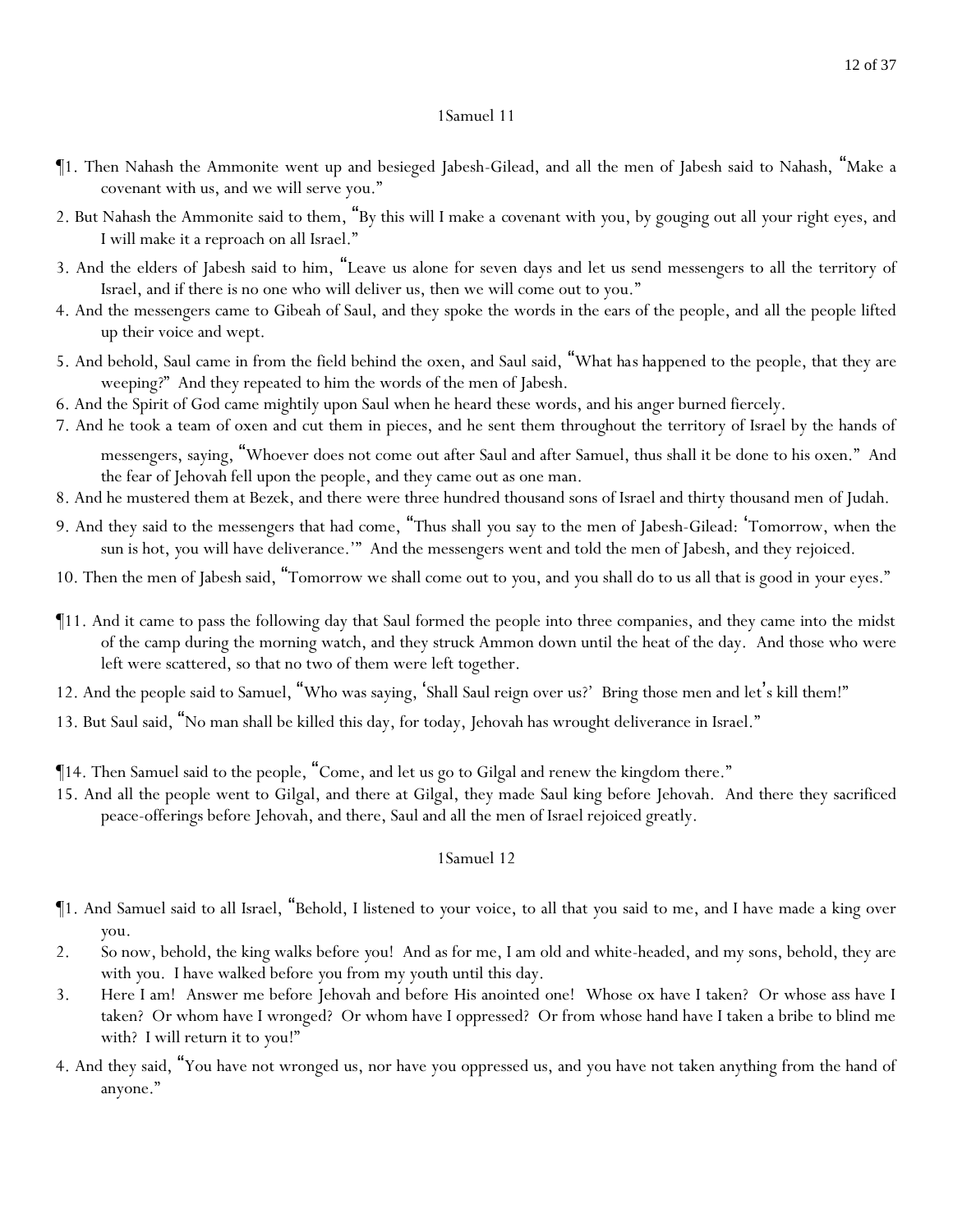- 5. And he said to them, "This day, Jehovah is witness against *y*ou, and His anointed is witness, that you have found nothing in my hand." And they said, "He is witness!"
- ¶6. And Samuel said to the people, "It is Jehovah who appointed Moses and Aaron and who brought *y*our fathers up out of the land of Egypt.
- 7. So, stand still now, and let me plead my case against *y*ou before Jehovah concerning all the righteous acts of Jehovah which He did for *y*ou and for *y*our fathers.
- 8. When Jacob had gone into Egypt, *y*our fathers cried out to Jehovah, and Jehovah sent Moses and Aaron, and they brought *y*our fathers out of Egypt and made them to dwell in this place.
- 9. But they forgot Jehovah their God, and He sold them into the hand of Sisera, commander of the army of Hazor, and into the hand of the Philistines, and into the hand of the King of Moab, and they fought against them.
- 10. And then they cried out to Jehovah, and said, 'We have sinned! For we have forsaken Jehovah in serving images of Baal and Ashtar. But now, deliver us from the hand of our enemies, and we will serve you!'
- 11. Then Jehovah sent Jerubbaal, and Bedan, and Jephthah, and Samuel, and He delivered *y*ou out of the hand of *y*our enemies on every side, and *y*ou lived in safety.
- 12. But when *y*ou saw that Nahash, the king of the children of Ammon, was coming against *y*ou, *y*ou said to me, 'No! But a king shall reign over us! – 'when Jehovah *y*our God was *y*our King!
- 13. So, behold now the king that *y*ou have chosen, that *y*ou asked for. Behold, Jehovah has set a king over *y*ou.
- 14. If *y*ou will fear Jehovah, and if *y*ou serve Him, and if *y*ou obey His voice, and if *y*ou do not disobey the command of Jehovah, only then will either *y*ou or the king who reigns over *y*ou continue with Jehovah *y*our God.
- 15. But if *y*ou do not listen to the voice of Jehovah, but rebel against the command of Jehovah, then the hand of Jehovah shall be upon *y*ou as it was upon your fathers.
- 16. And now, stand still and see this great work which Jehovah will do before *y*our eyes.
- 17. Is it not wheat harvest? I will cry out to Jehovah today, and He will send thunder and rain so that you may know and see that *y*our wickedness is great which *y*ou have done in the sight of Jehovah, in asking for *y*ourselves a king."
- ¶18. And Samuel cried out to Jehovah, and Jehovah sent thunder and rain that day. And all the people greatly feared Jehovah and Samuel.
- 19. And all the people said to Samuel, "Pray to Jehovah your God for your servants, so we won't die! For we have added an evil to all our sins, to ask for ourselves a king!"
- 20. And Samuel said to the people, "Do not be afraid. *Y*ou have done all this evil. Yet, do not turn aside from following Jehovah, but serve Jehovah with all *y*our heart!
- 21. Do not turn aside after vain things that cannot profit or deliver because they are vain!
- 22. For Jehovah will not forsake His people, for the sake of His great name. For it has pleased Jehovah to make *y*ou His people.
- 23. As for me, far be it from me to sin against Jehovah by ceasing to pray for *y*ou! But I will show *y*ou the good and right way.
- 24. Only fear Jehovah and serve Him in truth with all *y*our heart! For see what a great thing He has done among *y*ou,
- 25. and if *y*ou still do evil, both *y*ou and *y*our king shall be swept away!"

¶1. Saul reigned one year, and when he had reigned two years over Israel,

2. Saul chose for himself three thousand men out of Israel; two thousand were with Saul in Michmash and the mountain of Bethel, and one thousand were with Jonathan in Gibeah of Benjamin. And the rest of the people, each man, he sent to his tent.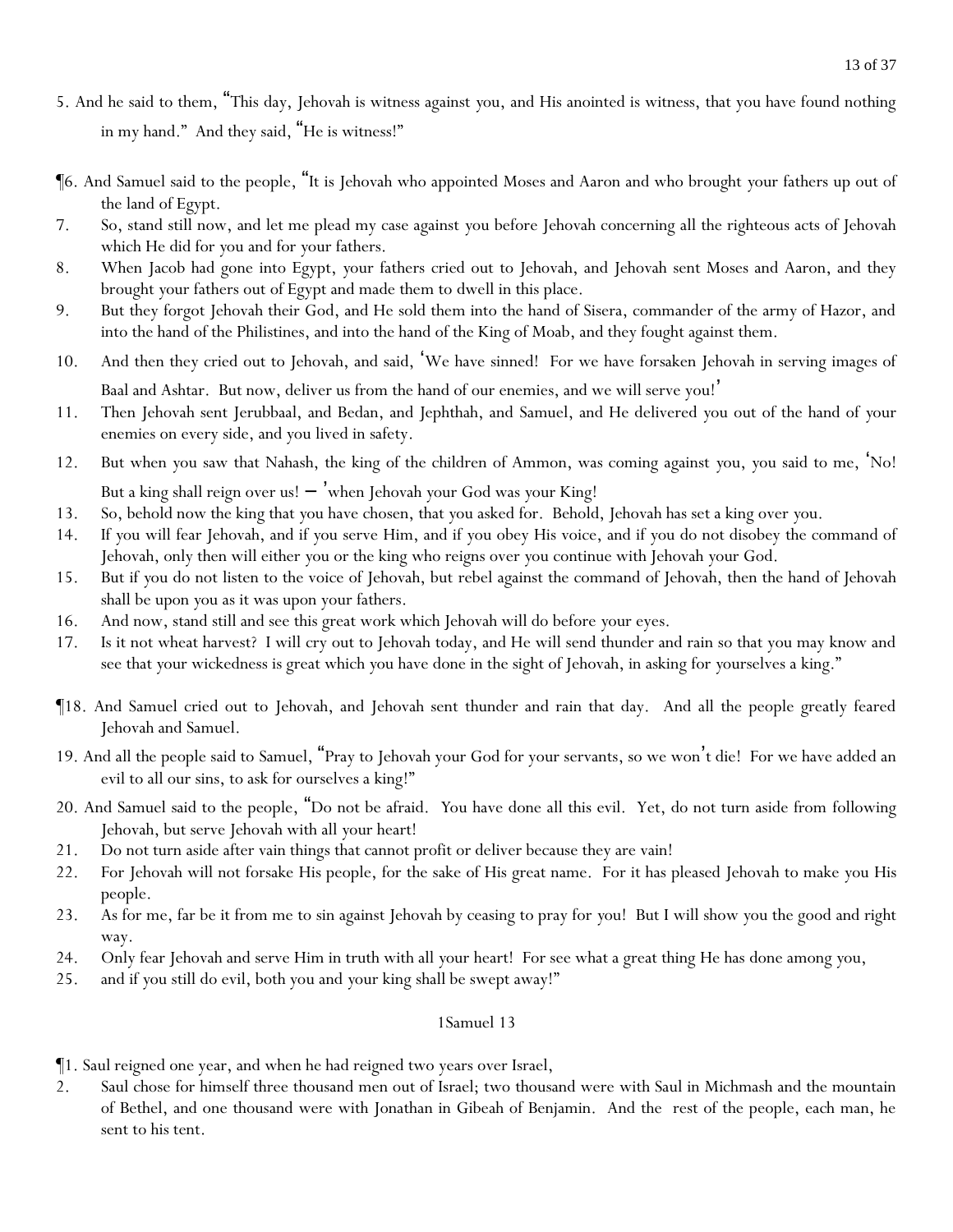- 3. And Jonathan struck the garrison of Philistines that was in Geba, and the Philistines heard of it. And Saul blew a shofar throughout the land, saying, "Let the Hebrews hear!"
- 4. And all Israel heard it said, "Saul has struck a garrison of Philistines," and also, *"*Israel has become an abomination to the Philistines." And the people were called together after Saul to Gilgal.
- 5. And the Philistines assembled themselves to wage war against Israel, thirty thousand chariots and six thousand horsemen, and people like the sand that is on the seashore in number. And they went up and camped in Michmash, east of Bethaven.
- 6. When the men of Israel saw that they were in a strait (for the people were hard pressed), the people hid themselves in caves, and in thickets, and among rocks, and in holes, and in pits,
- 7. and the Hebrews crossed over the Jordan to the land of Gad and Gilead. But Saul was still in Gilgal, and all the people following him trembled.
- 8. And he waited seven days according to the time set by Samuel, but Samuel did not come to Gilgal. So the people began to scatter from him.
- 9. And Saul said, "Bring me the burnt offering and the peace offering!" And he offered up the burnt offering.
- 10. And it came to pass, as he finished offering up the burnt offering, behold, Samuel came. And Saul went out to meet him, to salute him.
- 11. And Samuel said, "What have you done?" And Saul said, "When I saw that the people were scattering from me, and you did not come within the days appointed, and the Philistines were assembling at Michmash,
- 12. I started thinking, 'Now the Philistines will come down upon me at Gilgal, and I have not besought the face of Jehovah.' So, I forced myself and offered up the burnt offering."
- 13. And Samuel said to Saul, "You have done foolishly! You have not kept the commandment of Jehovah your God which He commanded you. For then, Jehovah would have established your kingdom over Israel forever.
- 14. But now, your kingdom will not continue. Jehovah has sought for Himself a man after his own heart, and Jehovah has appointed him ruler over His people because you have not kept that which Jehovah commanded you."
- ¶15. Then Samuel arose and went up from Gilgal to Gibeah of Benjamin. And Saul mustered the people who were found with him, about six hundred men.
- 16. And Saul, and Jonathan his son, and the people that were found with them remained in Geba of Benjamin, and the Philistines were encamped in Michmash.
- 17. And raiders came out of the camp of the Philistines in three companies. One company turned toward the way of Ophrah to the land of Shual,
- 18. and one company turned the way of Beth-Horan, and one company turned the way of the border that looks down over the valley of Zeboim toward the wilderness.
- ¶19. Now there was no smith to be found throughout the land of Israel for the Philistines had said, "Lest the Hebrews make swords or spears."
- 20. But all Israel went down to the Philistines, each man to sharpen his plowshare, and his coulter, and his ax, and his mattock,
- 21. and the sharpening fee was one pim for plowshares, and for coulters, and for three-pronged forks, and for axes, and for setting the goads.
- 22. And it came to pass on the day of battle that neither sword nor spear could be found in the hand of any of the people who were with Saul and Jonathan. But one was found for Saul and for Jonathan his son.
- 23. And the garrison of the Philistines went out to the pass of Michmash.

¶1. And it came to pass one day that Jonathan the son of Saul said to the young man, his armor-bearer, "Come, let's go over to the Philistines 'garrison that is over there." But he did not tell his father.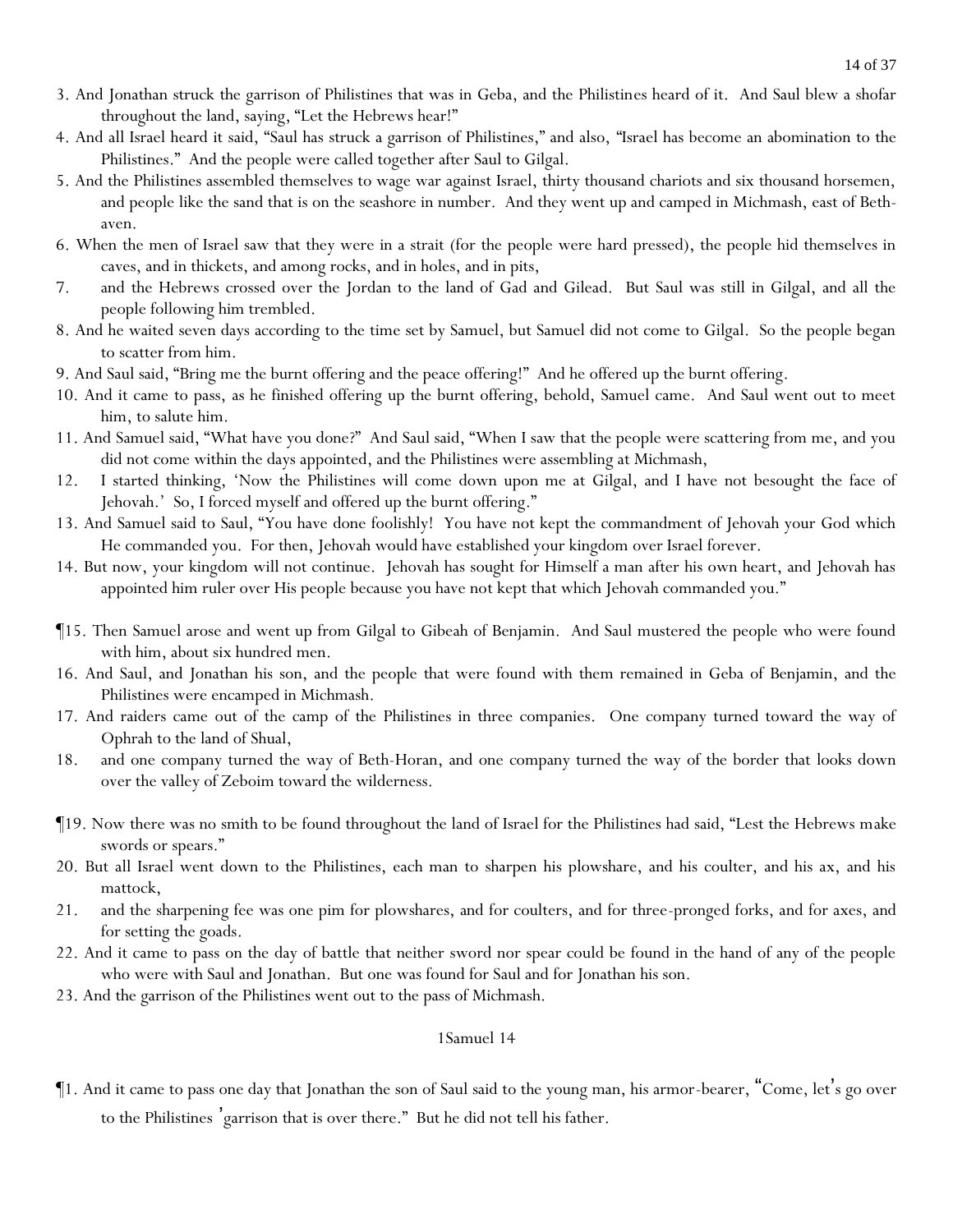- 2. And Saul was sitting on the outskirts of Gibeah, beneath the pomegranate tree that is in Migron. And the people who were with him were about six hundred men,
- 3. including Ahijah ben-Ahitub, brother of Ichabod, son of Phinehas, son of Eli, Jehovah's priest in Shiloh wearing an ephod. And the people did not know that Jonathan had gone.
- 4. Now, among the passes where Jonathan sought to cross over to the garrison of the Philistines was a rugged cliff on this side and a rugged cliff on the other side, the name of the one being Bozez, and the name of the other, Seneh.
- 5. The face of one cliff was north, toward Michmash, and the other was south, toward Geba.
- ¶6. And Jonathan said to the young man, his armor-bearer, "Come, let's go over to the garrison of these uncircumcised. Perhaps Jehovah will do something for us, for nothing can keep Jehovah from saving, *whether* by many or by few."
- 7. And his armor-bearer said to him, "Do all that is in your heart. Do as you wish. Behold, I am with you, whatever you decide."
- 8. And Jonathan said, "Behold, we will pass over to these men and show ourselves to them.
- 9. If they say to us something like, 'Stay there until we come to *y*ou, 'then we will stay in our place and not go up to them.
- 10. But if they say something like, 'Come up to us, 'then we will go up, for Jehovah has delivered them into our hands, and that will be our sign."
- 11. And they both showed themselves to the Philistines 'garrison. And the Philistines said, "Behold! Hebrews are coming out of the holes where they hid themselves."
- 12. And the men of the garrison answered Jonathan and his armor-bearer, and they said, "Come up to us, and we will show you something!" And Jonathan said to his armor-bearer, "Come up after me, for Jehovah has delivered them into the hand of Israel."
- 13. And Jonathan went up on his hands and on his feet, with his armor-bearer after him, and they fell before Jonathan, and his armor-bearer finished them off after him.
- 14. Now, the first slaughter which Jonathan and his armor-bearer made was about twenty men in an area about half a furrow long, *as plowed by* a yoke *of oxen*.
- 15. And there was panic in the camp, in the field, and among all the people of the garrison; and even the raiders themselves trembled. And the earth shook, and there was very great panic.
- 16. And in Gibeah of Benjamin, Saul's watchmen looked, and behold, the multitude was melting away, and they went in all directions.
- ¶17. And Saul said to the people who were with him, "Call then roll, now, and see who has gone out from us." So they called the roll, and behold, neither Jonathan nor his armor-bearer were there.
- 18. And Saul said to Ahijah, "Bring the ark of God." For at that time the ark of God was *with* the children of Israel.
- 19. And it came to pass while Saul was speaking to the priest that the roar that was in the camp of the Philistines became greater and greater. And Saul said to the priest, "Withdraw your hand."
- 20. Then Saul and all the people who were with him assembled and went out to the battle. And behold, every man's sword was against his fellow, and there was very great confusion.
- 21. And the Hebrews all around who were with the Philistines previously, who had gone up with them to the camp, even they also joined the Israelites who were with Saul and Jonathan.
- 22. And when all the men of Israel who had hid themselves in the hill-country of Ephraim heard that the Philistines fled, then they, too, hotly pursued them in the battle.
- 23. So Jehovah delivered Israel on that day. Now, the battle had extended beyond Beth-aven,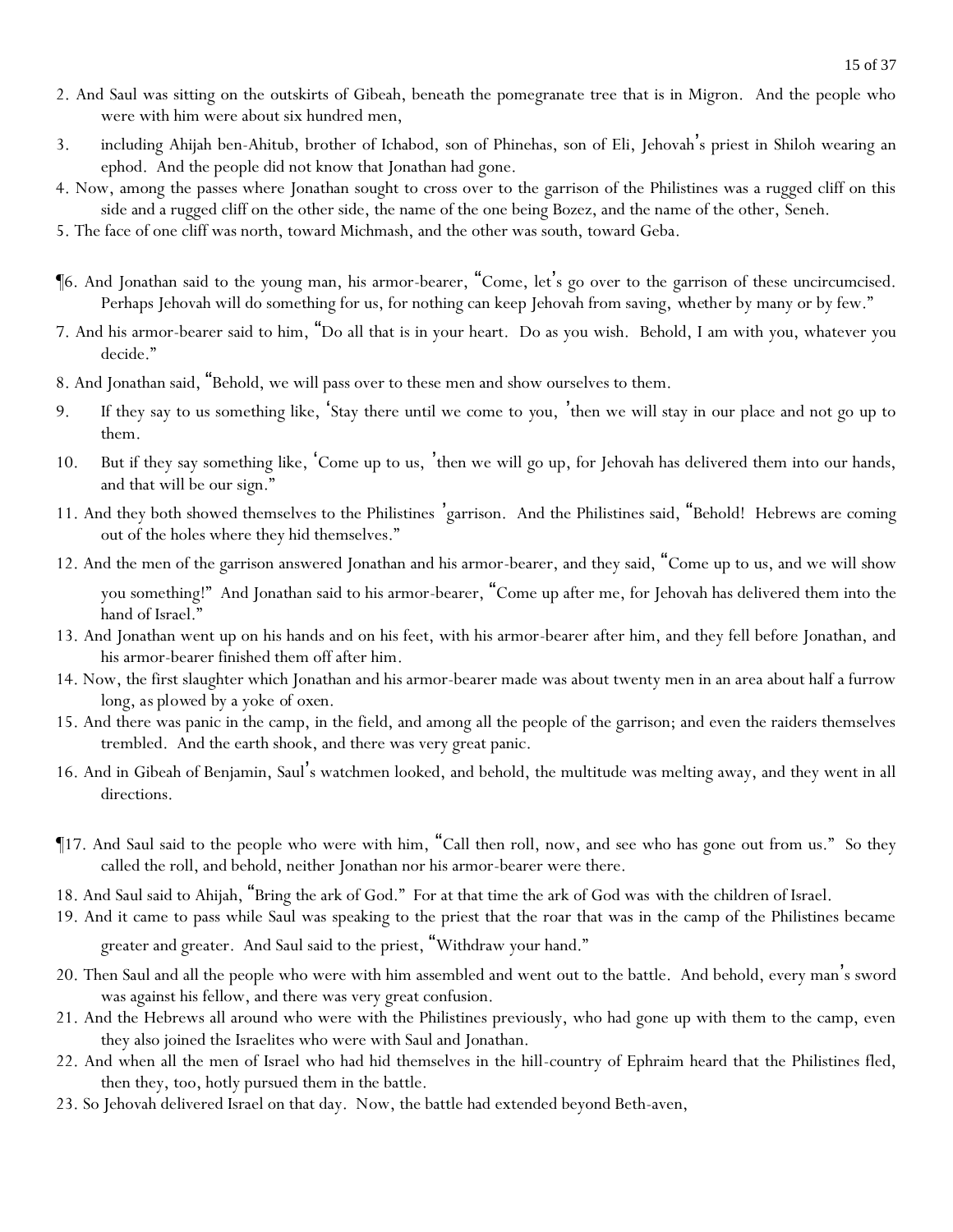- 24. and the men of Israel were hard-pressed on that day, for Saul had adjured the people, saying, "Cursed be the man who eats food before sunset, that I be avenged upon my enemies." And so, none of the people had tasted any food.
- ¶25. Now, all the people of the land used to come to the woods, and there was honey on the face of the ground.
- 26. And when the people came to the forest, behold, the honey was flowing; however, no one put his hand to his mouth, for the people feared the curse.
- 27. But Jonathan did not hear his father make the people take the oath, and he put forth the end of the staff that was in his hand, and he dipped it into the honey of the forest, and he brought his hand to his mouth, and his eyes were enlightened.
- 28. And one of the people spoke up and said, "Your father adjured the people with an oath, saying, 'Cursed be the man who eats food today.' And the people were faint."
- 29. Then Jonathan said, "My father has troubled the land! See how my eyes are enlightened since I tasted a little of this honey.
- 30. How much better if only the people could have freely eaten today of the spoil of their enemies that they found. But now, the slaughter of the Philistines is not great."
- 31. Yet, they struck the Philistines on that day from Michmash to Aijalon, though the people were very faint.
- 32. And the people pounced on the spoil, and they took sheep, and cattle, and calves, and they slaughtered them on the ground. And the people ate them with the blood.
- 33. And they reported to Saul, saying, "Behold, the people are sinning against Jehovah, eating with the blood! And he said, "*Y*ou have behaved treacherously. Roll a great stone to me today."
- 34. And Saul said, "Spread out among the people and tell them, 'Bring me every man his ox, or every man his sheep, and slaughter it and eat it here. And do not sin against Jehovah by eating with the blood.'" And that night, all the people, every man, brought his own ox and slaughtered it there.
- 35. And Saul built an altar to Jehovah, the first altar he built to Jehovah.
- ¶36. Then Saul said, "Let us go down after the Philistines tonight and plunder them before the light of morning. And let 's not spare a single one." And they said, "Do all that is good in your eyes." But the priest said, "We should approach God here."
- 37. So, Saul inquired of God, "Shall I go down after the Philistines? Will you deliver them into the hand of Israel?" But He did not answer him that day.
- 38. Then Saul said, "Let all the leaders of the people come here. Find out and see how this sin came about today.
- 39. For as Jehovah lives who delivers Israel, even if it was by Jonathan my son, he shall certainly die." But no one among all the people answered him.
- 40. And he said to all of Israel, "*Y*ou be on the one side, and my son Jonathan and I will be on the other side." And the people said to Saul, "Do what is good in your eyes."
- ¶41. And Saul said to Jehovah, "O God of Israel, give a perfect *lot*!" Then Jonathan and Saul were taken, but the people escaped.
- 42. And Saul said, "Cast *the lot* between me and my son Jonathan." And Jonathan was taken.
- 43. Then Saul said to Jonathan, "Tell me what you have done." So Jonathan told him, and said, "I tasted a little of the honey, using the end of my staff. Here I am; I must die."
- 44. And Saul said, "God do so *to me*, and even more, if you are not put to death, Jonathan!"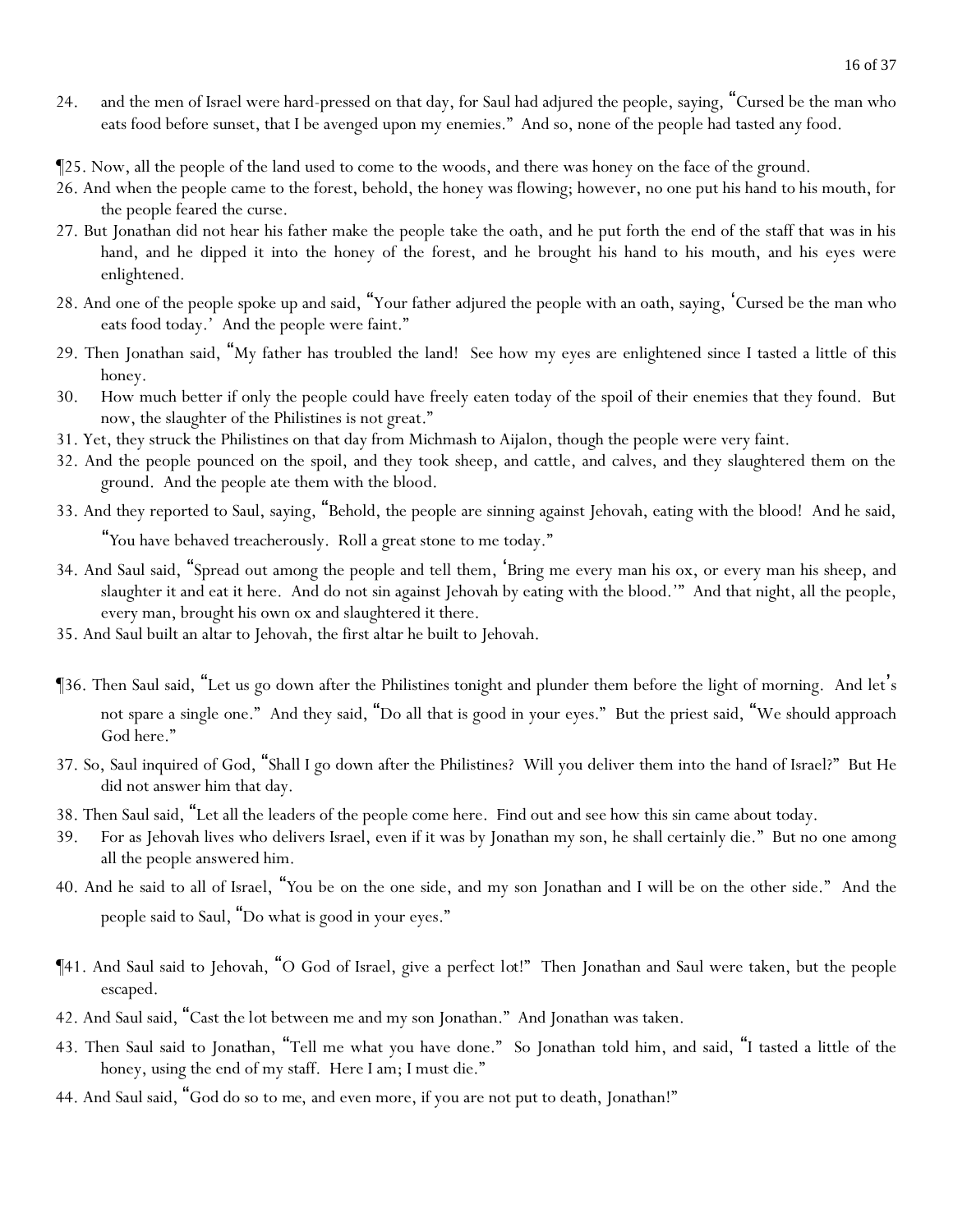- 45. But the people said to Saul, "Shall Jonathan die who has brought about this great salvation in Israel? Far from it! As Jehovah lives, *let us be da mned<sup>7</sup>* if a single hair of his head falls to the ground! He has worked with God today!" So the people rescued Jonathan, that he did not die.
- 46. And Saul ceased following after the Philistines, and the Philistines went to their own place.
- ¶47. So, Saul assumed the kingship over Israel, and he fought against all his enemies on every side: against Moab, and against the sons of Ammon, and against Edom, and against the kings of Zobah, and against the Philistines. And wherever he turned, he vexed them.
- 48. And he formed an army and struck Amalek, and he delivered Israel from the hand of its spoilers.
- ¶49. Now, the sons of Saul were Jonathan, and Jishui, and Malchi-shua. And the names of his two daughters are: the name of the firstborn, Merab, and the name of the younger, Michal.
- 50. And the name of Saul's wife was Ahinoam, the daughter of Ahimaaz. And the name of the captain of his army was Abner ben-Ner, Saul's uncle.
- 51. And Kish was Saul's father, and Ner was Abner's father, the son of Abiel.
- ¶52. And the war against the Philistines was intense all of Saul's days. And when Saul saw any mighty man, or any valiant man, he took him for himself.

- ¶1. And Samuel said to Saul, "Jehovah sent me to anoint you to be king over His people, over Israel. So now, hear the voice of the words of Jehovah!
- 2. Thus says the LORD of Hosts: I remember what Amalek did to Israel, how he laid wait for him in the way when he came up from Egypt.
- 3. Now go and strike Amalek and utterly destroy all that they have. And have no pity on them, but slay both man and woman, child and infant, ox and sheep, camel and ass."
- ¶4. And Saul summoned the people and numbered them in Telaim, two hundred thousand footmen and ten thousand men of Judah.
- 5. And Saul came to a city of Amalek and laid wait in the valley.
- 6. And Saul said to the Kenites, "Go! Leave! Get away from the Amalekites, lest I destroy you with them! For you showed kindness to all the children of Israel when they came up from Egypt." And so, the Kenites got away from the Amalekites.
- 7. And Saul struck Amalek down, from Havilah as you go to Shur, which is on the border of Egypt.
- 8. And he took Agag, King of the Amalekites, alive, but he utterly destroyed all the people with the edge of the sword.
- 9. So, Saul and the people spared Agag, and the best of the sheep, and the cattle, and the seconds, and the lambs, and all that was good, and would not utterly destroy them, but every loathsome or worthless thing, that they destroyed.
- ¶10. Then came the word of Jehovah to Samuel, saying,
- 11. "I regret that I made Saul king, for he has turned back from following me, and has not performed my commandments." And Samuel was angry, and he cried out to Jehovah all night.
- 12. And Samuel arose early to meet Saul in the morning, but it was told Samuel, saying, "Saul came to Carmel, and behold, he erected a pillar for himself, but he has turned back and passed on, and has gone down to Gilgal."

<sup>&</sup>lt;sup>7</sup> Literally, only " – if a single hair of his head falls  $\ldots$  " The curse intended with this oath is so horrific – calling for one's own death and damnation – that it is not even uttered.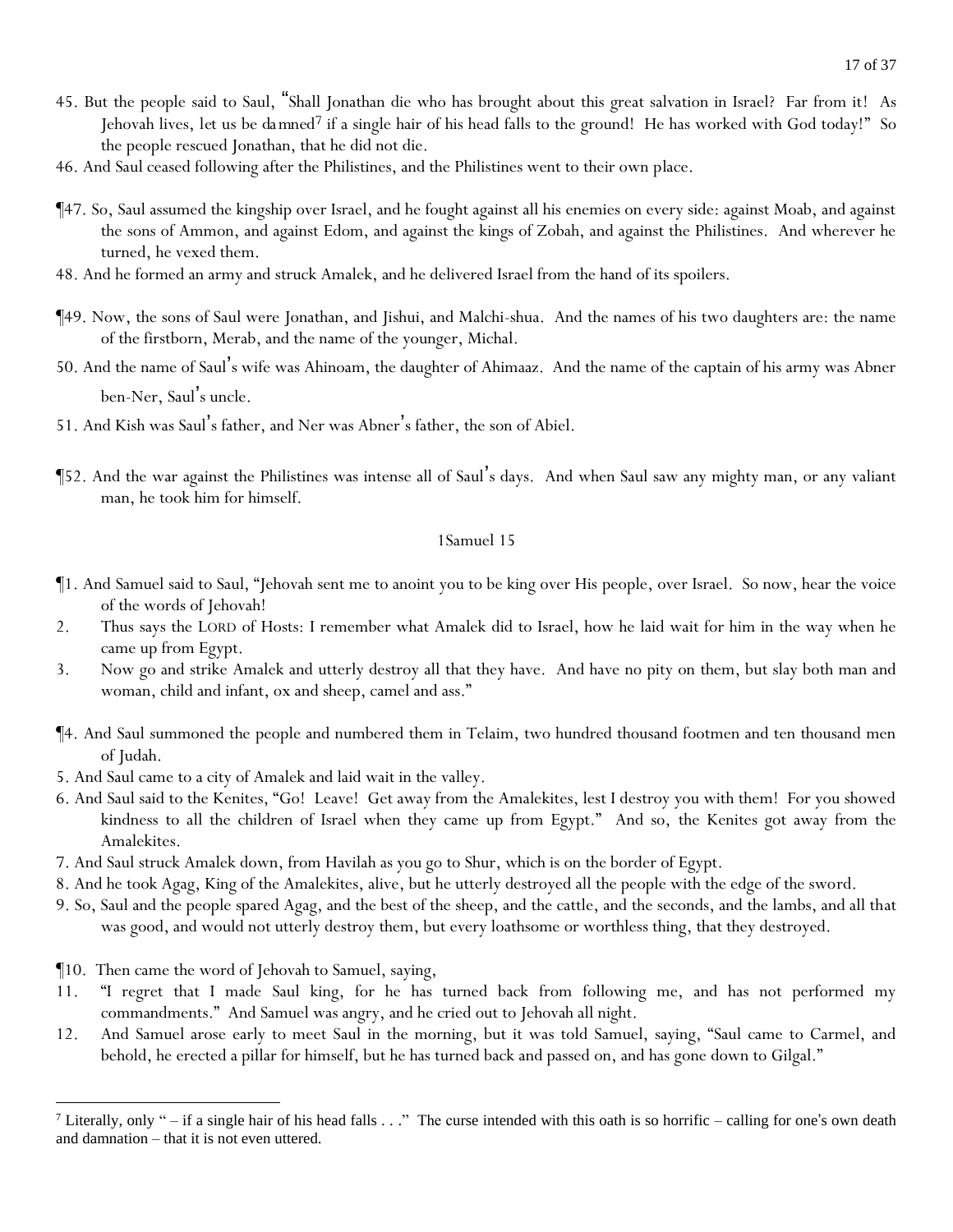- 13. And Samuel went to Saul, and Saul said to him, "Blessed be you of Jehovah! I have performed the commandment of Jehovah."
- 14. But Samuel said, "What, then, is this bleating in my ears and the lowing that I hear?"
- 15. And Saul said, "They have brought them from the Amalekites, for the people spared the best of the sheep and the cattle to sacrifice to Jehovah your God. And the rest we have utterly destroyed."
- 16. Then Samuel said to Saul, "Stop, and let me tell you what Jehovah said to me this night." And he said to him, "Speak."
- 17. And Samuel said, "Is it not so that when you were small in your own eyes, you *were made* head of the tribes of Israel, for Jehovah anointed you king over Israel?
- 18. And Jehovah sent you on a journey and said, 'Go, and utterly destroy the sinners, Amalek, and fight against them until they are exterminated.'
- 19. Why, then, have you not obeyed the voice of Jehovah, but have pounced on the spoil and done evil in the sight of Jehovah!"
- 20. And Saul said to Samuel, "I obeyed the voice of Jehovah! I went the way that Jehovah sent me; I brought back Agag, the king of Amalek; and I utterly destroyed Amalek!
- 21. But the people took of the spoil, sheep and cattle, the best of the devoted things to sacrifice to Jehovah your God in Gilgal."
- 22. And Samuel said, "Does Jehovah delight in burnt offerings and sacrifices as much as in obeying the voice of Jehovah? Behold, to obey is better than sacrifice, and to listen, than the fat of rams.
- 23. For rebellion is as the sin of divination, and stubbornness is as iniquity and idolatry. Because you have rejected the word of the LORD, He has rejected you from being king!"
- 24. And Saul said to Samuel, "I have sinned. For I have transgressed the command of Jehovah and your words because I feared the people and obeyed their voice.
- 25. But now, I beg you, forgive my sin and return with me, that I may worship Jehovah."
- 26. And Samuel said to Saul, "I will not return with you. For you rejected the word of the LORD, and Jehovah has rejected you from being king over Israel."
- 27. And as Samuel turned to go, he grabbed the end of his robe, and it tore.
- 28. And Samuel said to him, "Jehovah has torn the kingdom of Israel from you today and has given it to your neighbor, who is better than you.
- 29. The Eternal One of Israel neither lies nor repents, for he is not a man, that He should change His mind."
- 30. Then he said, "I have sinned! O honor me now, I beg you, before the elders of my people and before Israel, and return with me, that I may worship Jehovah your God."
- 31. So Samuel followed Saul back, and Saul worshipped Jehovah.
- 32. Then Samuel said, "Bring me Agag, the king of Amalek!" And Agag came to him trembling. And Agag said, "Surely, the bitterness of death is past."
- 33. And Samuel said, "As your sword has made women childless, so your mother shall be childless among women." And Samuel hacked Agag into pieces before Jehovah in Gilgal.
- 34. Then Samuel went to Ramah, and Saul went up to his house in Gibeah of Saul.
- 35. And Samuel did not see Saul again, even to the day of his death. Yet, Samuel mourned for Saul, for Jehovah had repented that He made Saul king over Israel.

- ¶1. And Jehovah said to Samuel, "How long will you mourn for Saul, seeing that I have rejected him from reigning over Israel? Fill your horn with oil, and go! I am sending you to Jesse the Bethlehemite, for I have provided me a king from among his sons."
- 2. And Samuel said, "How can I go? When Saul hears *of it*, he will kill me." But Jehovah said, "Take with you a heifer from the herd, and say, 'I have come to make sacrifice to Jehovah. '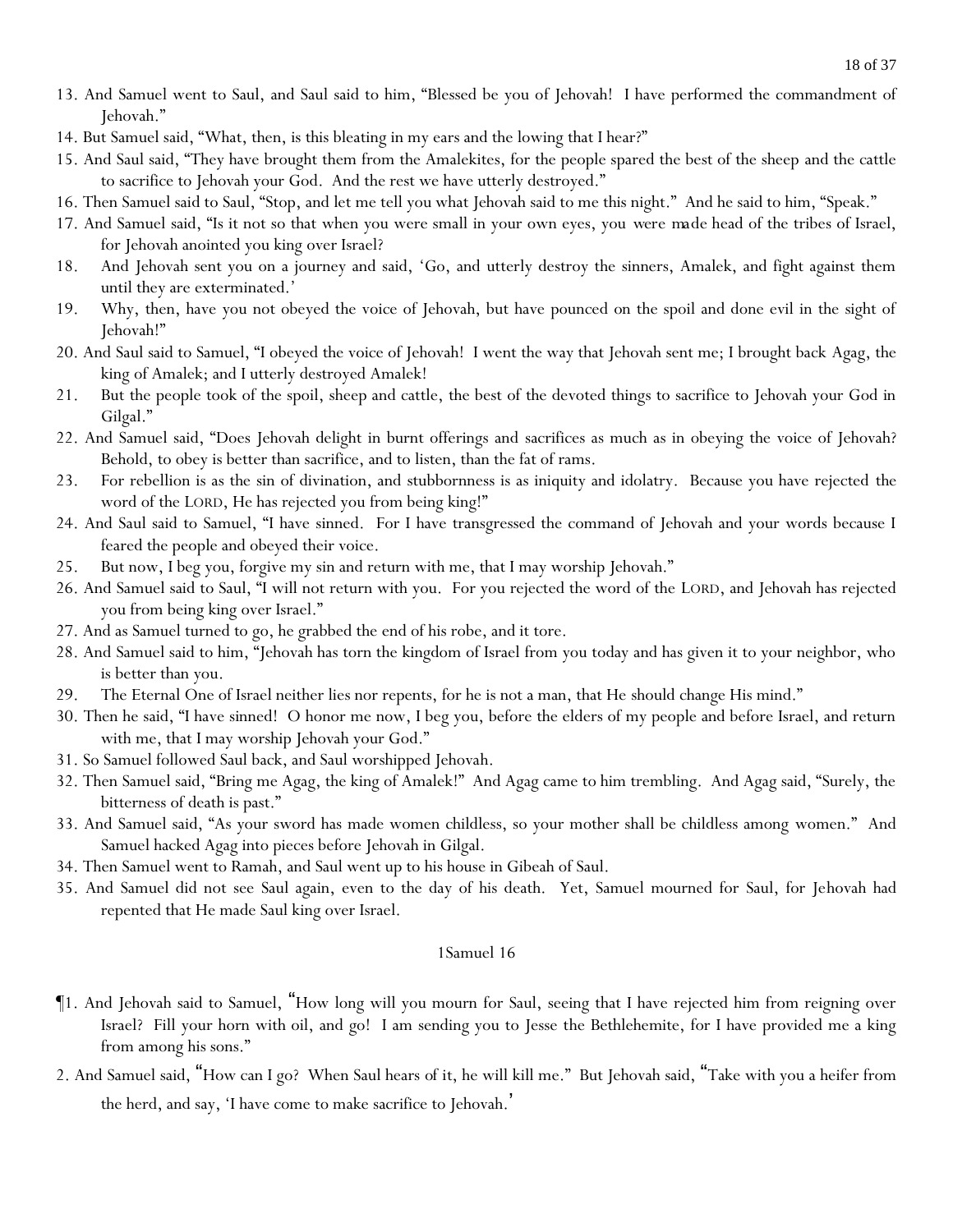- 3. And call Jesse to the sacrifice, and I will show you what you shall do, for you shall anoint for me whomever I tell you."
- 4. So, Samuel did what Jehovah said, and he came to Bethlehem. And the elders of the city trembled at his coming and said, "Have you come in peace?"
- 5. And he said, "In peace. I have come to make sacrifice to Jehovah. Sanctify *y*ourselves and come with me to the sacrifice." And he sanctified Jesse and his sons, and called them to the sacrifice.
- 6. And it came to pass when they came in that he saw Eliab, and he said, "Surely, the LORD's anointed is before Him."
- 7. But Jehovah said to Samuel, "Do not look on his appearance nor on his tall stature, for I have rejected him. *God does* not *see* as man sees, for man looks at the outward appearance, but Jehovah looks at the heart."
- 8. So Jesse called Abinadab and made him pass before Samuel. And he said, "Jehovah has not chosen this one, either."
- 9. Then Jesse made Shammah pass by. And he said, "Jehovah has not chosen this one, either."
- 10. And Jesse made his seven sons pass before Samuel, but Samuel said to Jesse, "Jehovah has not chosen any of these."
- 11. And Samuel said to Jesse, "Are these all the young men?" And he said, "The youngest is still left, but, behold, he is tending the flock." And Samuel said to Jesse, "Send and bring him, for we will not sit around until he comes here."
- 12. So he sent, and brought him in. Now he was ruddy, with beautiful eyes, and handsome. And Jehovah said, "Arise! Anoint him. For this is he."
- 13. And Samuel took the horn of oil and anointed him in the midst of his brothers, and the Spirit of Jehovah came powerfully upon David from that day forward. Then Samuel arose and went to Ramah.
- ¶14. And the Spirit of the LORD departed from Saul, and an evil spirit from the LORD began tormenting him.
- 15. And Saul's servants said to him, "Behold now, an evil spirit from God is tormenting you.
- 16. Let our lord now command your servants before you that they seek out a man who knows how to play a harp; and then, when the evil spirit from God is on you, he will play with his hand, and it will do you good."
- 17. And Saul said to his servants, "Find me a man who can play well and bring him to me."
- 18. And one of the young men answered and said, "Behold, I have seen a son of Jesse the Bethlehemite*,* a skillful player, and a mighty man of valor, and a man of war, and prudent in speech, and a handsome man, and Jehovah is with him."
- 19. And so, Saul sent messengers to Jesse, and said, "Send me David your son, who is with the flock."
- 20. And Jesse took an ass, and sent to Saul bread and a skin of wine, and one kid by the hand of David his son.
- 21. And David came to Saul and stood before him. And he loved him greatly, and he became his armor-bearer.
- 22. And Saul sent to Jesse, saying, "Let David stand before me, for he has found favor in my sight."
- 23. And so it was that when the *evil* spirit from God was upon Saul, David took the harp and played with his hand, and Saul was relieved and felt better, for the evil spirit departed from him.

- ¶1. And the Philistines gathered their armies for battle, and they assembled at Socoh which belongs to Judah, and they made camp between Socoh and Azekah in Ephes-dammim.
- 2. And Saul and the men of Israel assembled, and they camped in the valley of Elah, and they set the battle in order to engage the Philistines.
- 3. And the Philistines stood on the one mountain, and Israel stood on the other mountain, and a valley was between them.
- 4. Then a champion went out from the camp of the Philistines named Goliath of Gath, whose height was six cubits and a span.
- 5. And he was wearing a helmet of bronze on his head, and an armor of scales that weighed five thousand shekels of bronze,
- 6. and greaves of bronze on his legs, and a bronze javelin *slung* between his shoulders.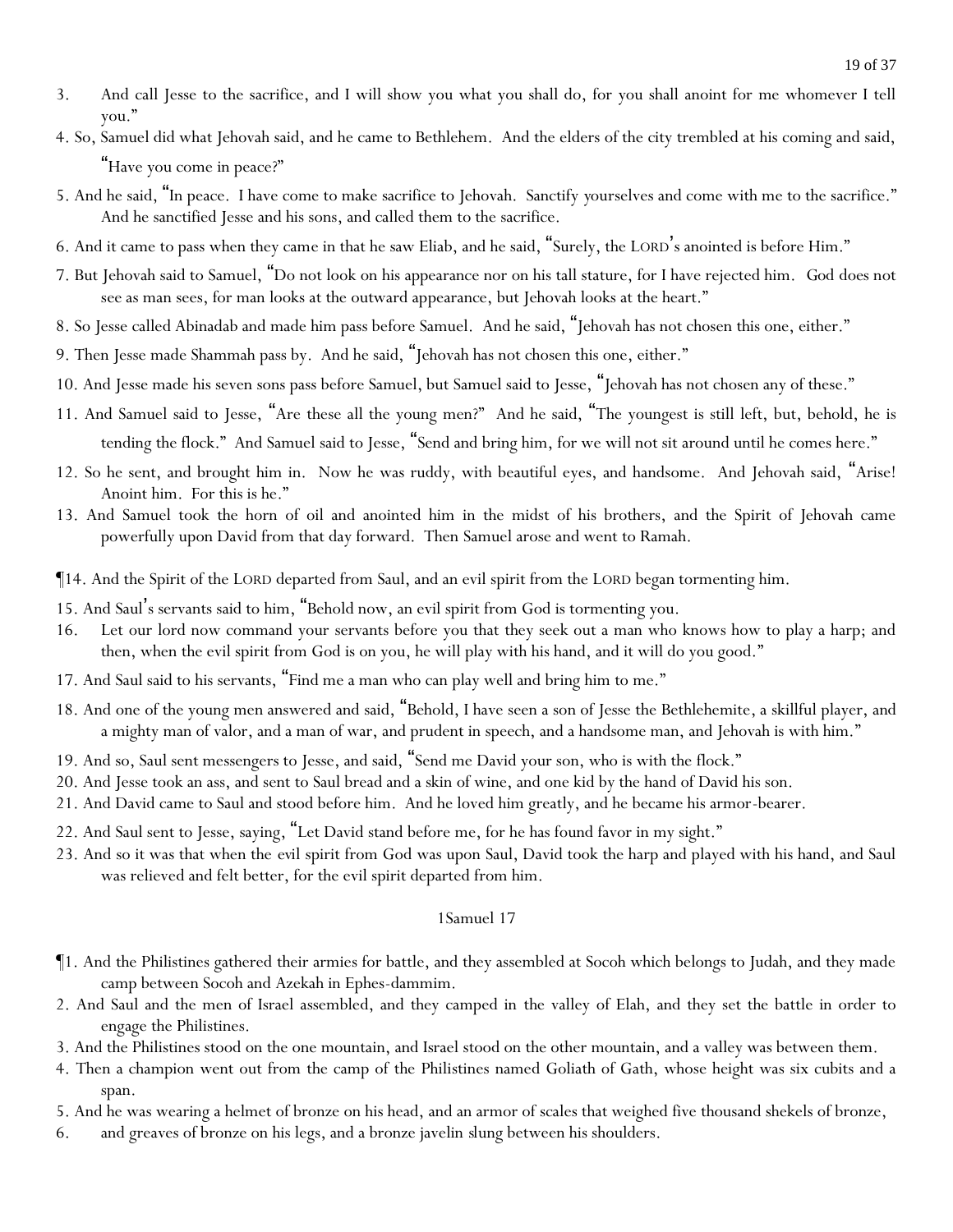- 7. The shaft of his spear was like a weaver's beam, and the head of his spear was six hundred shekels of iron. And a shieldbearer went before him.
- 8. And he stood and cried out to the battle line of Israel, and said to them, "Why are *y*ou coming out in battle order? Am I not a Philistine, and *y*ou, servants of Saul? Choose a man for *y*ourselves and have him come down to me!
- 9. If he is able to fight with me and kill me, then we will be *y*our servants, but if I prevail against him and kill him, then *y*ou shall be our servants and serve us."
- 10. And the Philistine said, "I defy the armies of Israel this day! Give me a man that we may fight one another!"
- 11. And when Saul and all Israel heard these words of the Philistine, they were dismayed and very afraid.
- ¶12. Now, David was the son of a man whose name was Jesse, an Ephrathite who was from Bethlehem-Judah, and he had eight sons. And the man, though old, went among the men in the days of Saul.
- 13. And the three oldest sons of Jesse went and followed Saul to the battle. And the names of his three sons that went to the battle were Eliab, the firstborn, and his second, Abinadab, and the third, Shammah.
- 14. As for David, he was the youngest, and the three oldest followed Saul.
- ¶15. Now, David had left and returned from Saul to tend his father's flock at Bethlehem.
- 16. And the Philistine drew near, morning and evening, and presented himself forty days.
- 17. And Jesse said to David his son, "Take now this ephah of parched grain and these ten loaves for your brothers, and hurry on to your brother's camp.
- 18. And take these ten cuts of cheese to the captain of the thousand, and then look into the welfare of your brothers and bring a token from them."
- 19. Now Saul, and they, and every man of Israel were in the valley of Elah fighting with the Philistines.
- 20. So David arose early in the morning, and left the flock with a keeper, and took and went as Jesse had commanded him. And he came to the encampment as the army was going out to the battle line, and they raised the battle cry.
- 21. And Israel and the Philistines set the battle in order, army against army.
- 22. So David left the stuff he brought in the hand of the keeper of the supplies, and ran to the battle line, and came and asked of his brothers 'welfare.
- 23. And as he was talking with them, behold, the champion, the Philistine named Goliath of Gath, came up out of the ranks of the Philistines and spoke those same words, and David heard him.
- 24. And every man of Israel, when they saw the man, fled from him and were very afraid.
- 25. And a man of Israel said, "Have you seen this man who comes up? He comes up to defy Israel, and the man who kills him, the king will make him rich with great riches, and will give his daughter to him, and make his father's house free in Israel."
- 26. Then David spoke to the men who were standing by him, saying, "What shall be done for the man who kills that Philistine and takes away the reproach from Israel? For who is this uncircumcised Philistine that reproaches the armies of the living God!"
- 27. And those people told him the same thing, saying, "That is what will be done for the man who kills him."
- 28. And Eliab, his oldest brother, heard him speak to the men. And Eliab's anger was kindled against David, and he said,

"Why have you come down? And with whom did you leave those few sheep in the wilderness? I know the pride and wickedness of your heart! You came down to watch the battle!"

- 29. Then David said, "What have I done now? Wasn't it *just* talk?"
- 30. And he turned from him toward another and spoke in the same manner, and the people returned the same answer to him as before.
- 31. And they heard the words that David spoke and reported them to Saul, and he sent for him.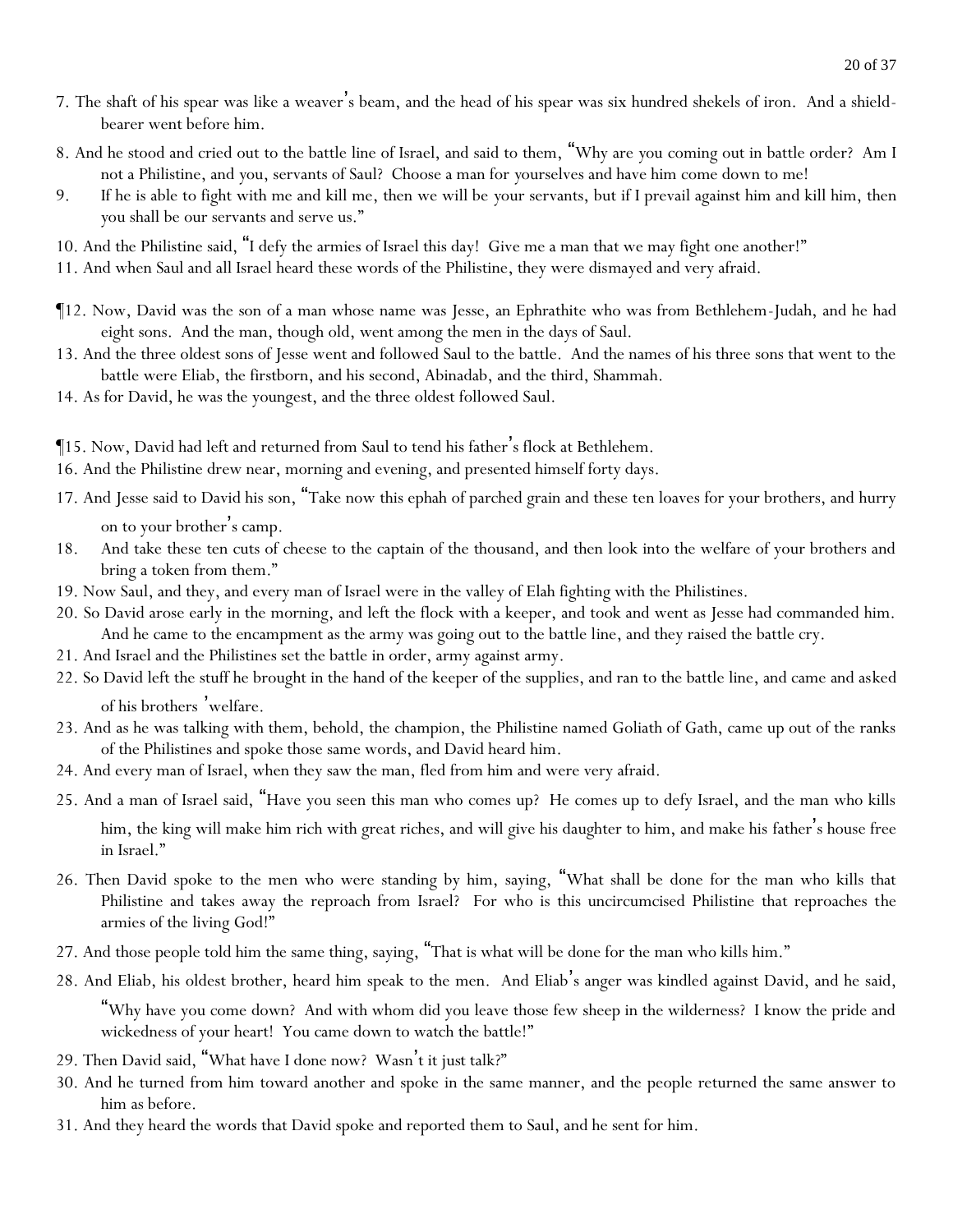- 32. And David said to Saul, "Do not let any man's heart fail because of him. Your servant will go and fight with this Philistine."
- 33. Then Saul said to David, "You are not able to go against this Philistine to fight with him, for you are a boy, and he, a man of war from his youth."
- 34. Moreover, David said to Saul, "Your servant has been a shepherd of his father's flock. And when there came a lion or a bear and carried off a lamb from the flock,
- 35. then I would go out after him, and strike him, and deliver it from his mouth. And when he rose up against me, I would grab his chin and strike him down, and kill him.
- 36. Your servant has killed both a lion and a bear, and this uncircumcised Philistine will be as one of them, for he has reproached the armies of the living God."
- 37. And David said, "Jehovah, who delivered me from the paw of the lion and from the paw of the bear, will deliver me from the hand of this Philistine." Then Saul said to David, "Go, and Jehovah be with you!"

38. And Saul clothed David with his garments, and put a helmet of bronze on his head, and put a coat of armor on him,

- 39. and girded David with his sword over his armor. And he tried to walk, but he had not proved them. Then David said to Saul, "I can't walk in these things, for I have no training." So David took them off.
- 40. Then he took his staff in his hand, and he chose for himself five smooth stones out of the brook and put them in the shepherd's bag which he had, even in his pouch. And his sling was in his hand, and he approached the Philistine.
- 41. And the Philistine came, coming and drawing near to David, and the man bearing the shield before him.
- 42. And when the Philistine looked and saw David, he despised him, for he was a youth, and ruddy, with a handsome appearance.
- 43. And the Philistine said to David, "Am I a dog, that you come at me with sticks!" And the Philistine cursed David by his gods.
- 44. And the Philistine said to David, "Come to me and I will give your flesh to the birds of the sky and to the beasts of the field."
- 45. But David said to the Philistine, "You come to me with a sword, and a spear, and a javelin, but I come to you in the name of the LORD of Hosts, the God of the armies of Israel, whom you have defied.
- 46. This day, Jehovah will deliver you into my hand, and I will strike you down and take off your head from you. And I will give the carcasses of the Philistine army this day to the birds of the sky and to the beasts of the earth, so all the earth will know that there is a God in Israel!
- 47. And all this company shall know that Jehovah does not save by sword or spear, for the battle is Jehovah's, and He has given *y*ou into our hands!"
- 48. And it came to pass that when the Philistine arose and came and drew near to meet David, that David hurried and ran toward the battle-line to meet the Philistine.
- 49. And David put his hand into his bag and took a stone out of it, and he slung it, and he struck the Philistine in his forehead, and the stone sank into his forehead, and he fell on his face to the earth.
- 50. So, David prevailed over the Philistine with a sling and a stone, and struck the Philistine and killed him, and no sword was in David's hand.
- 51. Then David ran and stood over the Philistine, and took his sword and drew it from the sheath, and killed him, and cut off his head with it. And the Philistines saw that their champion was dead, and fled.
- 52. So the men of Israel and Judah rose up and shouted, and they pursued the Philistines until you come to the valley and to the gates of Ekron. And the wounded Philistines fell on the Road of Two Gates<sup>8</sup>, even to Gath and to Ekron.
- 53. And the children of Israel returned from pursuing after the Philistines and pillaged their camps.
- 54. And David took the head of the Philistine and brought it to Jerusalem, but he put Goliath's stuff in his tent.

<sup>8</sup> Or, the road of Shaaraim.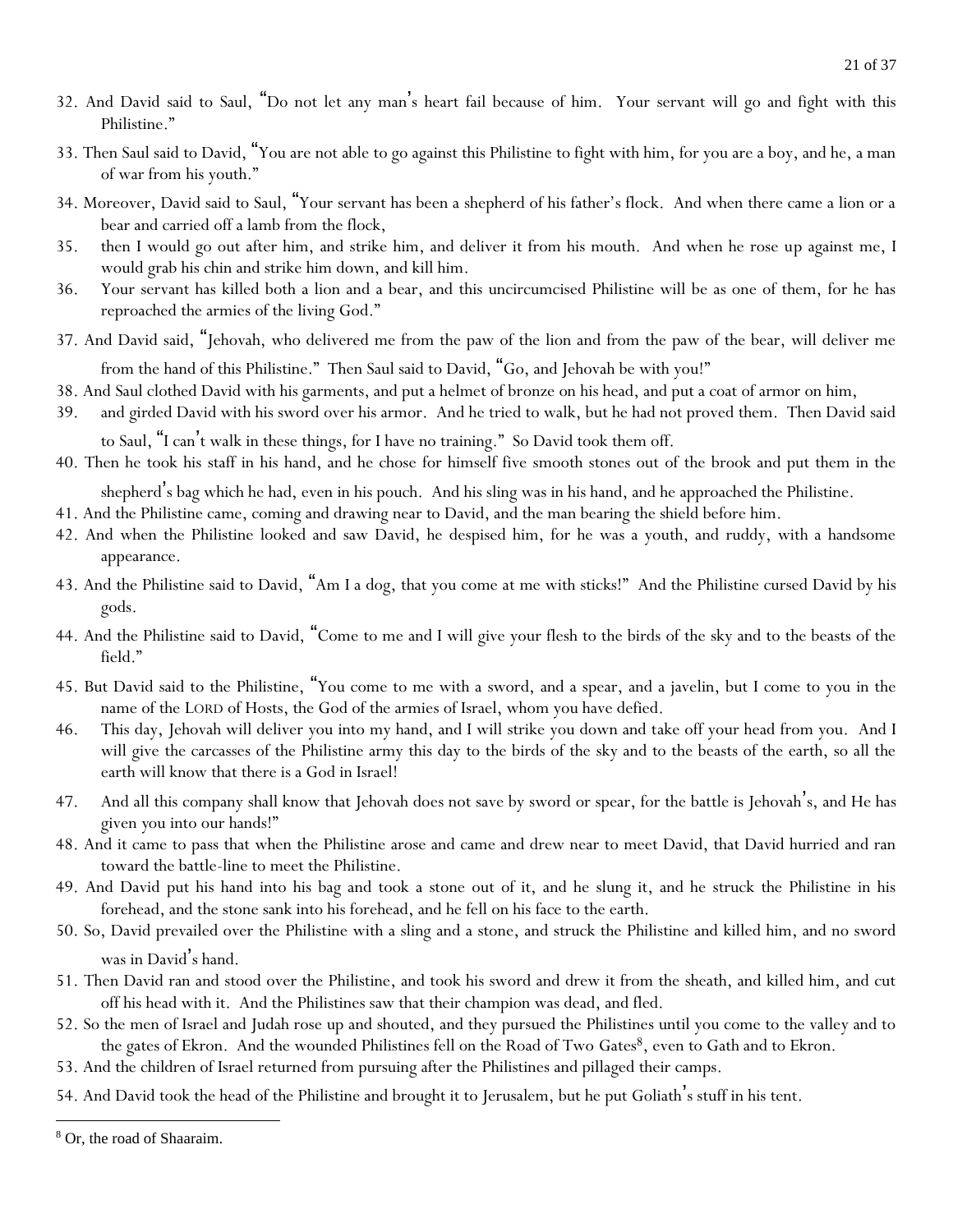- 55. Now, when Saul was watching David go out to meet the Philistine, he said to Abner, the captain of the army, "Abner, whose son is this young man?" And Abner said, "As your soul lives, O King, I do not know."
- 56. And the king said, "Ask whose son this youth is."
- 57. And when David returned from killing the Philistine, Abner took him and brought him before Saul, and the head of the Philistine was in his hand.
- 58. And Saul said to him, "Whose son are you young man?" And David said, "A son of your servant, Jesse the Bethlehemite."

- ¶1. And it came to pass when he had finished speaking with Saul that Jonathan's soul was knit to David's soul, and Jonathan loved him as his own soul.
- 2. And Saul took him that day and would not allow him to return to his father's house.
- 3. And Jonathan made a covenant with David because he loved him as his own soul.
- 4. And Jonathan stripped himself of the robe that was on him and gave it to David, along with his military attire, even to his sword and his bow and his belt.
- 5. And David went forth, wherever Saul sent him, and behaved wisely. So, Saul set him over the men of war, and it was good in the eyes of all the people, and also in the eyes of Saul's servants.
- ¶ 6. Now, it came to pass that when David returned from slaying the Philistines, the women joyfully came out from all the cities of Israel to meet King Saul with tambourines and three-stringed instruments, singing and dancing as they were coming.
- 7. And the women answered one another as they played and said, "Saul has slain his thousands, but David, his ten thousands!"
- 8. And Saul became very angry, for this saying was evil in his eyes. And he said, "They ascribed ten thousands to David, but to me, they ascribed thousands! And only the kingdom remains for him*.*"
- 9. And so it was that Saul eyed David from that day onward.
- ¶10. And it came to pass the next day that an evil spirit from God came powerfully upon Saul, and he prophesied within the house. And David was playing with his hand, as he did from day to day, and Saul had his spear in hand.
- 11. And Saul threw the spear, for he thought, "I will strike David through, even to the wall!" But David got away from him twice.
- 12. And Saul was afraid of David's presence, for Jehovah was with him and was departed from Saul.
- 13. So, Saul removed him from himself and appointed him as his captain of a thousand, and he went out and came in before the people.
- ¶14. And David was prudent in all his ways, and Jehovah was with him.
- 15. And Saul perceived that he was very prudent, and he was afraid of him.
- 16. But all of Israel and Judah loved David because he went out and came in before them.
- ¶17. Then Saul said to David, "Behold, my older daughter Merab. I will give her to you for a wife, only you must be a mighty man for me and fight Jehovah's battles." For Saul said, "Let not my hand be upon him, but let the hand of the Philistines be upon him."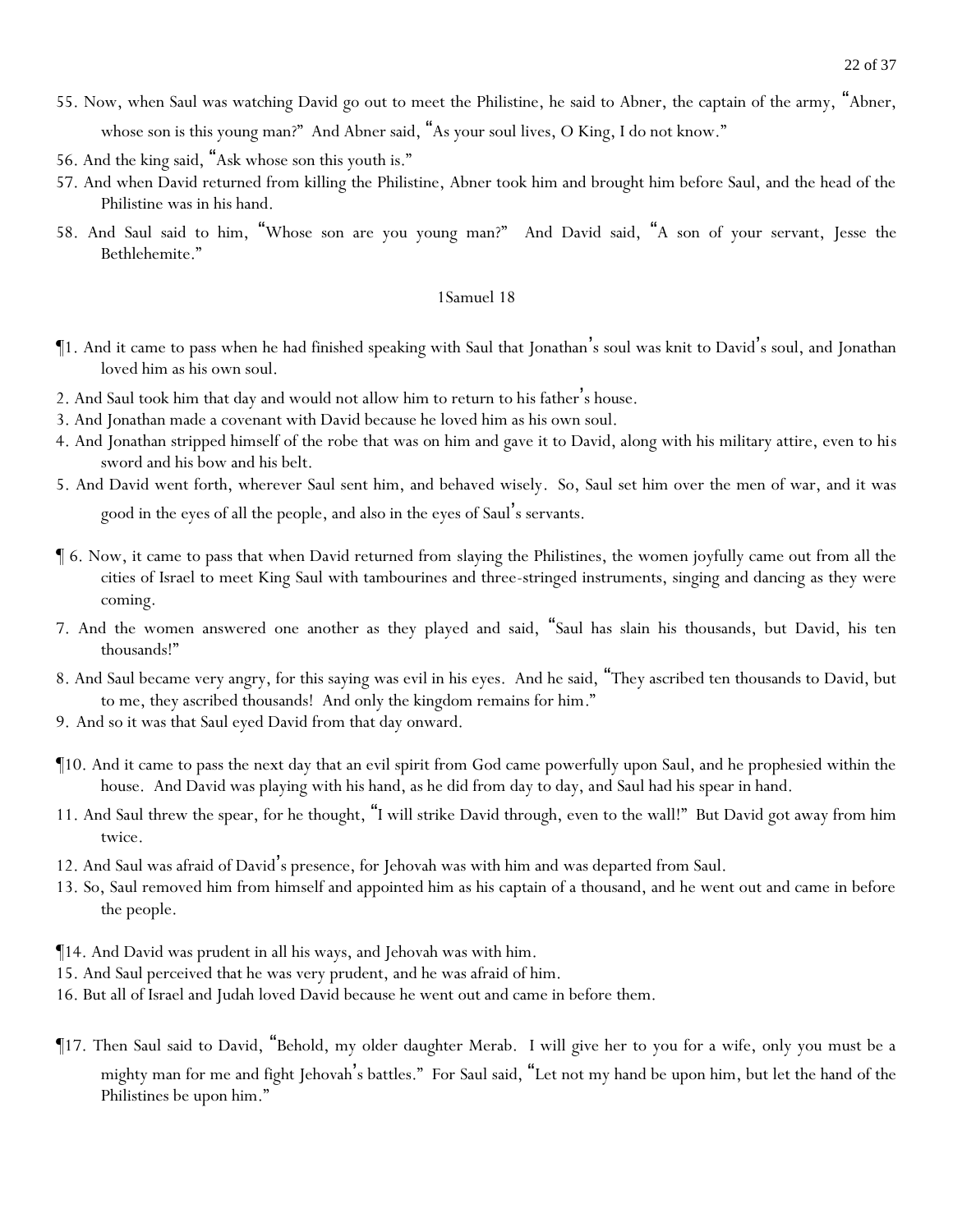- 18. And David said to Saul, "Who am I, and who are my kinsmen among my father's family in Israel that I should be son-inlaw to the king?"
- 19. But when the time came to give Merab, Saul's daughter, to David, she was given to Adriel the Meholathite for a wife.
- 20. Now Michal, Saul's daughter, loved David, and they told Saul, and the thing was good in his eyes,
- 21. for Saul thought, "Let me give her to him so that she may be a snare for him, that the hand of the Philistines may come upon him." And Saul said to David the second time, "Today, you shall be my son-in-law."
- 22. Then Saul commanded his servants, "Speak to David privately, saying, 'Behold, the king delights in you, and all his servants love you. So now, become the king's son-in-law.'"
- 23. And Saul's servants spoke these words in the ears of David. But David said, "Is it a trifling matter in *y*our eyes to become a son-in-law to the king, as I am a poor man and lightly esteemed?"
- 24. And Saul's servants told him, saying, "David spoke according to these words."
- 25. Then Saul said, "Thus shall *y*ou say to David: The king does not desire a bride-price, except for one hundred Philistine foreskins, to be avenged of the king's enemies." For Saul thought to cause David to fall by the hand of the Philistines.
- 26. And when his servants told David these words, it pleased David to make himself the king's son-in-law. And the days were not expired
- 27. when David rose up and went, he and his men, and struck two hundred men of the Philistines. And David brought their foreskins to become the king's son-in-law, and they tallied them in full for the king. And Saul gave him Michal, his daughter, to wife.
- 28. Then Saul perceived and knew that Jehovah was with David and that Michal, Saul's daughter, loved him,
- and Saul feared David's presence all the more, and Saul became David's enemy continually.
- 30. And the commanders of the Philistines would go forth, but it came to pass that whenever they went forth, David was more successful than any of Saul's servants, and his name was held in high regard.

- ¶1. And Saul told Jonathan his son and all his servants to kill David. But Jonathan, Saul's son, delighted much in David,
- 2. and Jonathan reported it to David, saying, "My father Saul wants to kill you. So, be on guard now, I beg you, in the morning. Stay in the secret place, and hide yourself
- 3. and I will go out and stand by my father in the field where you are, and I will speak for you to my father and see how it is, and then report to you."
- 4. So, Jonathan spoke well of David to Saul his father, and he said to him, "Let not the king sin against his servant David, because he has not sinned against you, and his deeds have been very good toward you.
- 5. He even took his life in his hand and struck the Philistine, and Jehovah wrought a great deliverance for all Israel and you saw it and rejoiced! Now, why would you sin against innocent blood, to kill David for no reason?"
- 6. And Saul listened to the voice of Jonathan, and Saul swore, "As Jehovah lives, he shall not be slain."
- 7. And Jonathan summoned David, and Jonathan reported all these words to him, and then Jonathan brought David to Saul, and he was in his presence as in times past.
- ¶8. And there was war again, and David went out and fought against the Philistines, and he struck them with such a great blow that they fled from before him.
- 9. And the evil spirit from Jehovah was on Saul. And he was sitting in his house, and a spear was in his hand. And David was playing with his hand.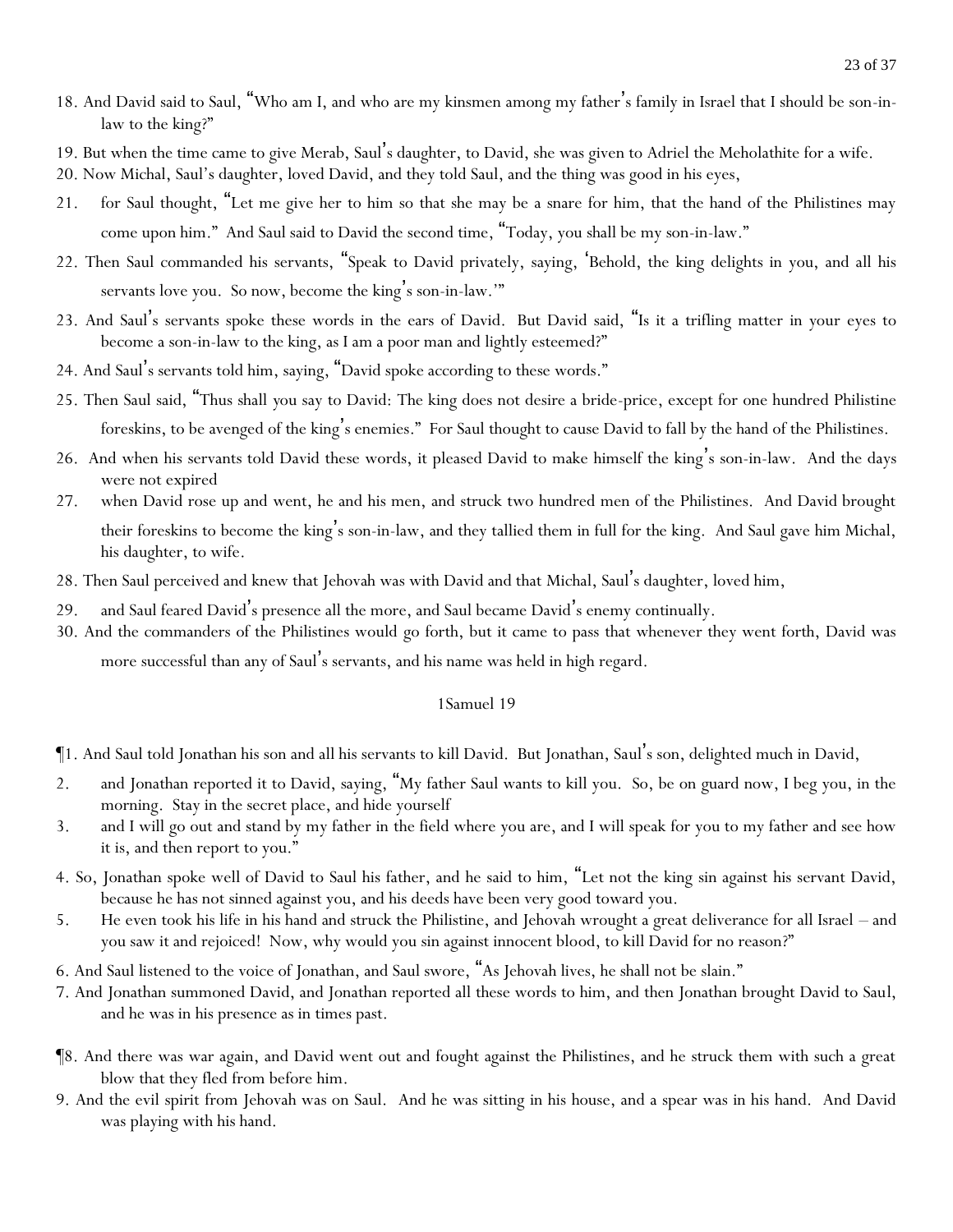- 10. And Saul tried to smite David with the spear against the wall, but he got away from Saul and the spear stuck in the wall. And David fled and escaped that night.
- 11. But Saul sent messengers to David's house, to watch it and to kill him in the morning. But Michal his wife told David,

saying, "If you do not escape with your life tonight, you will be killed tomorrow."

12. And Michal let David down through the window, and he went, and fled, and escaped.

- 13. And Michal took an image and put it on the bed, and she added a net of goat's hair on its head and covered it with a garment.
- 14. And Saul sent messengers to take David, but she said, "He is sick."
- 15. Then Saul sent the messengers to see David, saying, "Bring him up to me in the bed, that I might kill him."
- 16. And the messengers went in, and behold, the idol was on the bed with a net of goat's hair on its head.
- 17. And Saul said to Michal, "Why have you deceived me like this and let my enemy get away, and he has escaped!" And Michal said to Saul, "He said to me, 'Let me go! Why should I kill you?'"
- 18. So, David fled and escaped. And he went in to Samuel in Ramah and told him all that Saul had done to him, and he and Samuel went and lodged at Naioth.
- 19. And it was reported to Saul, saying, "Behold, David is at Naioth in Ramah."
- 20. So, Saul sent messengers to take David, and one saw the company of prophets prophesying, with Samuel standing in position over them. And the Spirit of God came upon Saul's messengers, and they, too, began prophesying,
- 21. and it was told Saul. And he sent other messengers, but they, too, began to prophesy. So, again, Saul sent a third group of messengers, and they also began to prophesy.
- 22. Then he himself also went to Ramah. And when he came to the great well at Sechu,<sup>9</sup> he asked and said, "Where are

Samuel and David?" And one said, "Behold, at Naioth in Ramah."

- 23. And so, he went there, to Naioth in Ramah. And the Spirit of God also came upon him, and as he walked along, he prophesied until he entered Naioth in Ramah.
- 24. And he stripped off his clothes, and falling down naked, he prophesied before Samuel all that day and all night. That is why they say, "Is Saul also among the prophets?"

- ¶1. And David fled from Naioth in Ramah and he came and said before Jonathan, "What have I done? What is my iniquity? And what is my sin before your father, that he seeks my life?"
- 2. And he said to him, "Far from it! You shall not die. Behold, my father does nothing, great or small, without telling me about it. Why, then, should my father hide this thing from me? It isn't so!"
- 3. But David still insisted, saying, "Your father knows very well that I have found favor in your eyes, and he has said, 'Do not let Jonathan know about this, lest he be grieved.' But truly, as Jehovah lives and as your soul lives, there is but a step between me and death."
- 4. And Jonathan said to David, "Whatever you say, I will do for you."
- 5. And David said to Jonathan, "Behold, tomorrow is the new moon, and I must sit with the king to eat, but let me go so that I can hide myself in the field until the third evening.
- 6. If your father misses me at all, then you say, 'David earnestly asked leave of me to run to Bethlehem, his city, because of the yearly sacrifice for all the family there.'
- 7. If he says something like 'Good', it is safe for your servant. But if it enrages him, know that harm has been determined by him.

<sup>&</sup>lt;sup>9</sup> Or, "the lookout point".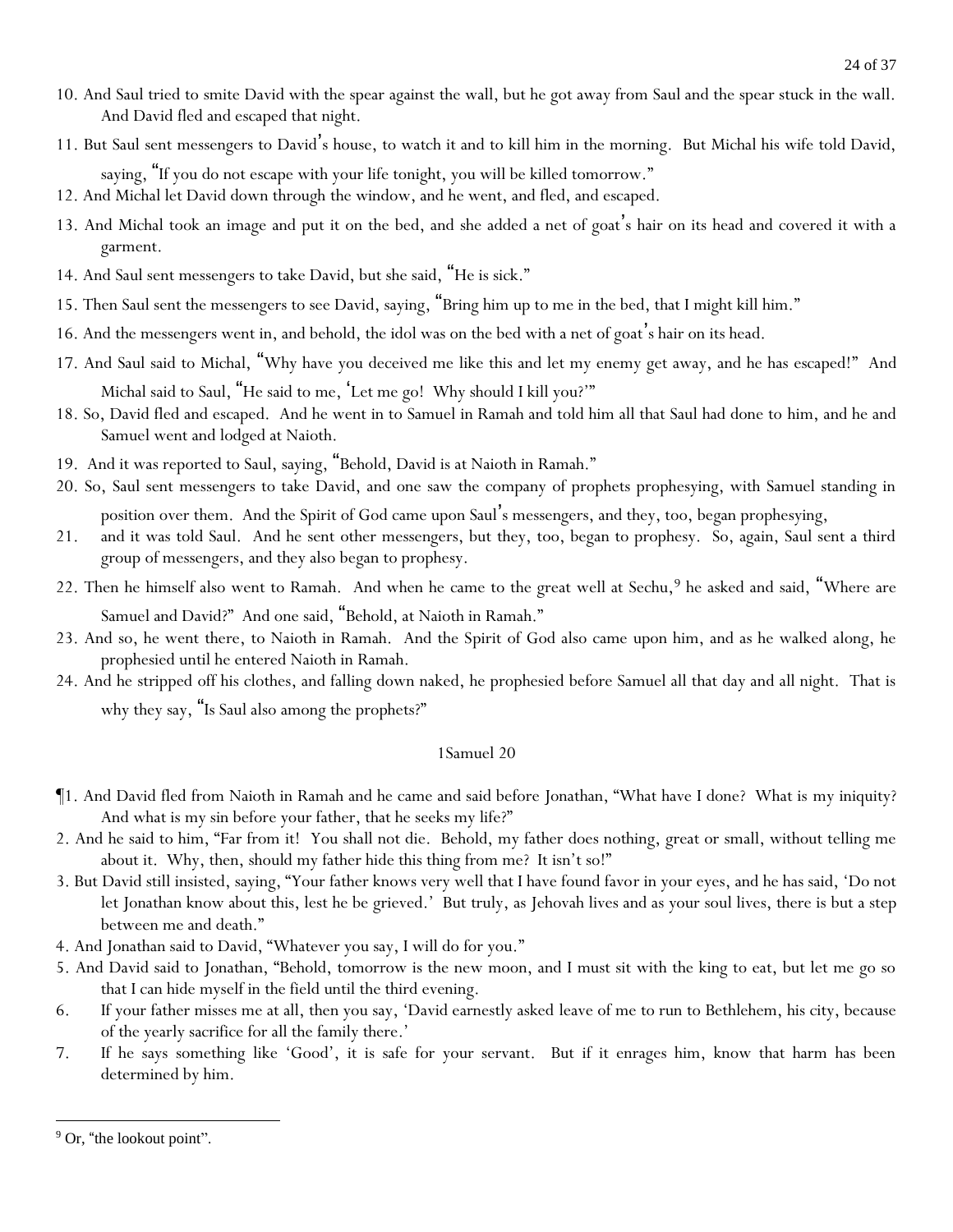- 8. So deal kindly with your servant, for you have brought your servant into a covenant of Jehovah with you. But if there is iniquity in me, you put me to death, for why should you bring me to your father?"
- 9. But Jonathan said, "Far be it from you. If I knew for sure that it was determined by my father that harm should come to you, wouldn't I tell you about it?"
- 10. And David said to Jonathan, "Who will tell me whether your father answers you harshly?"
- 11. And Jonathan said to David, "Come, let's go out to the field." And the two of them went out to the field.
- 12. And Jonathan said to David, "Jehovah, God of Israel, *is witness* that about this time tomorrow, or the third day, I will sound out my father, and behold, if he is well-disposed toward David, and I do not send to you and reveal it to you,
- 13. may Jehovah do thus to Jonathan and much more! If my father is pleased to do you harm, then I will reveal it to you and send you away, that you may go in peace. And Jehovah be with you as He used to be with my father!
- 14. And not only while I am still living, and not only with me will you show the kindness of Jehovah, that I not perish,
- 15. but you will never cut off your kindness from my house, not even when Jehovah cuts off the enemies of David, each one, from the face of the earth."
- 16. And Jonathan made a covenant with the house of David, *saying*, "Jehovah require it from the hand of David's enemies."
- 17. And because of his love for him, Jonathan made David swear again, for he loved him as he loved his own soul.
- ¶18. Then Jonathan said to him, "Tomorrow is the new moon, and you will be missed because your seat will be empty.
- 19. And on the third day, you hurry down and go to the place where you hid yourself the day this business *started*, and wait by Ezel Rock.
- 20. And I will shoot three arrows to the side as though I shot at a target.
- 21. And behold, I will send the boy, *saying*, 'Go find the arrows!' If I specifically tell the boy, 'Behold! The arrows are on this side of you,' take him and come in because it is safe for you and there is no problem, as Jehovah lives.
- 22. But if I say this to the youth, 'Behold! The arrows are beyond you,' then go, because Jehovah has sent you away.
- 23. And as for the matter which you and I have discussed, behold, Jehovah be between you and me for ever."
- ¶24. So, David hid himself in the field. And the new moon came, and the king sat down to eat bread.
- 25. And the king sat on his seat as at other times, on the seat by the wall, but Jonathan stood. And Abner sat beside Saul, but David's place was empty.
- 26. But Saul did not say anything that day, for he thought, "Something has happened to him. He is not clean; certainly, he is not clean."
- 27. And it came to pass on the next day, the second day of the new moon, that David's place was empty. And Saul said to Jonathan his son, "Why has the son of Jesse not come to the meal, neither yesterday nor today?"
- 28. And Jonathan answered Saul, "David begged permission from me to go to Bethlehem.
- 29. He said, 'Let me go, I beg you, because our family has a sacrifice in the city, and my brother, he has commanded me to come. So, if I have found grace in your eyes, let me now slip away and see my brothers.' That is why he has not come in to the king's table."
- 30. Then Saul's anger burned hot toward Jonathan and he said to him, "You son of a perverse, rebellious woman! Don't I know that you have chosen the son of Jesse to your shame and to the shame of your mother's nakedness!
- 31. As long as the son of Jesse is alive upon the earth, neither you nor your kingdom will be established. You send now and bring him to me! He is but a dead man!"
- 32. And Jonathan answered Saul his father and said to him, "Why should he be put to death? What has he done?"
- 33. Then Saul threw the spear at him to kill him, and then Jonathan knew that his father was determined to kill David.
- 34. So, Jonathan rose up from the table in great anger and ate no food on the second day of the new moon, for he was grieved for David because his father had humiliated him.
- ¶35. And it came to pass in the morning, that Jonathan went out to the field at the time agreed upon with David, and a young boy was with him.
- 36. And he said to his boy, "Run, now! Find the arrows I shoot." The boy ran, and he shot the arrow beyond him.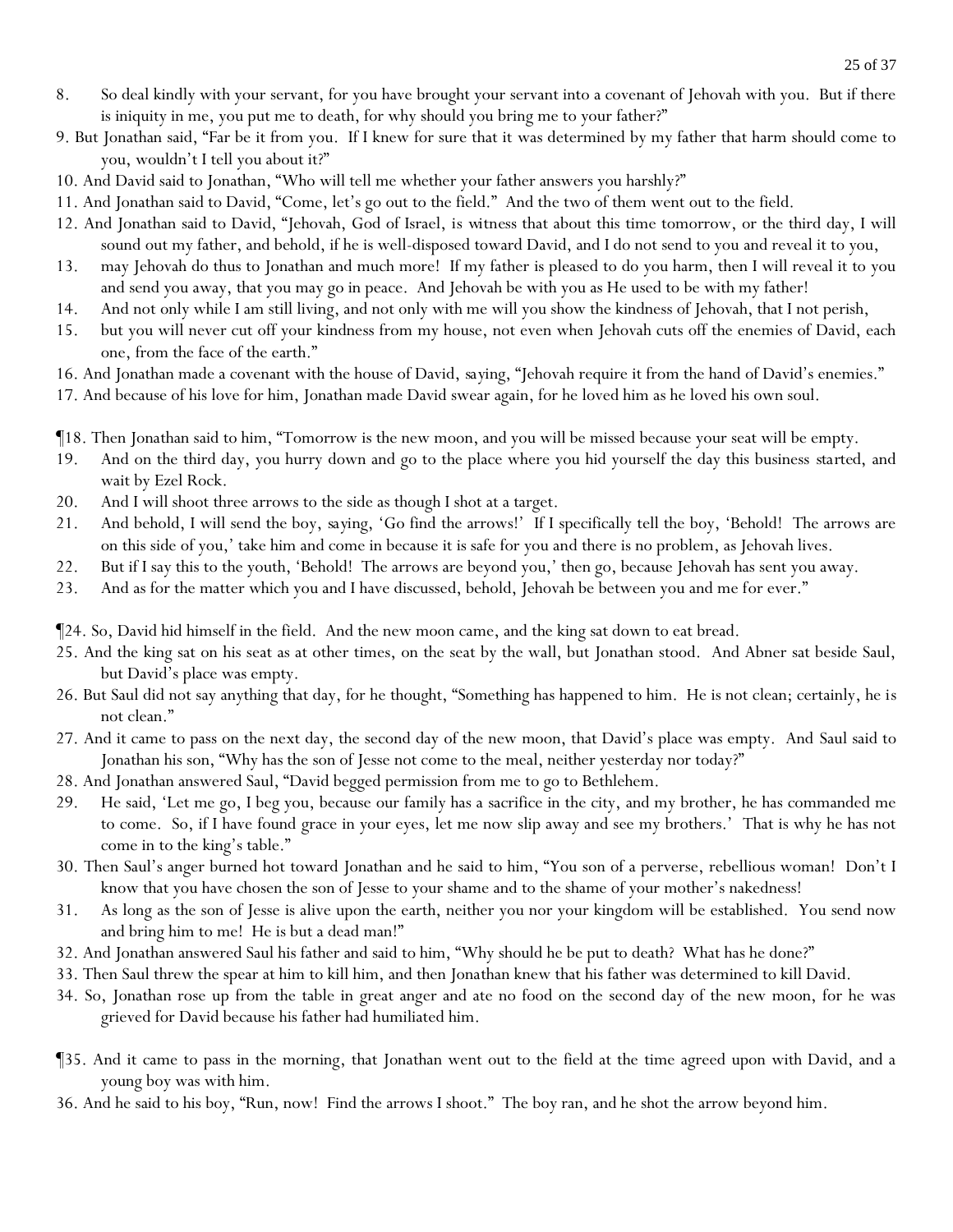- 37. And the boy went to the place of the arrow that Jonathan had shot, and Jonathan called out after the boy, saying, "Isn't the arrow beyond you?"
- 38. And Jonathan called out after the boy, "Hurry up! Quick! Do not delay!" So the boy picked up the arrow and came to his lord.
- 39. Now, the boy did not know anything; only Jonathan and David were aware of the matter.
- 40. And Jonathan gave his gear to his boy and told him, "Go! Carry it into the city."
- 41. The boy went, and David rose up from the south side and fell on his face to the ground, and he bowed himself three times. And they kissed one another and wept together until David exceeded.
- 42. And Jonathan said to David, "Go in peace, for we have sworn, both of us, by the name of the LORD, saying, 'Jehovah be between me and you, and between my children and your children, forever.'" And he rose up and went away, and Jonathan went into the city.

- ¶1. And David went to Nob to Ahimelech the priest, and Ahimelech trembled at meeting David, and said to him, "Why are you by yourself and no man with you?"
- 2. And David said to Ahimelech the priest, "The king commanded me something and said to me, 'Let no one know anything about this business that I am sending you on or what I have commanded you. And I have directed the servants to such and such a place. '
- 3. And now, what do you have on hand? Give me five loaves, or whatever can be found."
- 4. And the priest answered David and said, "I do not have any common bread; there is only consecrated bread if the young men have at least kept themselves from women."
- 5. Then David answered the priest and said to him, "Indeed, women have been kept from us, as usual when I go out, and so, the vessels of the young men are holy, and this bread, in a way, is common, for only today was it consecrated in the pan."
- 6. And so, the priest gave holy *bread* to him, for there was no bread there except the bread of the Presence, which is taken away from before Jehovah to set out hot bread on the day it is taken.
- 7. And one of Saul's servants was there that day, detained before Jehovah, and his name was Doeg the Edomite, chief of the shepherds that belong to Saul.
- 8. And David said to Ahimelech, "Do you not have here in your possession a spear or a sword? For I did not take with me either my sword or my stuff, for the business of the king was urgent.
- 9. And the priest said, "The sword of Goliath, the Philistine whom you killed in the valley of Elah, is here. It is wrapped in a cloth behind the ephod. If you want to take it with you, take it. There is no other here but that one." And David said, "There is none like it. Give it to me."
- 10. And David rose up and fled that day from Saul's face, and went to Achish, the king of Gath.
- 11. And the servants of Achish said to him, "Isn't this David, king of the land? Didn't they sing about this man with dances, saying, 'Saul slew his thousands, but David his ten thousands?' "
- 12. David took these words to heart and was terrified at the presence of Achish, the king of Gath.
- 13. And he changed his behavior in their sight, and he acted insane in their hands, and he made marks on the doors of the gate and let his spittle run down his beard.
- 14. Then Achish said to his servants, "Behold! *Y*ou see the man is acting crazy! Why did *y*ou bring him to me?
- 15. Am I in need of madmen, that you brought this man to act crazy for me? Shall this man come into my house?"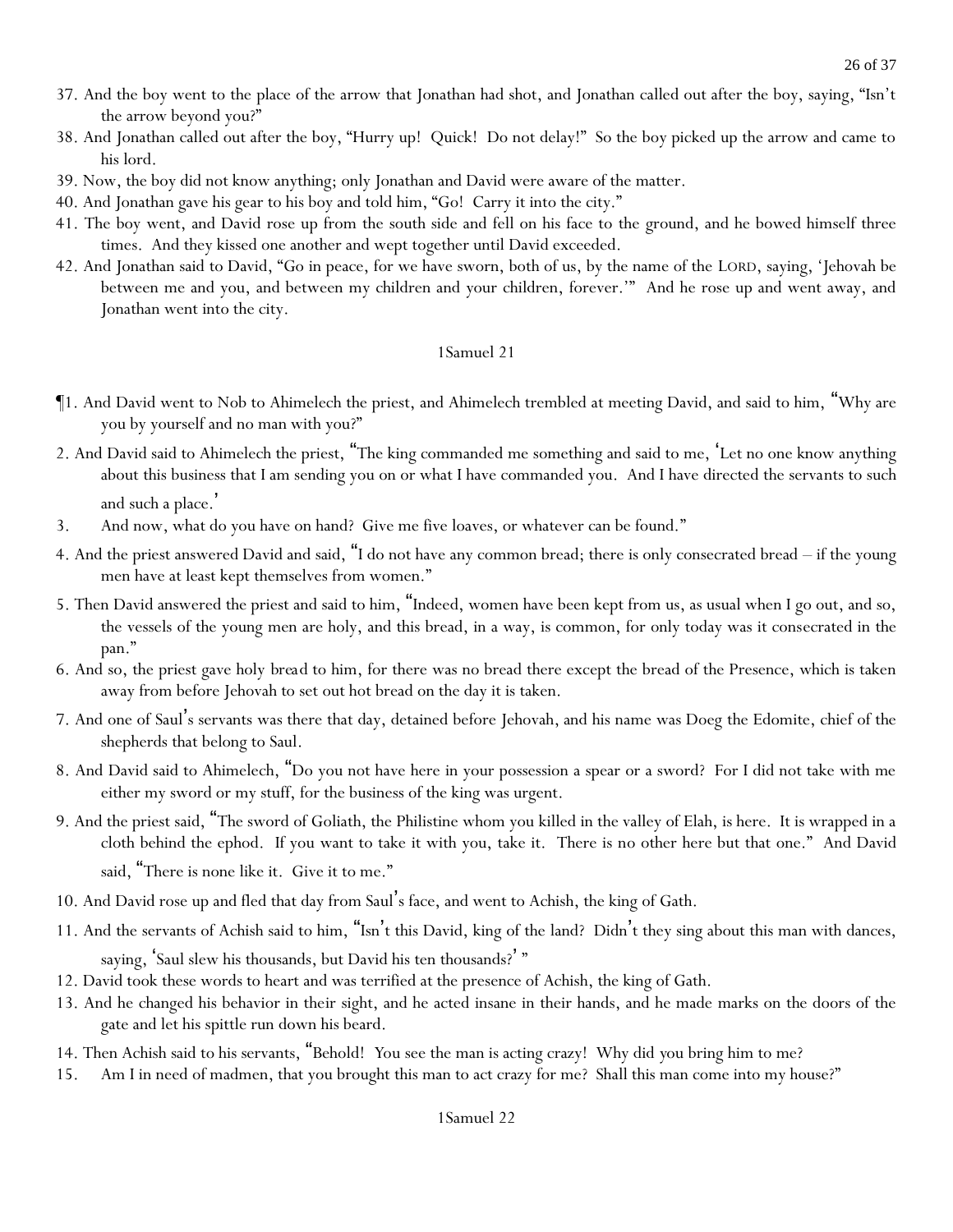- ¶1. And David left there and fled to a cave in Adullam, and his brothers and all his father's house heard of it and went down to him there.
- 2. And every man in distress, and every man who had a creditor, and every man who was discontented gathered together to him, and he was captain over them. And there were about four hundred men with him.
- 3. And David went from there to Mizpeh of Moab, and he said to the king of Moab, "I pray, allow my father and my mother to come *stay* among *y*ou until I see what God will do with me."
- 4. Then he brought them before the king of Moab, and they stayed with him the whole time that David was in the stronghold.
- ¶5. And Gad the prophet said to David, "Do not stay in the stronghold. Go, and get yourself into the land of Judah." So David went, and he entered the forest of Hareth.
- 6. And Saul heard that David was discovered, and the men that were with him. And Saul was sitting in Gibeah, under the tamarisk tree in Ramah, and his spear was in his hand, and all his servants were standing around him.
- 7. And Saul said to his servants who were standing around him, "Hear now, *y*ou Benjaminites! The son of Jesse should give fields and vineyards to all of *y*ou! He should appoint all of *y*ou as captains of thousands, and captains of hundreds,
- 8. for all of *y*ou have conspired against me. For no one tells me when my son makes a covenant with the son of Jesse, and no one among *y*ou felt sorry for me and told me that my son raised up my servant against me, to lie in wait, as it is this day."
- 9. Then Doeg the Edomite, who was set over Saul's servants, answered and said, "I saw the son of Jesse come to Nob, to Ahimelech ben-Ahitub.
- 10. And he inquired of Jehovah for him! And he gave him provisions, and he gave him the sword of Goliath the Philistine."
- 11. And the king sent to summon Ahimelech ben-Ahitub, the priest, and all the house of his father, the priests who were in Nob. And all of them came to the king.
- ¶12. And Saul said, "Hear now, you son of Ahitub!" And he said, "Here I am, my lord."
- 13. And Saul said to him, "Why have *y*ou conspired together against me you and the son of Jesse so that you have given him food, and a sword, and have inquired of God for him, that he should rise up against me, to lie in wait, as on this day!"
- 14. Then Ahimelech answered the king, and said, "And who among all your servants is as faithful as David and is the King's son-in-law who goes about at your command, and is *as* honored in your house?
- 15. Have I today begun to inquire of God for him? Far be it from me! Let not the king impute anything to his servant, nor to any of my father's house, for your servant knew nothing of all this, little or much!"
- 16. But the king said, "You shall surely die, Ahimelech! You and all your father's house!"
- 17. And the king said to the footmen who were stationed around him, "Turn, and kill the priests of Jehovah, for their hand is also with David and because they knew that he was fleeing and did not reveal it to me!" But the king's servants would not put forth their hand to strike the priests of Jehovah.
- 18. So the King said to Doeg, "You turn, and fall upon the priests!" And Doeg the Edomite turned, and he fell upon the priests. And he killed on that day eighty-five men who wore the linen ephod,
- 19. and Nob, the city of the priests, he smote with the edge of the sword, both man and woman, both child and infant, and with the edge of the sword, ox, and donkey, and sheep.
- 20. But one of the sons of Ahimelech ben-Ahitub, whose name was Abiathar, escaped and fled to David.
- 21. And Abiathar told David that Saul had killed the priests of Jehovah.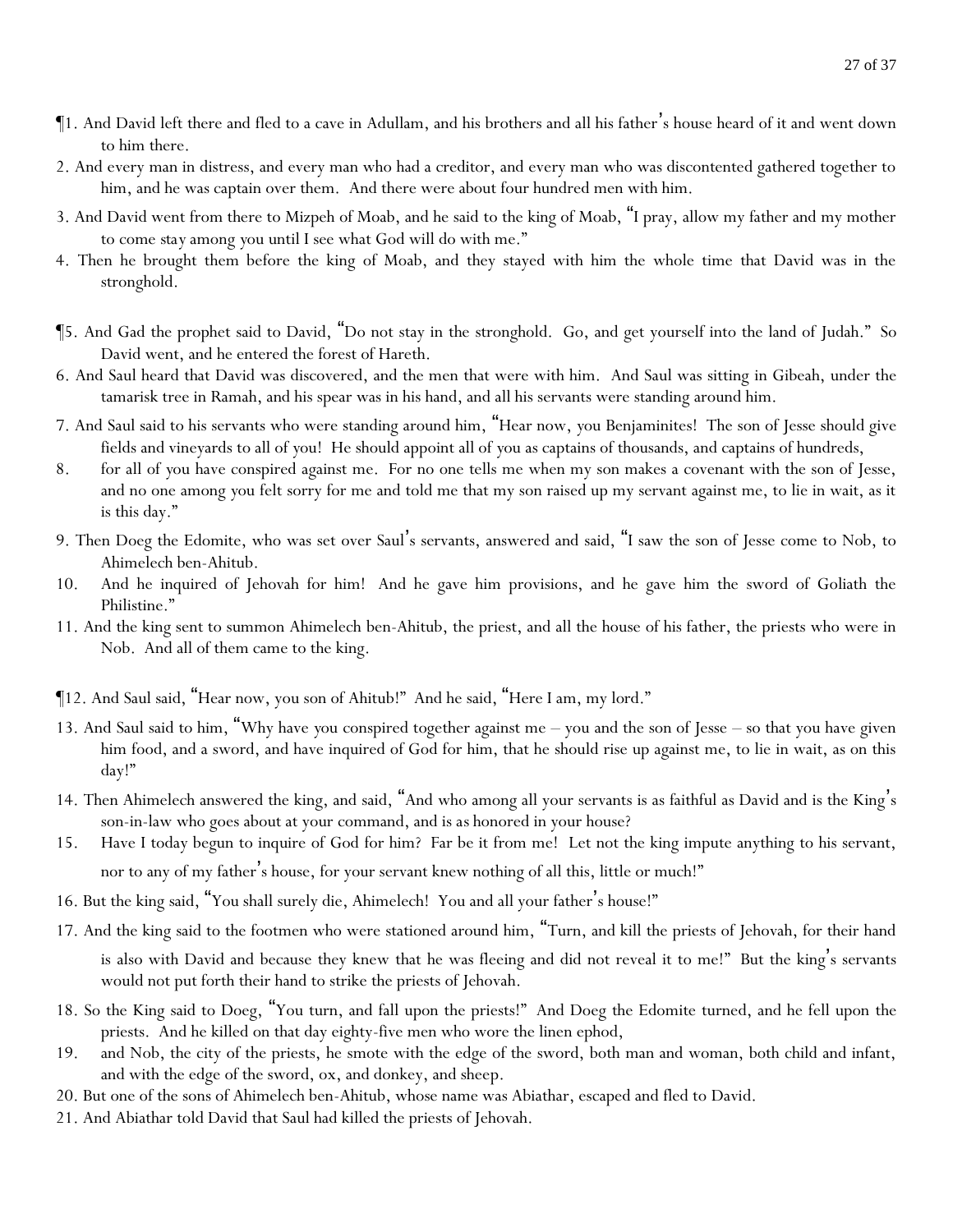- 22. And David said to Abiathar, "I knew when Doeg the Edomite was there that day that he would certainly make it known to Saul. I have brought about *the death* of every soul of your father's house.
- 23. Stay with me. Do not be afraid. He who seeks my life seeks your life, but with me, you will be safe."

- 1. And men reported to David, saying, "Behold, Philistines are attacking at Keilah, and they are plundering the threshing floors."
- 2. So David inquired of Jehovah, saying, "Shall I go and strike these Philistines?" And Jehovah said to David, "Go and strike the Philistines, and save Keilah."
- 3. But David's men said to him, "Behold, we are afraid here in Judah. How much more then if we go to Keilah against the ranks of the Philistines?"
- 4. So David inquired of Jehovah again. And Jehovah answered him and said, "Arise. Go down to Keilah, for I am giving the Philistines into your hand."
- 5. So David and his men went to Keilah. And he fought against the Philistines, and slew them with a great slaughter, and led their cattle away. So David delivered the inhabitants of Keilah.
- ¶6. And it came to pass when Abiathar ben-Ahimelech fled to David at Keilah, he came down with an ephod in his hand.
- 7. And it was reported to Saul that David had gone to Keilah, and Saul said, "God has given him over into my hand, for he has closed himself in by going into a city with gates and bars."
- 8. And Saul summoned all the people to battle, to go down to Keilah to besiege David and his men.
- 9. And when David found out that Saul was planning evil against him, he told Abiathar the priest, "Bring the ephod here."
- 10. And David said, "O Jehovah, God of Israel, your servant has heard for certain that Saul is planning to come to Keilah to destroy the city on my account.
- 11. Will the inhabitants of Keilah deliver me up into his hand? Will Saul come down, as your servant has heard? O Jehovah, God of Israel, I beg you, tell your servant!" And Jehovah said, "He will come down."
- 12. And David said, "Will the rulers of Keilah deliver me and my men into Saul's hand?" And Jehovah said, "They will deliver *you* up."
- 13. So David and his men rose up, about six hundred men, and they left Keilah and went wherever they could go. And it was told Saul that David was escaped from Keilah, so he decided not to go out.
- 14. And David dwelt in the wilderness in the strongholds, and he dwelt in the mountain of the wilderness of Ziph. And Saul sought him every day, but God did not deliver him into his hand.
- 15. And David saw that Saul had come out to seek his life, and David was in the wilderness of Ziph, at Horesh.
- ¶16. And Jonathan the son of Saul rose up and went to David at Horesh, and he strengthened his hand in God,
- 17. and he said to him, "Do not be afraid, for the hand of Saul my father will not find you, and you will rule over Israel, and I will be second to you. And even Saul my father knows it is so."
- 18. And the two of them made a covenant before Jehovah. And David stayed in Horesh, and Jonathan went to his house.
- ¶19. And men of Ziph went up to Saul at Gibeah, saying, "Isn't David hiding himself among us in the strongholds at Horesh, on the hill of Hachilah, which is south of Jeshimon?
- 20. So now, as it is your whole heart's desire to come down, let the king come down, and our part will be to deliver him into the king's hand."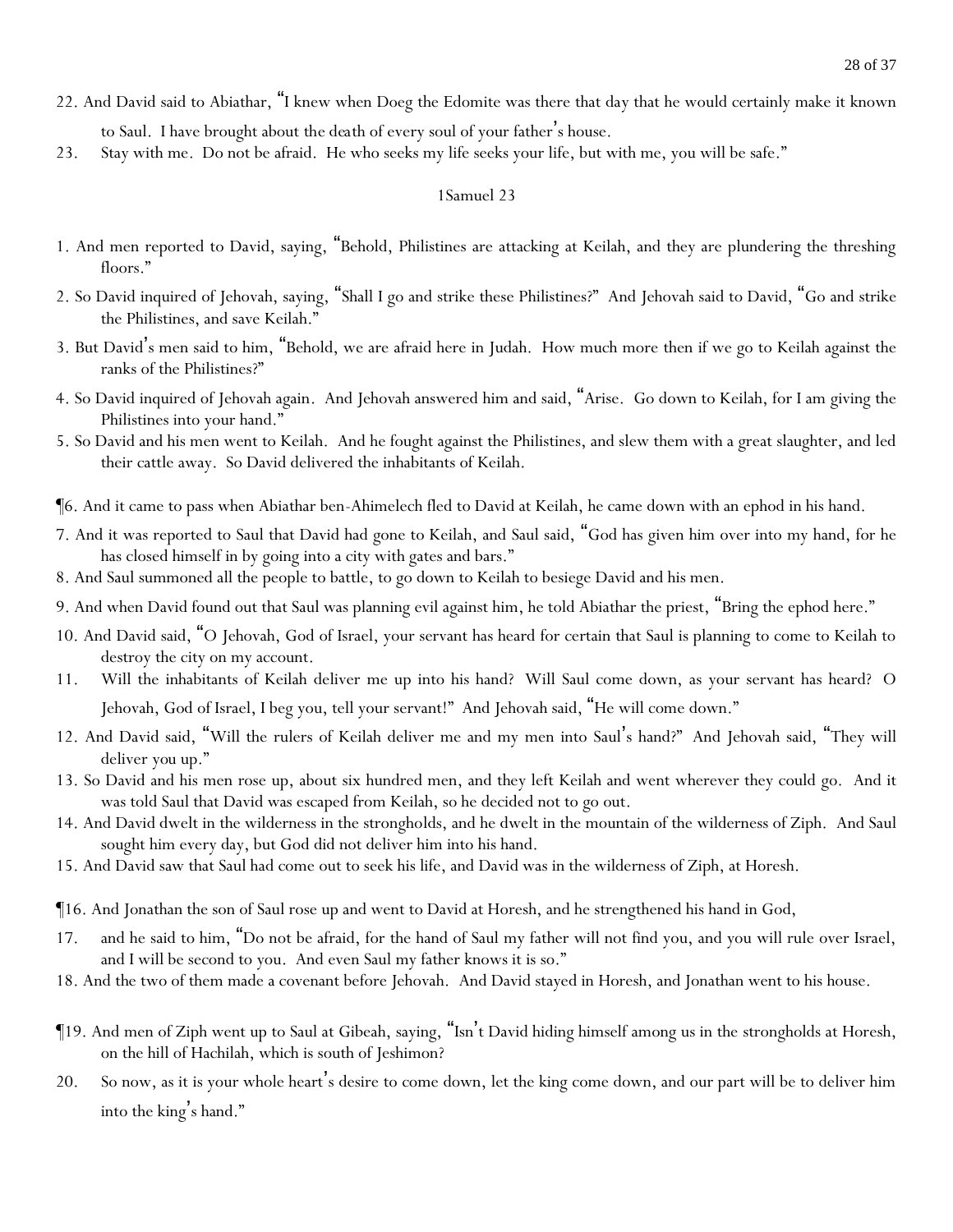- 21. And Saul said, "Blessed be *y*ou of Jehovah! For *y*ou have had compassion on me!
- 22. Go, I pray *y*ou. Make doubly certain, and learn and observe his place, where his movement is, and who has seen him there. For it is told me that he is very crafty.
- 23. So, watch and take note of all the hiding places where he hides, and return to me when *y*ou are certain, and then I will go with *y*ou. And if it be that he is in the area, then I will search him out among all the thousands of Judah."
- 24. So they rose up and went to Ziph ahead of Saul. And David and his men were in the wilderness of Maon, in the desert to the south of Jeshimon.
- 25. And Saul and his men went to seek him. And they reported it to David; so, he came down from the rock and dwelt in the wilderness of Maon. And Saul heard of it, and he pursued after David in the wilderness of Maon.
- 26. And Saul went on this side of the mountain, and David and his men were on the other side of the mountain. And David made haste to get away from Saul, but Saul and his men were closing in on David and his men, to catch them.
- 27. But a messenger came to Saul, saying, "Hurry, and come! For the Philistines have invaded the land!"
- 28. So, Saul turned back from pursuing after David and went to confront the Philistines. This is why they named that place Sela Hammah-lekoth.<sup>10</sup>
- 29. And David went up from there and dwelt in strongholds at Engedi.

- ¶1. And when Saul returned from following the Philistines, it came to pass that one reported to him, saying, "Behold, David is in the wilderness of Engedi."
- 2. Then Saul took three thousand chosen men from all Israel and went to seek David and his men at Wild Goats' Rocks.
- 3. And on the way, he came to the sheepfolds, where there is a cave, and Saul went in to cover his feet. Now, David and his men were sitting in the recesses of the cave.
- 4. And David's men said to him, "Behold! The day of which Jehovah said to you, 'Behold, I am going to put your enemy into your hand, and you shall do to him whatever seems good in your eyes.' " But David arose and stealthily cut off the skirt of Saul's robe.
- 5. And it came to pass afterward that David's heart struck him because he had cut off Saul's skirt.
- 6. And he said to his men, "Before Jehovah, far be it from me that I should do this thing to my lord to Jehovah's anointed
	- to stretch out my hand against him, for he is Jehovah's anointed."
- 7. And David shamed his men with these words, and he did not allow them to rise up against Saul. And Saul arose from the cave and went on his way.
- 8. Then David arose afterward and went out of the cave, and he called after Saul, saying, "My lord! O king!" And when Saul looked behind him, David bowed down, face to the ground, and did obeisance.
- 9. And David said to Saul, "Why do you listen to the words of a man who says, 'Behold, David is seeking your harm.'
- 10. Behold, your eyes see this day that Jehovah gave you into my hand today in the cave. And one said to kill you, but *my eye* had pity on you and I said, 'I will not put forth my hand against my lord, for he is Jehovah's anointed.'
- 11. Now look, my father, and see the skirt from your robe in my hand! For in that I cut off the skirt of your robe but did not kill you, know and see that there is neither evil nor treason in my hand and that I have not sinned against you; yet, you lie in wait for my life to take it.
- 12. Jehovah judge between me and you, and Jehovah avenge me of you, but my hand shall not be against you,
- 13. as the proverb of the ancients says, 'Wickedness proceeds from the wicked, but my hand shall not be against you.'
- 14. After whom is the king of Israel come out? After whom are you pursuing? After a dead dog! After a flea!

<sup>&</sup>lt;sup>10</sup> "Rock of Divisions" or "Rock of Separations".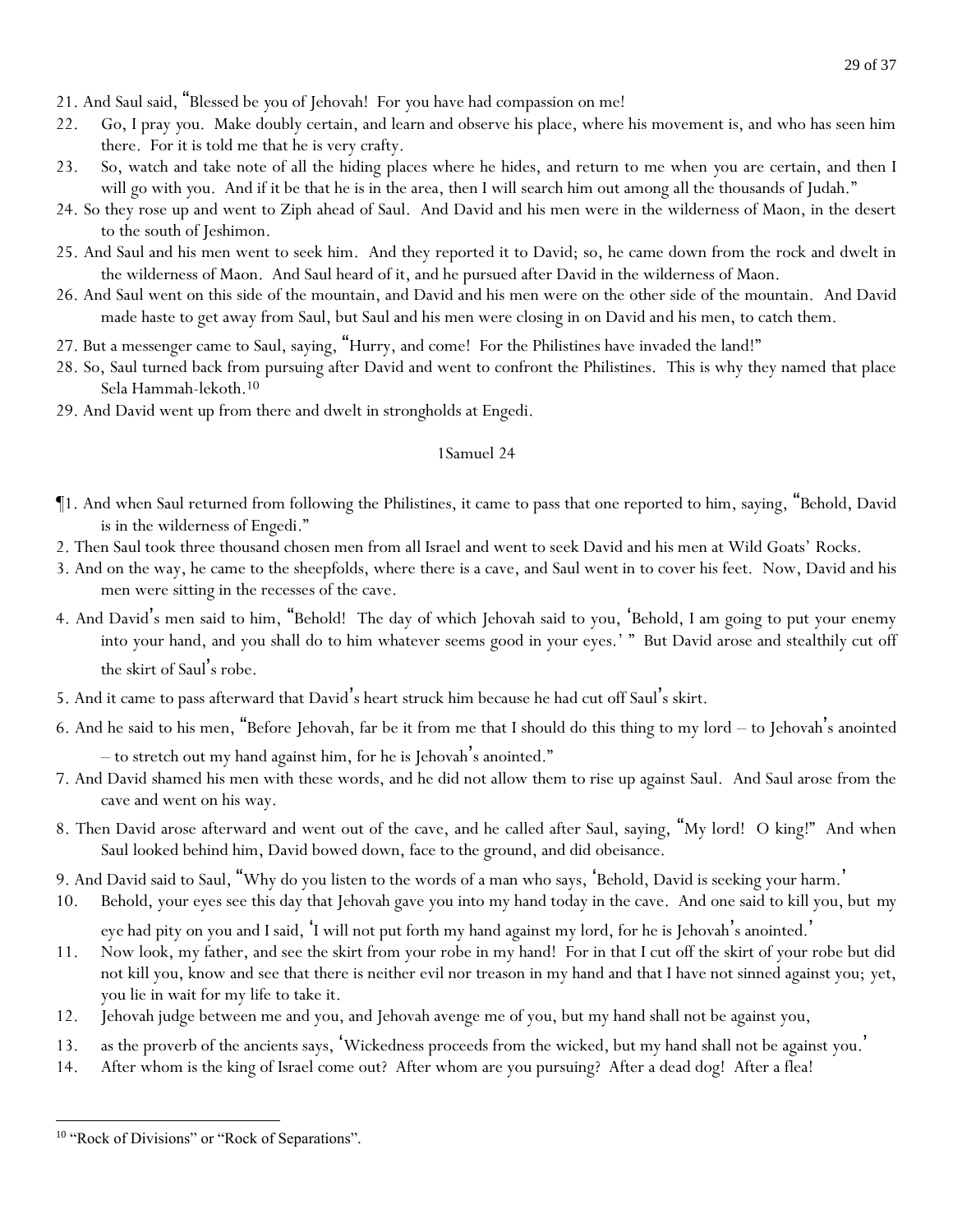- 15. But Jehovah will be judge, and He will judge between me and you. And may He see and plead my case, and deliver me from your hand!"
- ¶16. And it came to pass when David finished saying these words to Saul that Saul said, "Is this your voice, David, my son?" And Saul lifted up his voice and wept.
- 17. And he said to David, "You are more righteous than I, for you have repaid me good, but I have repaid you evil.
- 18. And today you have made it known that you have dealt well with me, in that Jehovah gave me into your hand, but you did not kill me.
- 19. For when does a man find his enemy and let him go away safely? Jehovah will certainly reward you with good for this that you have done to me this day.
- 20. And now, behold, I know that you will certainly be king, and in your hand shall the kingdom of Israel be established.
- 21. Yet now, swear to me by Jehovah, that you will not cut off my seed after me and that you will not cause my name to be wiped out from my father's house."
- 22. And David swore to Saul. And Saul went to his house, but David and his men went up to the stronghold.

- ¶1. Now Samuel died, and all Israel gathered together and mourned for him, and they buried him in Ramah, his home. Then David arose and went down to the wilderness of Paran.
- ¶2. And there was a man in Maon whose business was in Carmel. And the man was very great; he had three thousand sheep and a thousand goats, and he was shearing his sheep in Carmel.
- 3. And the man's name was Nabal,<sup>11</sup> and his wife's name was Abigail. And the woman had good discernment and was beautiful. But the man was hard and evil in his doings, and he was a descendent of Caleb.
- 4. And David heard in the wilderness that Nabal was shearing his sheep.
- 5. So, David sent ten young men, and David said to the young men, "Go up to Carmel, and go to Nabal, and in my name, ask him of his welfare.
- 6. And then say this: 'Life and peace be to you, and peace to your house, and peace to all that you have.
- 7. I hear that your men are shearing now. All the while your shepherds were with us, we did them no harm, and nothing of theirs was missing all the days they were in Carmel.
- 8. Ask your young men, and they will tell you. Therefore, let the young men find favor in your eyes, for we have come at a good time. If you will, give what you find at hand to your servants and to your son David.'"
- 9. And David's young men went, and they spoke all these words to Nabal in David 's name, and then they waited.
- 10. But Nabal answered David's servants and said, "Who is David, and who is the son of Jesse? There are many servants nowadays who break away from their masters.
- 11. And am I going to take my bread, and my water, and my meat which I slaughtered for my shearers, and give it to men who come from I don't know where!"
- 12. So, David's young men turned back to their way and returned, and they came in and told him all these words.
- 13. And David said to his men, "Every man strap on his sword!" And each of them strapped on his sword, and David also strapped on his sword. And about four hundred men followed David and went up, while two hundred remained with the stuff.

<sup>&</sup>lt;sup>11</sup> That is, "fool".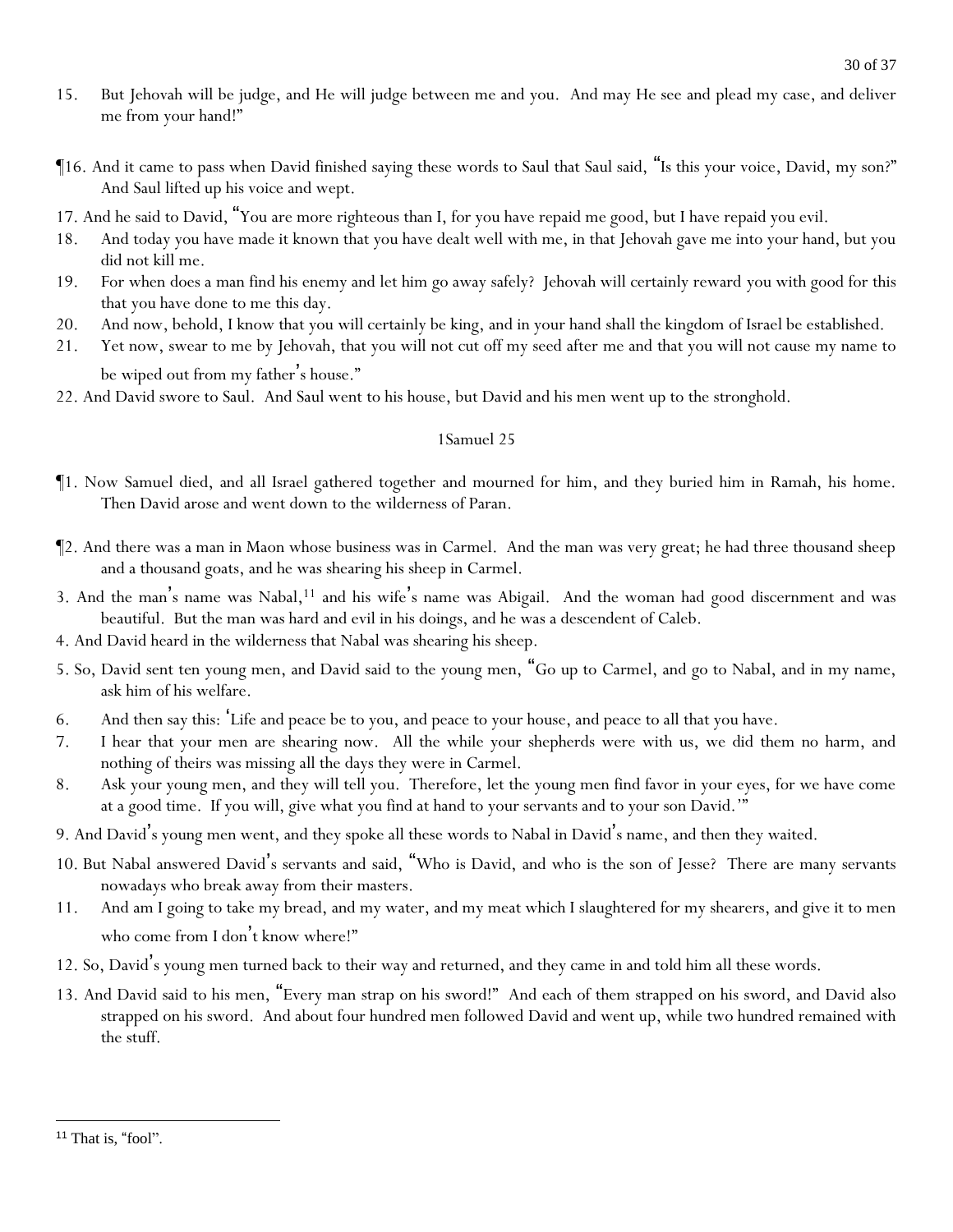- ¶14. Now, one of the young men told Abigail, Nabal's wife, saying, "Behold, David sent messengers from the wilderness to greet our lord, but he railed at them.
- 15. But the men were very good to us and did us no harm, and we didn't miss anything the whole time we went about with them, when we were in the field.
- 16. They were a wall to us both night and day, all the time we were with them keeping the sheep.
- 17. So now, know and consider what you should do, for evil is determined against our lord and all his house, and he is such a son of Belial that no one can talk to him!"
- 18. And Abigail hastened and took two hundred loaves, and two skins of wine, and five prepared sheep, and five measures of roasted grain, and a hundred clusters of raisins, and two hundred cakes of figs, and loaded them on donkeys.
- 19. And she said to her young men, "Go on before me. Behold, I will follow behind you." But she did not tell her husband Nabal.
- 20. And it came to pass that she rode on the donkey and came down to the mountain hiding place, and behold, David and his men were coming down to meet her, and she met them.
- 21. Now, David had said, "Surely, in vain have I guarded all that this man has in the wilderness, so that nothing was missed of all which was his, and he has returned me evil for good.
- 22. God do so to the enemies of David, and even more, if by morning I leave anyone that belongs to him even one who pisses against the wall."
- 23. And Abigail saw David, and she hurried and got down from the donkey, and because of David's anger, she fell on her face and bowed herself to the ground.
- 24. And when she fell at his feet, she said, "On me, my lord, be the wrong! Let your maidservant, I beg you, speak in your ears. And do listen to the words of your servant!
- 25. I pray, let my lord pay no attention to this man of Belial, to Nabal, for he is just like his name. His name is Fool, and foolishness is with him. But I, your servant, did not see my lord's young men that you sent.
- 26. And now, my lord, as Jehovah lives and as your soul lives, since Jehovah has held you back from blood-guiltiness and from avenging yourself by your own hand, let now your enemies and those who seek to do my lord harm be as Nabal.
- 27. And now this gift that I, your handmaiden, have brought for my lord, let it be given to the young men who are following my lord.
- 28. Forgive, I beg you, the transgression of your maidservant, for Jehovah shall make an established house for my lord because my lord fights Jehovah's battles, and evil has not been found in you all your days.
- 29. And yet, a man has risen up to pursue you and to seek your soul, but the soul of my lord will be bound up in the bundle of the living with Jehovah your God, but the soul of your enemies shall be slung from the pocket of the sling.
- 30. And it shall come to pass that when Jehovah does for my lord according to all the good that has been spoken concerning you and has appointed you as ruler over Israel,
- 31. that this shall not be for you a cause for regret or a stumbling-block in my lord's heart, either for shedding blood without cause or for my lord avenging himself. And when Jehovah has dealt well with my lord, then remember your maidservant."
- 32. And David said to Abigail, "Blessed be Jehovah, the God of Israel, who sent you today to meet me.
- 33. And blessed be your discernment. And blessed be you, who have restrained me today from coming to blood guiltiness and from avenging myself by my own hand
- 34. But indeed, as Jehovah the God of Israel lives who held me back from hurting you, had you not hurried and come to meet me, surely by morning light, there had not been left to Nabal any that pisses against the wall."
- 35. And David took from her hand what she had brought him, and he said to her, "Go in peace to your house. Behold, I have listened to your voice and have shown you favor."
- 36. So Abigail went back to Nabal and behold, he was holding a feast in his house like the feast of a king. And Nabal's heart was merry within him, and he was very drunk, so she did not tell him anything, less or more, until daybreak.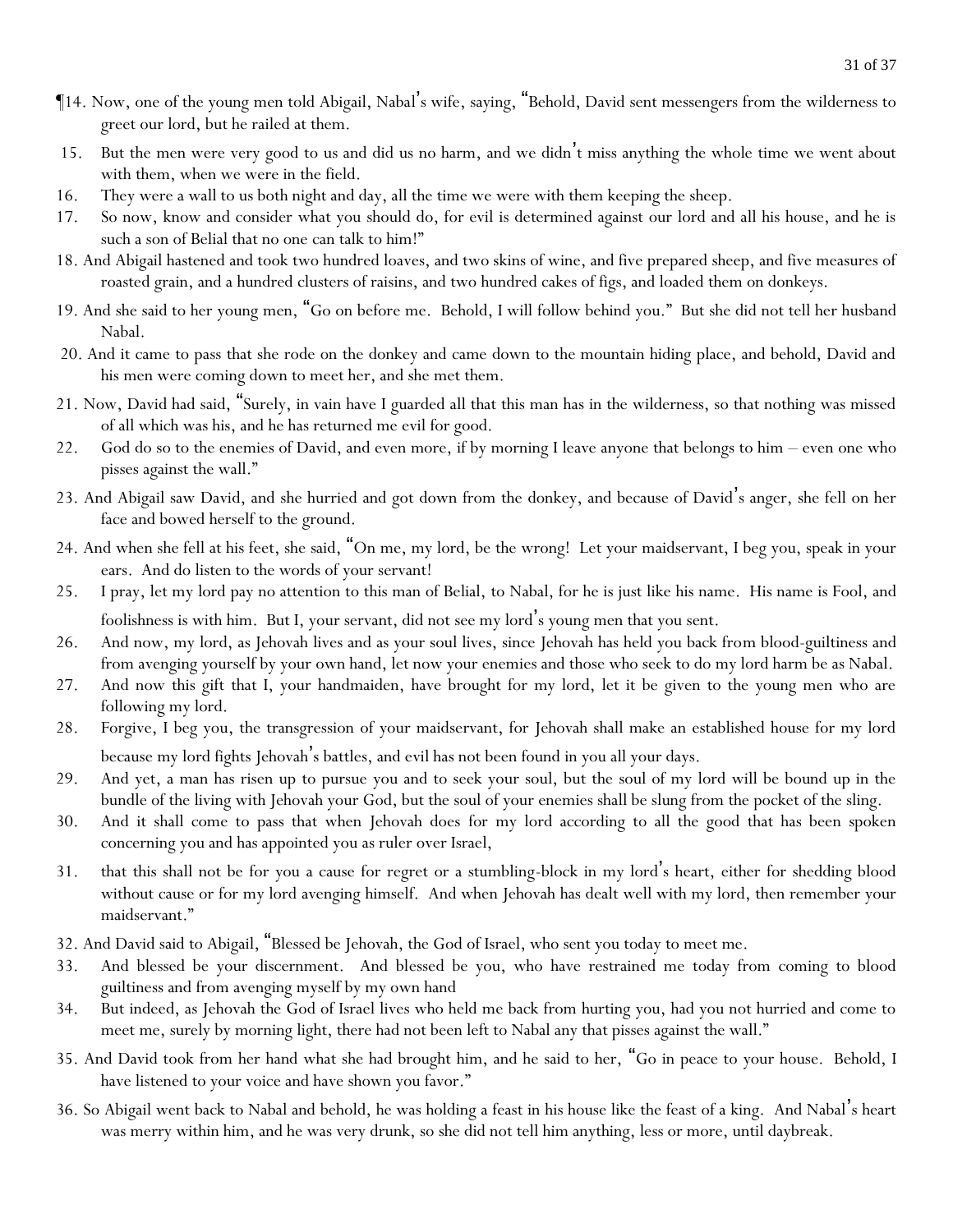- 37. And it came to pass in the morning, when the wine had gone out of Nabal, that his wife told him these things. And his heart died within him, and he was like a stone.
- 38. And it came to pass after ten days that Jehovah struck Nabal and he died.
- ¶39. When David heard that Nabal had died, and he said, "Blessed be Jehovah, who has pleaded the case of my reproach at the hand of Nabal and has kept His servant from evil. And Jehovah has returned Nabal's wickedness upon his own head." Then David sent and spoke to Abigail, to take her for his wife.
- 40. And David's servants went to Abigail at Carmel, and they spoke to her, saying, "David sent us to you to take you for his wife."
- 41. And she rose up, and she bowed her face to the ground and said, "Behold, let your maidservant be a handmaiden to wash the feet of the servants of my lord."
- 42. Then Abigail hurried and rose up, and she rode on the donkey, and five of her servant-girls attended her. And she followed David's messengers, and she became his wife.
- 43. David also took Ahinoam from Jezreel, and so, the two of them became his wives.

¶44. Now, Saul had given his daughter, David's wife, Michal to Phalti ben-Laish, who was from Gallim.

#### 1Samuel 26

- 1. And the men of Ziph came to Saul at Gibeah, saying, "Isn't David hiding himself in the hill of Hachilah, to the east of Jeshimon?"
- 2. Then Saul rose and went down to the wilderness of Ziph, and three thousand chosen men of Israel were with him, to look for David in the wilderness of Ziph.
- 3. And Saul camped in the hill of Hachilah which is east of Jeshimon, on the road. And David was dwelling in the wilderness, and he saw that Saul had come after him into the wilderness.
- 4. And David sent spies, and he found that Saul had certainly come.
- 5. Then David arose and went to the place where Saul had made camp. And David saw the place where Saul lay, and Abner ben-Ner, captain of his army. Now, Saul was sleeping within the encampment, and the people were encamped around him.
- 6. And David answered and spoke to Ahimelech the Hittite and to Zeruiah's son Abishai, the brother of Joab, saying, "Who

will go down with me to Saul, to the camp?" And Abishai said, "Me! I'll go down with you!"

- 7. So, David and Abishai came to the company by night, and behold, Saul lay asleep in the encampment with his spear stuck in the ground at his head. And Abner and the people were sleeping around him.
- ¶8. And Abishai said to David, "God has delivered your enemy into your hand this day. So, let me now pin him to the ground with the spear, I pray you – just once, and *I will* not *strike* him twice."
- 9. And David said to Abishai, "Do him no harm. For who can stretch out his hand against Jehovah's anointed and be innocent?"
- 10. For David said, "As Jehovah lives, certainly, Jehovah will strike him down, or his day will come to die, or he will go down into battle and perish.
- 11. Jehovah forbid that I stretch out my hand against Jehovah's anointed! So, take if you will, the spear that is at his head and the water jug, and let's go."
- 12. Then David took the spear and the water jug at Saul's head, and they got themselves away. And no one saw it or knew it, nor did anyone awaken, for they all slept because a deep sleep from Jehovah had fallen upon them.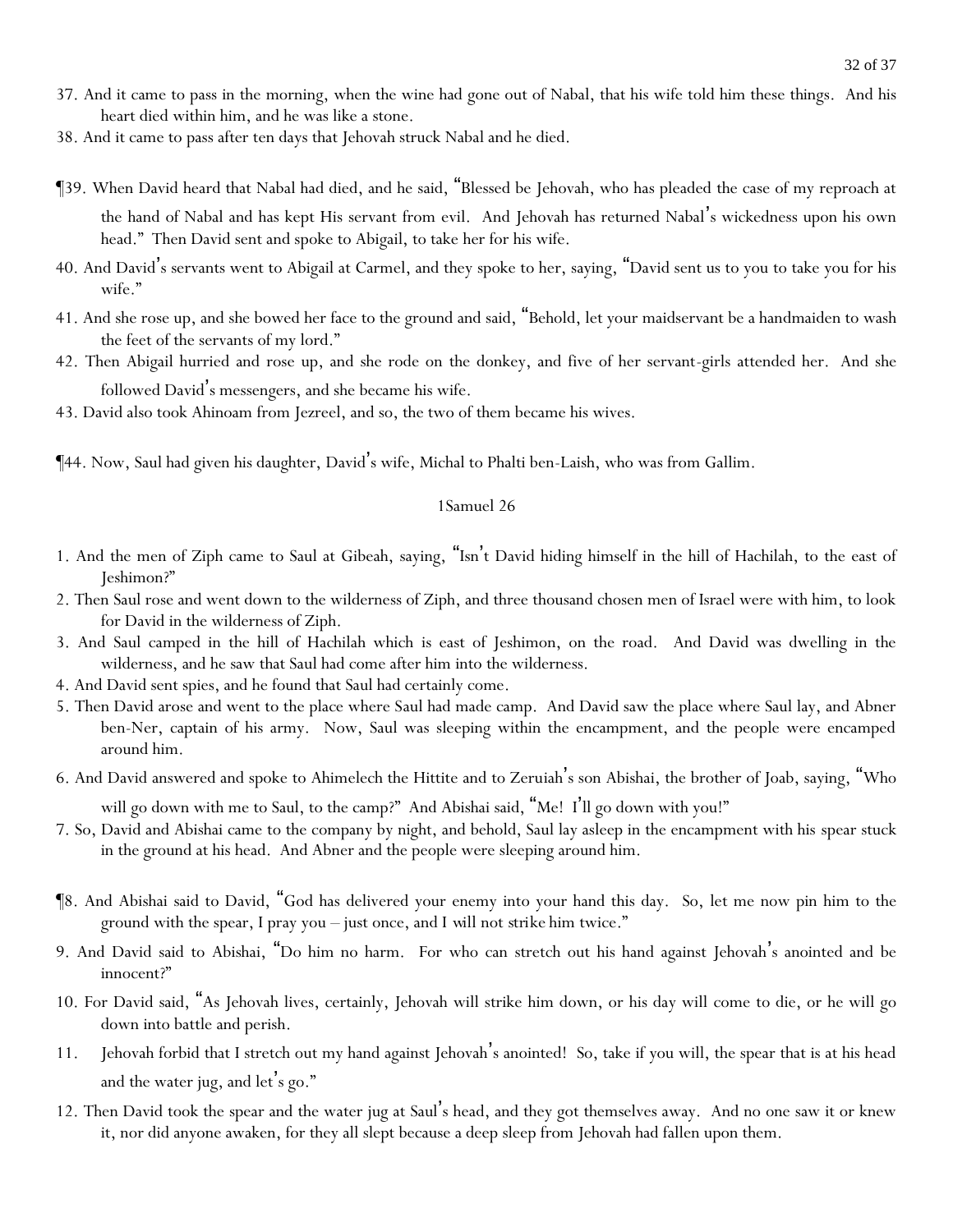- 13. And David went over to the other side and stood on top of a distant hill, a large space being between them.
- 14. And David called out to the people and to Abner ben-Ner, saying, "Abner! Will you not answer?" And Abner answered and said, "Who are you who calls to the king?"
- ¶15. And David said to Abner, "Aren't you a man? And who is like you in Israel? So, why did you not guard your lord the king when one of the people came in to harm your lord the king?
- 16. This thing that you have done is not good. As Jehovah lives, *y*ou men are worthy of death, seeing that *y*ou did not watch over *y*our lord, over the anointed of Jehovah. And now, look! Where is the king's spear and the water jug that were at his head?"
- 17. And Saul recognized David's voice, and he said, "David, is this your voice, my son?" And David said, "It is my voice, my lord, O king."
- 18. And he said, "Why is my lord chasing after his servant? What have I done? And what evil is in my hand?
- 19. I beg you, let my lord the king hear now the words of his servant. If Jehovah has incited you against me, let Him accept an offering, but if it be the sons of men, cursed be they before Jehovah, for today they have driven me away from sharing in the inheritance of Jehovah, saying, 'Go, serve other gods!'
- 20. But let not my blood fall to the ground now before the face of Jehovah, for the king of Israel has come out seeking a flea, as when one chases a partridge on the mountains."
- 21. And Saul said, "I have sinned. Return, David my son, for I will do you no more harm, seeing that my life was precious in your eyes today. Behold, I have done foolishly and have erred very badly."
- 22. And David answered and said, "Behold! The spear of the king! Let one of the lads come over and get it!
- 23. And Jehovah shall repay to each his righteousness and his faithfulness. Jehovah delivered you into my hand this day, but I would not stretch out my hand against the anointed of Jehovah.
- 24. And behold, just as your life was esteemed this day in my eyes, so let my life be esteemed in Jehovah's eyes, and let Him deliver me from all trouble."
- 25. Then Saul said to David, "Be blessed, my son David. You shall both do great things and prevail." So David went on his way, and Saul returned to his place.

- ¶1. But David said in his heart, "I will now perish one day at the hand of Saul. There is nothing better for me than to escape quickly into the land of the Philistines. And Saul will despair of me, to seek me any more within all the borders of Israel, and I will escape out of his hand."
- 2. And David arose, and passed over, he and six hundred men that were with him, to Achish ben-Maoch, king of Gath.
- 3. And David dwelt with Achish in Gath, he and his men, every man and his household, and David and his two wives,

Ahinoam the Jezreelitess and Abigail the Carmelitess, Nabal's wife.

- 4. And it was told to Saul that David fled to Gath, and he did not seek him again.
- 5. And David said to Achish, "If I have now found favor in your eyes, let them give me a place in one of the towns in the countryside, and let me dwell there, for why should your servant dwell in the royal city with you?"
- 6. And that day, Achish gave him Ziklag. Wherefore Ziklag belongs to the kings of Judah to this day.
- ¶7. And the number of days that David dwelt in the Philistine countryside was a year and four months.
- 8. And David and his men went up, and raided the Geshurites, and the Gezrites, and the Amalekites (for those were of old the inhabitants of the land), as you enter into Shur, even to the land of Egypt.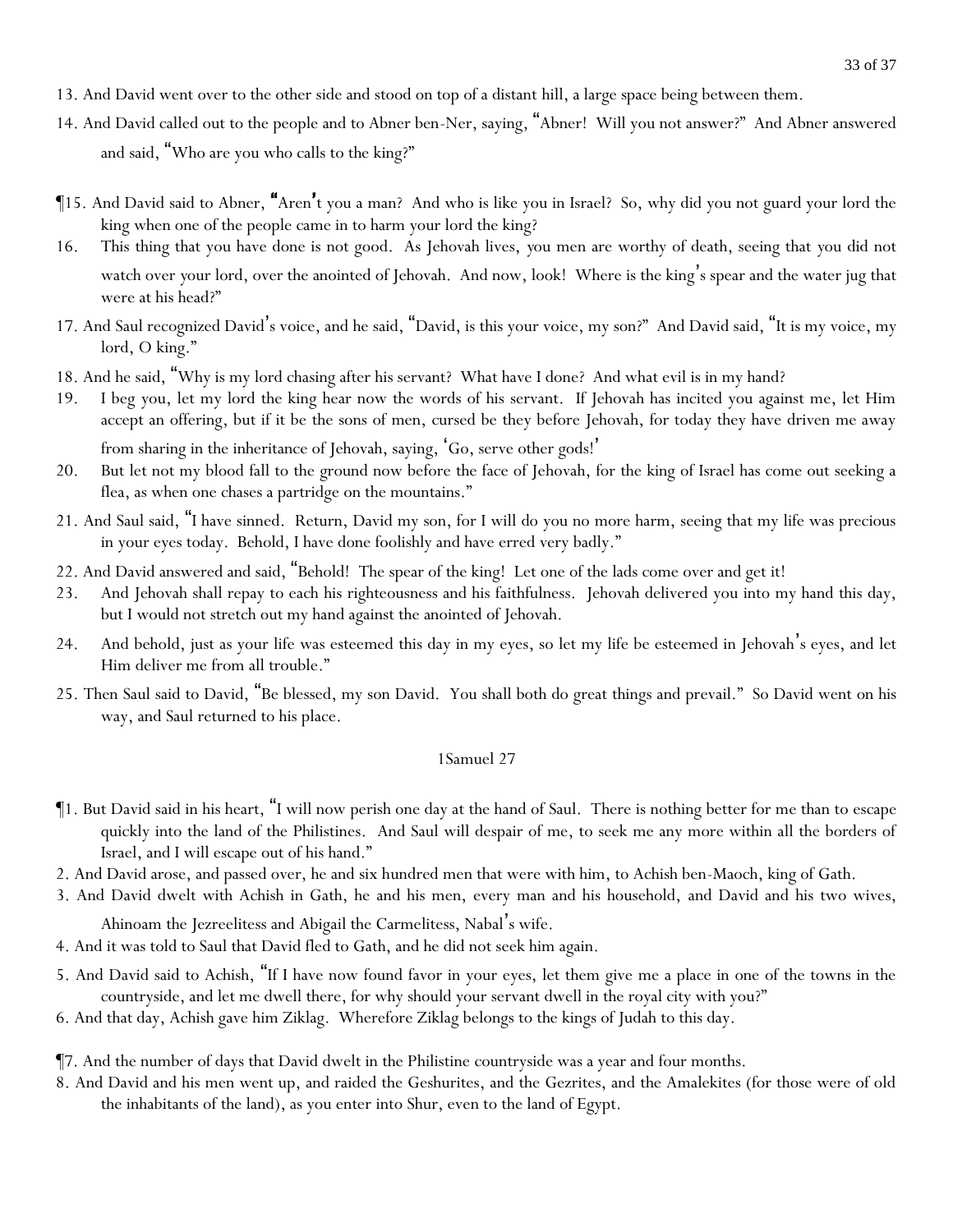- 9. And David would strike the land and leave neither man nor woman alive, and he would take sheep, and oxen, and asses, and camels, and garments, and return and come in to Achish.
- 10. And Achish would say, "Where did you make a raid today?" And David would say, "Against the Negev of Judah", or "Against the Negev of the Jerahmeelites", or "Against the Negev of the Kenites."
- 11. And David left neither man nor woman alive to bring *news* to Gath, saying, "Otherwise, they will tell on us, saying, 'Thus David did.'" And this was his practice all the days he lived in the Philistine countryside.
- 12. And Achish believed David, saying," He has made himself loathsome to his people, Israel. He shall be my servant forever."

- ¶1. And it came to pass in those days that the Philistines assembled their forces for war, to fight against Israel. And Achish said to David, "Know assuredly that you and your men are to go with me to battle."
- 2. Then David said to Achish, "Very well. You shall find out what your servant can do." And Achish said to David, "For this, I will appoint you keeper of my head forever."
- 3. (Now, Samuel had died, and all Israel mourned for him and buried him in Ramah, his own city. Also, Saul had put away the mediums and soothsayers from the land.)
- 4. And the Philistines assembled, and came and camped in Shunem. And Saul assembled all Israel and camped in Gilboa.
- 5. And when Saul caught sight of the camp of the Philistines, he was afraid, and his heart trembled greatly.
- 6. And Saul inquired of Jehovah, but Jehovah did not answer him, neither by dreams, nor by Urim, nor by prophets.
- 7. And Saul said to his servants, "Find me a woman who is a master medium, that I might go to her and inquire of her." And his servants said to him, "Behold, a woman at Endor is a master medium."
- 8. So, Saul disguised himself and put on other clothing, and he went, and two other men with him. And they came to the woman at night, and he said, "Divine for me, if you will, by the familiar spirit, and bring up for me whom I tell you."
- 9. But the woman said to him, "Behold, you know what Saul has done, how he has cut off the mediums and the soothsayers from the land. So, why are you setting a trap for my life, to bring about my death?"
- 10. But Saul swore to her by Jehovah, saying, "As Jehovah lives, you shall not be punished for this thing!"
- 11. Then the woman said, "Whom shall I bring up for you?" And he said, "Bring me up Samuel."
- 12. And when the woman saw Samuel, she screamed. And the woman said to Saul, "Why have you deceived me! You're Saul!"
- 13. But the king said to her, "Don't be afraid but what do you see?" And the woman said to Saul, "I see a god coming up out of the earth!"
- 14. Then he said to her, "What does he look like?" And she said, "An old man is coming up, and he is covered with a robe." Then Saul knew that it was Samuel, and he bowed his face to the ground and did homage.
- 15. Then Samuel said to Saul, "Why have you disturbed me to bring me up!" And Saul said, "I am greatly distressed, for the Philistines are waging war against me, and God has left me and doesn't answer me anymore, neither by prophets nor by dreams. So, I summoned you to let me know what I should do."
- ¶16. And Samuel said, "Why, then, are you inquiring of me, since Jehovah has departed from you and has become your adversary?
- 17. And Jehovah has done to him just as He spoke by me, for Jehovah has torn the kingdom from your hand and has given it to David, your neighbor,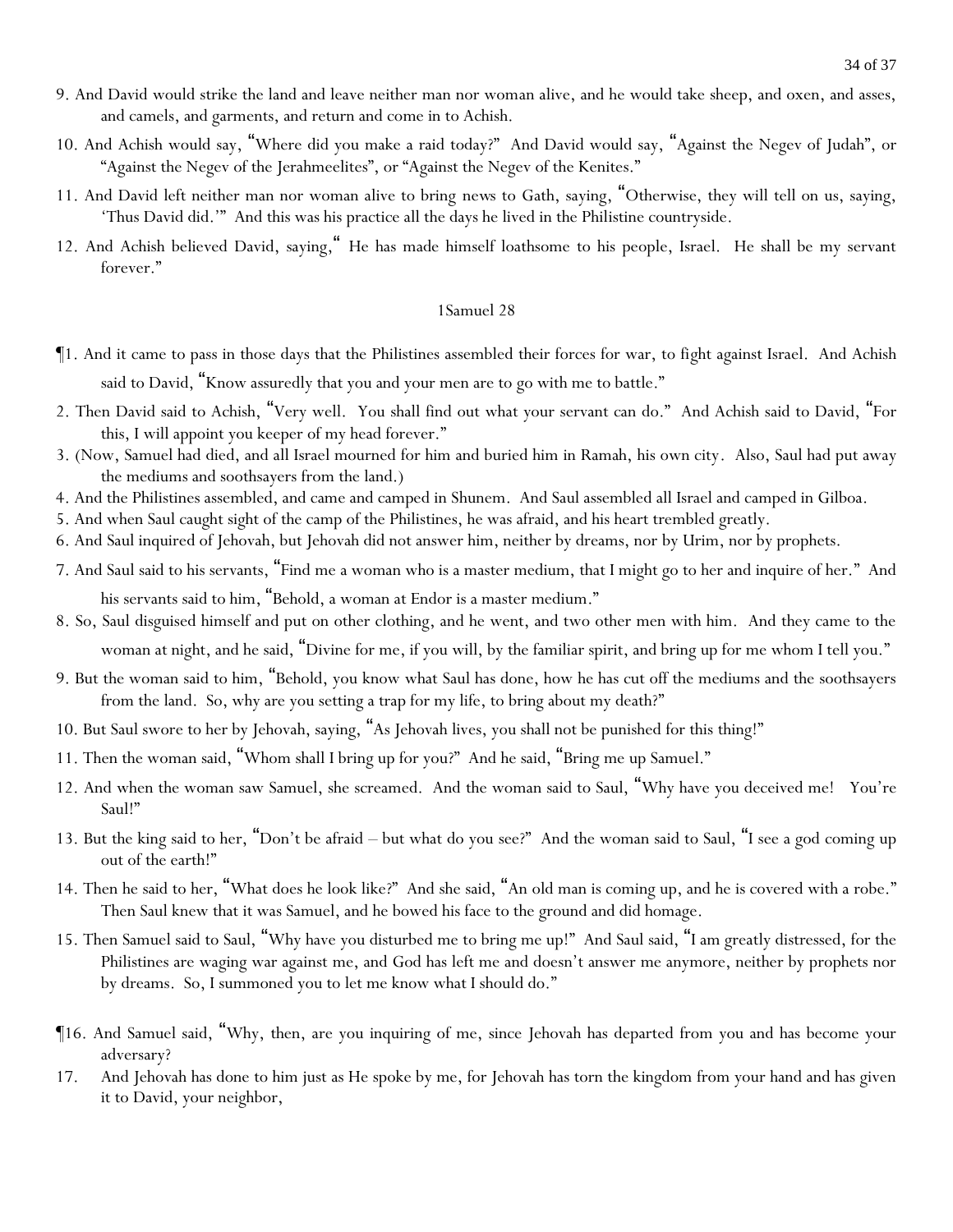- 18. since you did not obey Jehovah's voice nor execute His fierce wrath upon Amalek. That is why Jehovah has done this thing to you today.
- 19. Moreover, Jehovah will deliver Israel, with you, into the hand of the Philistines, and tomorrow, you and your sons will be with me. Yea, Jehovah will deliver the army of Israel into the hand of the Philistines!"
- 20. And immediately, Saul fell full length upon the ground and was in great fear because of Samuel's words. Moreover, he had no strength left in him because he had not eaten food all day and all night.
- 21. Then the woman came to Saul and could see that he was distraught, and she said to him, "Behold, your handmaid obeyed your voice and put my life in my hand, and I obeyed your words that you spoke to me.
- 22. So then, I beg you now to listen to the voice of your handmaid. Let me set a little food before you, and you eat, and let it give you strength so that you can go on your way."
- 23. But he refused and said, "I will not eat!" But his servants, along with the woman, compelled him, and he listened to their voice. And he arose from the ground and sat on the bed.
- 24. And the woman had a fattened calf in the house, and she quickly slaughtered it, and she took flour and kneaded it, and baked unleavened bread.
- 25. And she placed it before Saul and before his servants, and they ate. Then they arose and went their way that night.

- ¶1. And the Philistines gathered all their armies at Aphek. And the Israelites camped by the spring that is in Jezreel.
- 2. And the lords of the Philistines were marching by hundreds and by thousands, and David and his men marched in the rear with Achish.
- 3. And the rulers of the Philistines said, "What are these Hebrews *doing here*? And Achish said to the rulers of the Philistines, "Is this not David, the servant of Saul, king of Israel, who has been with me these days, or these years? And I have found no fault in him from the day he deserted to this day."
- 4. But the rulers of the Philistines were angry with him, and the rulers of the Philistines said to him, "Make the man go back and return to his place that you assigned him. He shall not go down with us into battle, lest in the battle, he become an adversary to us! For with what will he reconcile himself to his master, except with the heads of these men?
- 5. Is this not David, of whom they sing to one another in dances, saying, 'Saul has slain his thousands, but David, his ten thousands!'"
- ¶6. Then Achish summoned David and said to him, "As Jehovah lives, you are certainly upright, and it is good in my sight that you go out and come in with me in the camp, for I have found no evil in you from the day you came to me until this day. However, in the eyes of the lords, it is not good for you *to do so*.
- 7. So, return now, and go in peace, so that you do not displease the lords of the Philistines."
- 8. And David said to Achish, "What have I done? And what have you found in your servant from the day that I came before you until today, that I may not come and fight the enemies of my lord the king?"
- 9. And Achish answered and said to David, "I know that you are good in my eyes, like an angel of God. But the rulers of the Philistines said, He shall not go up with us into the battle!'
- 10. Now you rise early in the morning, and the servants of your lord who came with you, and when *y*ou rise early in the morning and have light, go."
- 11. So, David rose early in the morning, he and his men, to go to return to the land of the Philistines. And the Philistines went up to Jezreel.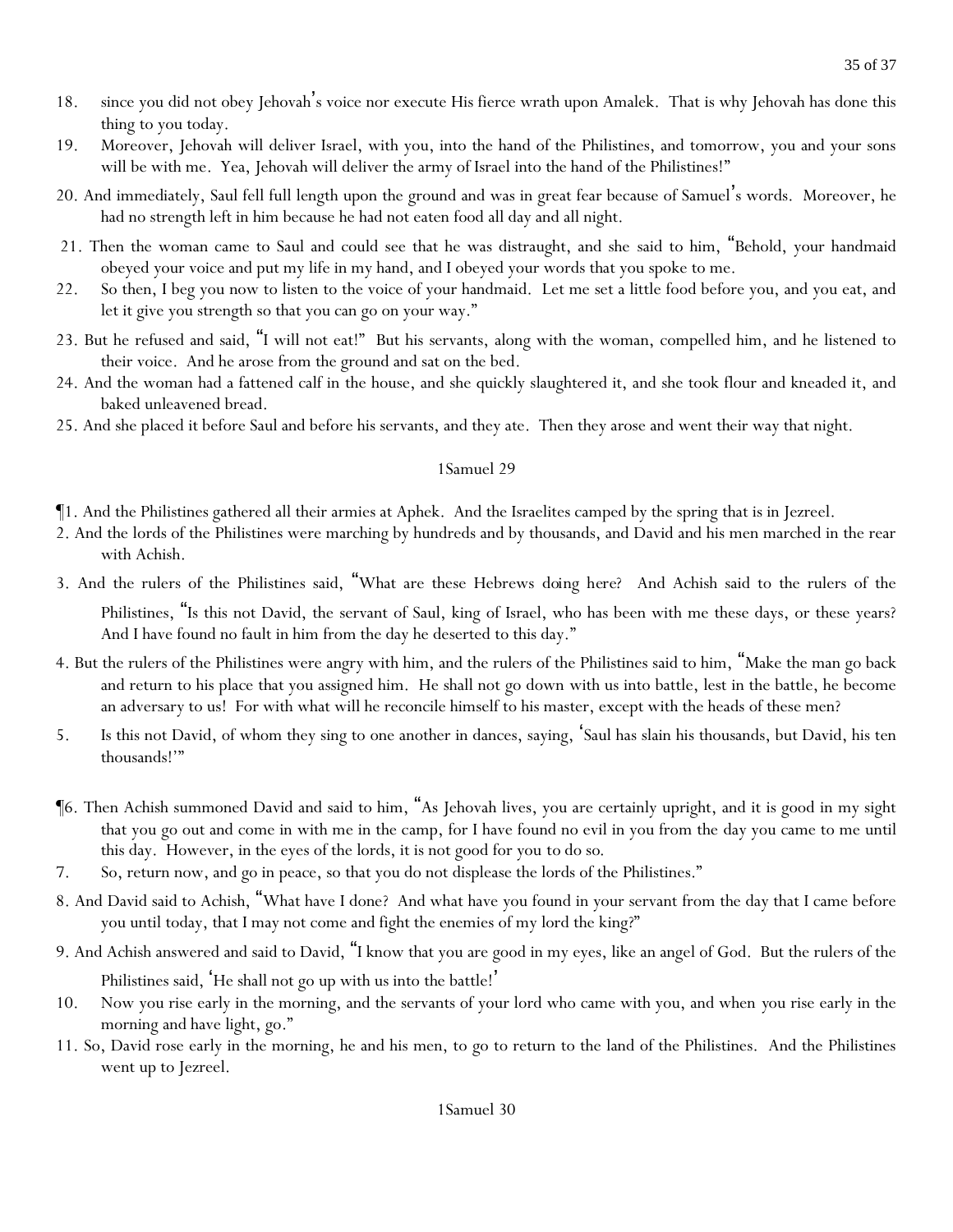- ¶1. And it came to pass on the third day, when David and his men came to Ziklag, that the Amalekites had made a raid into the Negev, and to Ziklag, and they had struck Ziklag and burned it with fire.
- 2. And they had taken captive the women who were there, from young to old; they had put no one to death, but led them off and went their way.
- 3. Then David and his men entered the city, and behold, it was burned with fire, and their wives, and their sons, and their daughters had been taken captive.
- 4. And David and the people who were with him lifted up their voice and wept until they could weep no more.
- 5. And David's two wives were taken captive, Ahinoam the Jezreelitess and Abigail the wife of Nabal the Carmelite.
- 6. And David was very distressed because the people spoke of stoning him, for the soul of all the people was grieved, each one for his sons and for his daughters. But David strengthened himself in Jehovah his God.
- ¶7. And David said to Abiathar the priest, the son of Ahimelech, "Bring the ephod to me, I pray you." And Abiathar brought the ephod to David.
- 8. And David asked Jehovah, saying, "If I pursue this band, will I overtake them?" And He said to him, "Make pursuit! For you will certainly overtake them and recover *everything*."
- 9. And so, David went, he and six hundred men who were with him, and they came to the Brook Besor, where they were left behind who stayed there.
- 10. But David made pursuit, he and four hundred men, for two hundred men stayed behind because they were too exhausted to cross the Brook Besor.
- 11. And they found an Egyptian in the field, and they took him to David, and they gave him bread and he ate, and they gave him water to drink.
- 12. And they gave him a fig cake and two clusters of raisins, and he ate, and his spirit returned to him, for he had not eaten food or drunk water three days and three nights.
- 13. And David said to him, "Who do you belong to, and where are you from?" And he said, "I am a young man from Egypt, slave to an Amalekite, but my master abandoned me because I fell sick three days ago.
- 14. We made a raid south of the Cherethites, and on *territory* belonging to Judah, and to the south of Caleb, and we burned Ziklag with fire."
- 15. And David said to him, "Can you take me down to this band?" And he said, "Swear to me by God that you will not kill me and that you will not hand me over to my owner, and I will take you down to this band."
- 16. And he brought him down. And behold, they were by themselves over the face of the whole land, eating and drinking and feasting, with all the great plunder they had taken from the land of the Philistines and from the land of Judah.
- 17. And David slaughtered them from twilight until the evening of the next day, and not a man escaped them, except four hundred young men who rode on camels and got away.
- 18. So David recovered all that the Amalekites had taken, and David rescued his two wives.
- 19. And nothing of theirs was missing, neither small nor great, neither sons nor daughters, nor spoil nothing of theirs that they had taken; David brought everything back.
- 20. And David took all the flocks and herds. They drove on ahead of this livestock, and they said, "This is David's spoil."
- 21. And David came to the two hundred men who were too exhausted to follow David, but had been left behind at the Brook Besor, and they went out to greet David and to greet the people who were with him. And when David drew near the people, he asked of their welfare.
- 22. Then every wicked and worthless man among the men who went with David answered and said, "Because they did not go with me, I will not give them the spoil that we have recovered, except to each man his wife and his children. Let them take them and go!"
- 23. But David said, "You must not do so, my brothers, with what Jehovah has given to us. For He has kept us and has given into our hands the marauding band that came in upon us.
- 24. So, who would listen to *y*ou in this matter? The portion of him who goes down to the battle shall be like the portion of him who stays by the stuff. They shall share alike!"
- 25. And it came to pass, from that day onward, that he established it as an ordinance and a law for Israel, until this day.